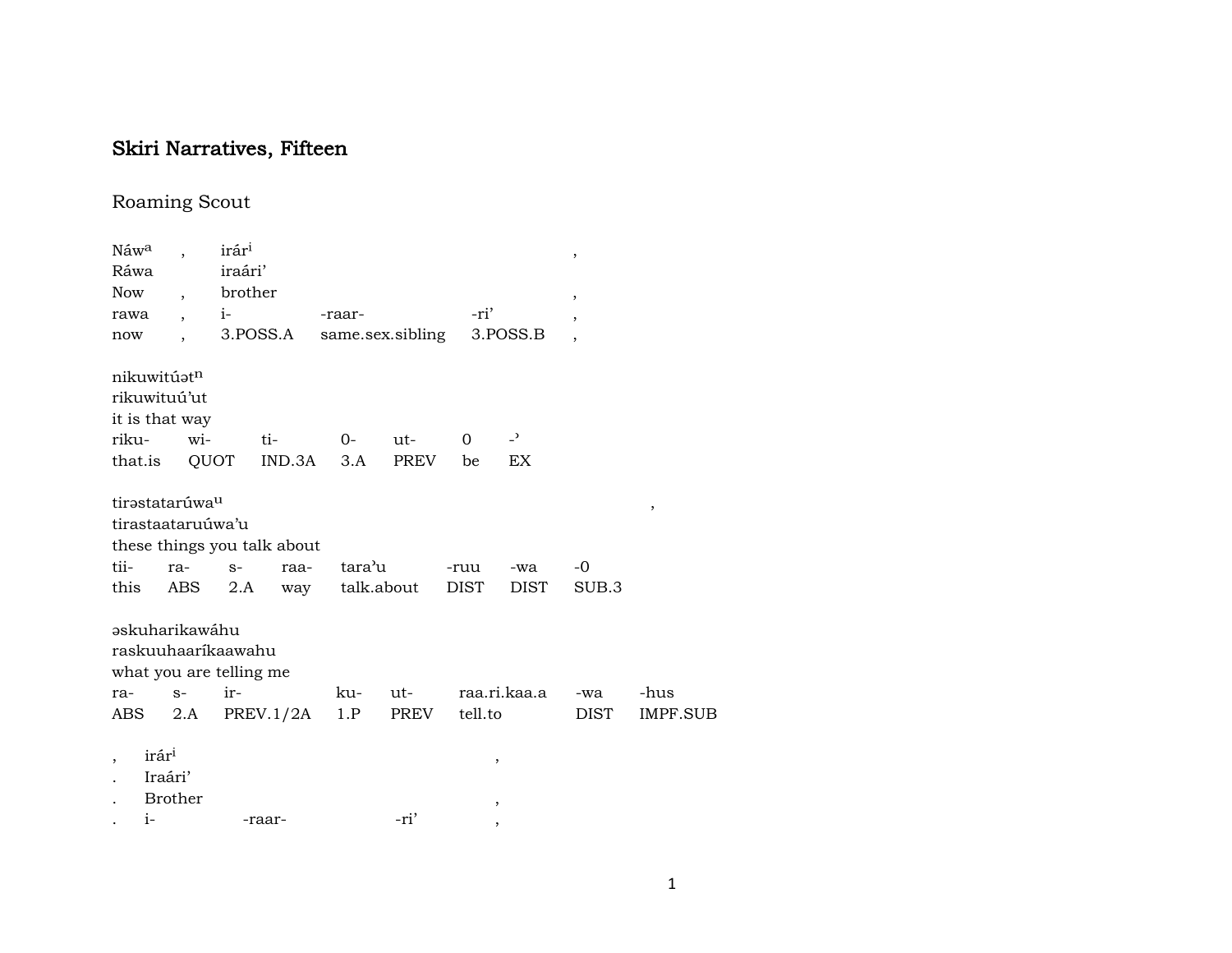3.POSS.A same.sex.sibling 3.POSS.B ,  $\mathcal{L}^{\text{max}}$ 

| nikuwitúət <sup>n</sup><br>rikuwituú'ut<br>it is that way |           |                                     |                       |              |         |             |      |              |                          | ,                                                   |     |  |
|-----------------------------------------------------------|-----------|-------------------------------------|-----------------------|--------------|---------|-------------|------|--------------|--------------------------|-----------------------------------------------------|-----|--|
| riku-                                                     |           | wi-                                 | ti-                   |              | $O -$   | $ut-$       |      | $\Omega$     | $\overline{\phantom{0}}$ |                                                     |     |  |
| that.is                                                   |           | QUOT                                | IND.3A                |              | 3.A     | <b>PREV</b> |      | be           | EX.                      |                                                     |     |  |
| witirariks<br>Witiíraariks<br>It is true                  |           |                                     |                       |              |         |             |      |              |                          |                                                     |     |  |
| wi-                                                       |           | ti-                                 | $O -$                 | raariks      |         | $-0$        |      |              |                          |                                                     |     |  |
| QUOT                                                      |           | IND.3A                              | 3.A                   | be.true      |         | PERF        |      |              |                          |                                                     |     |  |
| kuhihkírawa<br>he was sick<br>kuur-<br><b>DUB</b>         |           | kuuhihkíraawa'<br>ra-<br><b>ABS</b> | ir-<br><b>OBV</b>     | $0 -$<br>3.P | be.sick | kiraawaahc  |      | $-0$<br>PERF |                          | šáhiks<br>cáhiks<br>a person,<br>icaahiks<br>person |     |  |
|                                                           |           | hihiruiriwikuhaítat <sup>n</sup>    |                       |              |         |             |      |              |                          |                                                     |     |  |
| hi                                                        |           | hiru                                | iriwikuuha'itat       |              |         |             |      |              |                          |                                                     |     |  |
| and                                                       |           | there                               | wherever the camp was |              |         |             |      |              |                          |                                                     |     |  |
| hi                                                        |           | hiruu                               | irii-                 | wii-         |         | kuur-       | ra-  |              | $O -$                    | itak                                                |     |  |
| and                                                       |           | there                               | where                 | now          |         | DUB         | ABS  |              | 3.A                      | be.a.camp                                           |     |  |
| $\overline{ }$                                            | hi<br>and | hiahákut <sup>n</sup>               | ahákut<br>he died     |              |         |             |      |              |                          | Níhuks <sup>u</sup><br>Rihúksu'<br>Only             |     |  |
|                                                           | hi        | ar-                                 | ra-                   | 0-           |         | kuut        | -0   |              |                          | rihuks-                                             | -u' |  |
|                                                           | and       | EV                                  | <b>ABS</b>            | 3.A          |         | die         | PERF |              |                          | only                                                | NOM |  |

witirátkia

witirátkii'a

 $-0$ SUB.4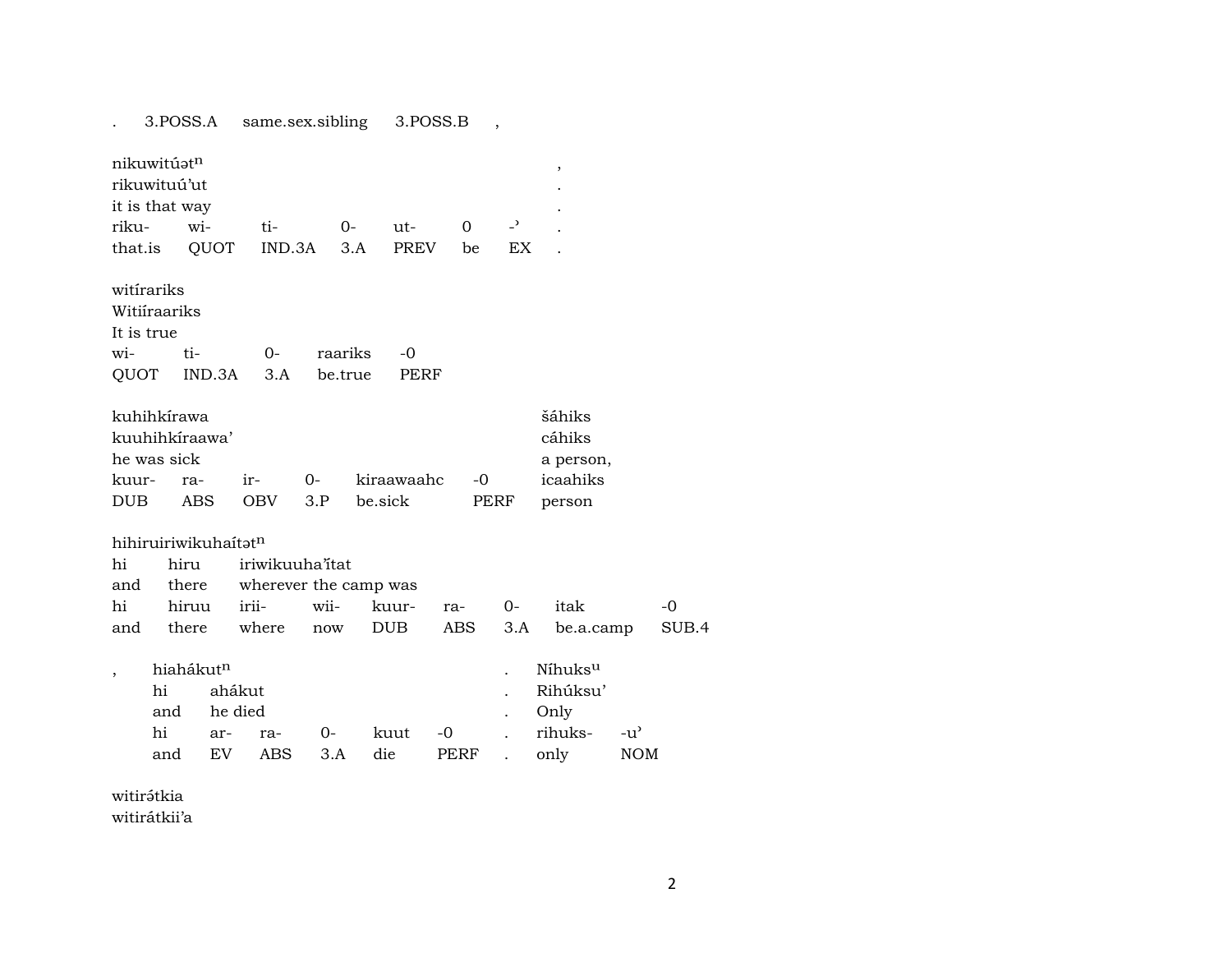|              |                   | it had become night                                |            |                                   |             |                          |              |            |             |             |
|--------------|-------------------|----------------------------------------------------|------------|-----------------------------------|-------------|--------------------------|--------------|------------|-------------|-------------|
| wi-          | ti-               |                                                    | $0-$       | ratkii                            | -aar        | $-0$                     |              |            |             |             |
| QUOT         |                   | IND.3A                                             | 3.A        | be.night                          | <b>INCH</b> | PERF                     |              |            |             |             |
|              | hiahurawiúsitn    |                                                    |            |                                   |             |                          | ,            |            |             |             |
| hi           |                   | ahuurawi'uúsit                                     |            |                                   |             |                          |              |            |             |             |
| and          |                   |                                                    |            | he was still (ie had passed away) |             |                          |              |            |             |             |
| hi           | ar-               | ra-                                                | $0-$       | uur-                              | awi.uusik   | $-0$                     |              |            |             |             |
| and          | EV                | <b>ABS</b>                                         | 3.P        | PREV                              | pass.away   |                          | <b>PERF</b>  |            |             |             |
|              |                   | hirusiahišítaripap <sup>u</sup>                    |            |                                   |             |                          |              |            |             |             |
| Hiru         |                   | si'ahiicítariipaapu                                |            |                                   |             |                          |              |            |             |             |
| Then         |                   |                                                    |            | they tied him up (in a robe)      |             |                          |              |            |             |             |
| hiruu        | $si-$             | ar-                                                | ra-        | 0-                                | ir-         | ut-                      | $i-$         | tariik.wuh | -waa        | $-0$        |
| then         | DU                | EV                                                 | <b>ABS</b> | 3.A                               | PL.3A       | PREV                     | <b>SEQ</b>   | tie        | <b>DIST</b> | <b>PERF</b> |
|              | naruahísa<br>raa- | Raaruu'ahiisa<br>He just lay there (still)<br>ruu- | ar-        | ri-                               | $O -$       | sa                       | $-0$         |            |             |             |
|              | just              | then                                               | EV         | CONT.3A                           | 3.A         | be.lying                 | PERF         |            |             |             |
| $\mathbf I$  | ahása             |                                                    |            |                                   |             | $\overline{\phantom{a}}$ | $\mathbf{i}$ |            |             |             |
| Ι            | ahaása            |                                                    |            |                                   |             |                          | $\mathbf{i}$ |            |             |             |
| And          | he lay            |                                                    |            |                                   |             |                          | and          |            |             |             |
| $\mathbf{i}$ | ar-               | ra-                                                | $0-$       | sa                                | $-0$        |                          | $\mathbf{i}$ |            |             |             |
| and          | EV                | ABS                                                | 3.A        | be.lying                          | PERF        |                          | and          |            |             |             |
| ahása        |                   |                                                    |            |                                   | $\,$        |                          |              |            |             |             |
| ahaása       |                   |                                                    |            |                                   |             |                          |              |            |             |             |
| he lay       |                   |                                                    |            |                                   |             |                          |              |            |             |             |
| ar-          | ra-               | $O -$                                              | sa         | $-0$                              |             |                          |              |            |             |             |
| EV           | <b>ABS</b>        | 3.A                                                | be.lying   | <b>PERF</b>                       |             |                          |              |            |             |             |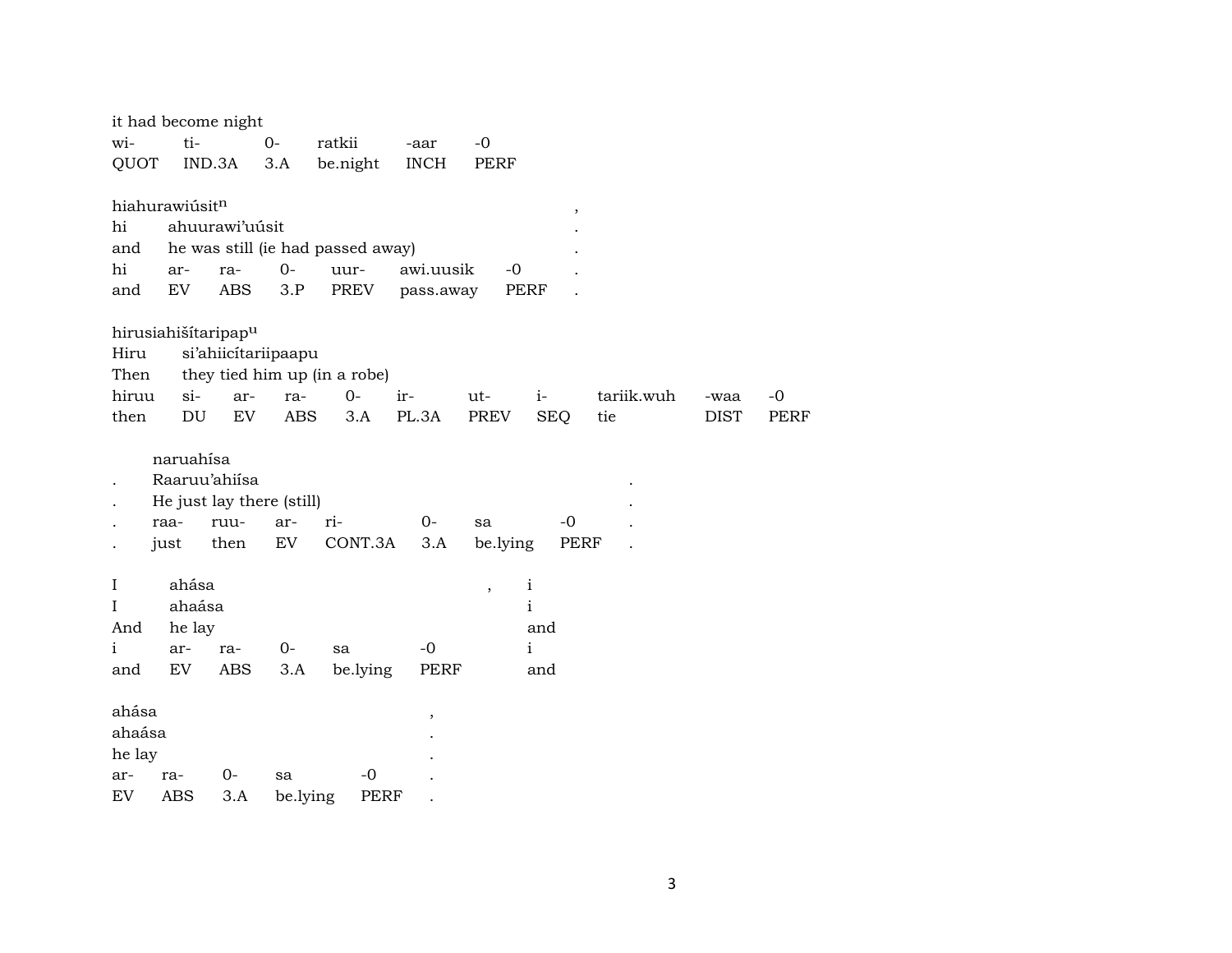|                                      | hirukuruhikítaw <sup>i</sup>    |                |                        |              |         |               |         |               |               |
|--------------------------------------|---------------------------------|----------------|------------------------|--------------|---------|---------------|---------|---------------|---------------|
| Hiru                                 |                                 | kuruuhikítawi' |                        |              |         |               |         |               |               |
| Then                                 |                                 |                | then he was the leader |              |         |               |         |               |               |
| hiruu                                | kuruur-                         |                | ri-                    |              | $O -$   | kita.wi       |         | $-0$          |               |
| then                                 | <b>DUB</b>                      |                | CONT.3A                |              | 3.A     | be.the.leader |         | PERF          |               |
|                                      |                                 |                |                        |              |         |               |         |               |               |
| tirá <sup>a</sup> sakur <sup>u</sup> |                                 |                |                        |              |         |               |         |               |               |
| tiraá'a                              |                                 |                |                        |              |         |               |         | Sákuuru'      |               |
| this coming                          |                                 |                |                        |              |         |               |         | Sun           |               |
| tii-                                 | ra-                             | $O -$          | $a-$                   |              | a       | $-0$          |         | sakur         | $-u^{\prime}$ |
| this                                 | <b>ABS</b>                      | 3.A            |                        | PREV.3A      | come    | SUB.4         |         | sun           | <b>NOM</b>    |
|                                      |                                 |                |                        |              |         |               |         |               |               |
|                                      | Hiruirikuruhíkitaw <sup>i</sup> |                |                        |              |         |               |         |               |               |
| Hiru                                 |                                 |                | irikuruuhíkitawi'      |              |         |               |         |               |               |
| Then                                 |                                 |                | that one was leader    |              |         |               |         |               |               |
| hiruu                                | irii-                           |                | kuruur-                | ri-          |         | 0-            | kita.wi |               | -0            |
| then                                 | that                            | <b>DUB</b>     |                        |              | CONT.3A | 3.A           |         | be.the.leader | PERF          |
|                                      |                                 |                |                        |              |         |               |         |               |               |
| iwikúha                              |                                 |                |                        |              |         |               |         |               |               |
| iwikúhaa                             |                                 |                |                        |              |         |               |         |               |               |
|                                      | when he came                    |                |                        |              |         |               |         |               |               |
| ii-                                  | wii-                            |                | kuur-                  | ra-          | 0-      | $a-$          |         | a             | -0            |
| when                                 | when                            |                | <b>DUB</b>             | ABS          | 3.A     | PREV.3A       |         | come          | SUB.4         |
|                                      |                                 |                |                        |              |         |               |         |               |               |
|                                      | hirawitakaráhis <sup>u</sup>    |                |                        |              |         |               |         |               |               |
| hi                                   | raawiitakaaraáhisu'             |                |                        |              |         |               |         |               |               |
| and                                  | suddenly                        |                |                        |              |         |               |         |               |               |
| hi                                   | raa-                            | wii-           |                        | takaaraahis  |         | $-u^{\prime}$ |         |               |               |
| and                                  | just                            | now            |                        | all.at.once  |         | <b>NOM</b>    |         |               |               |
|                                      |                                 |                |                        |              |         |               |         |               |               |
|                                      | ahataparúpaš                    |                |                        |              |         |               |         |               |               |
|                                      | ahataparuúpac                   |                |                        |              |         |               |         |               |               |
|                                      | he moved around                 |                |                        |              |         |               |         |               |               |
| ar-                                  | ra-                             | 0-             |                        | tap.aruu.pac | -0      |               |         |               |               |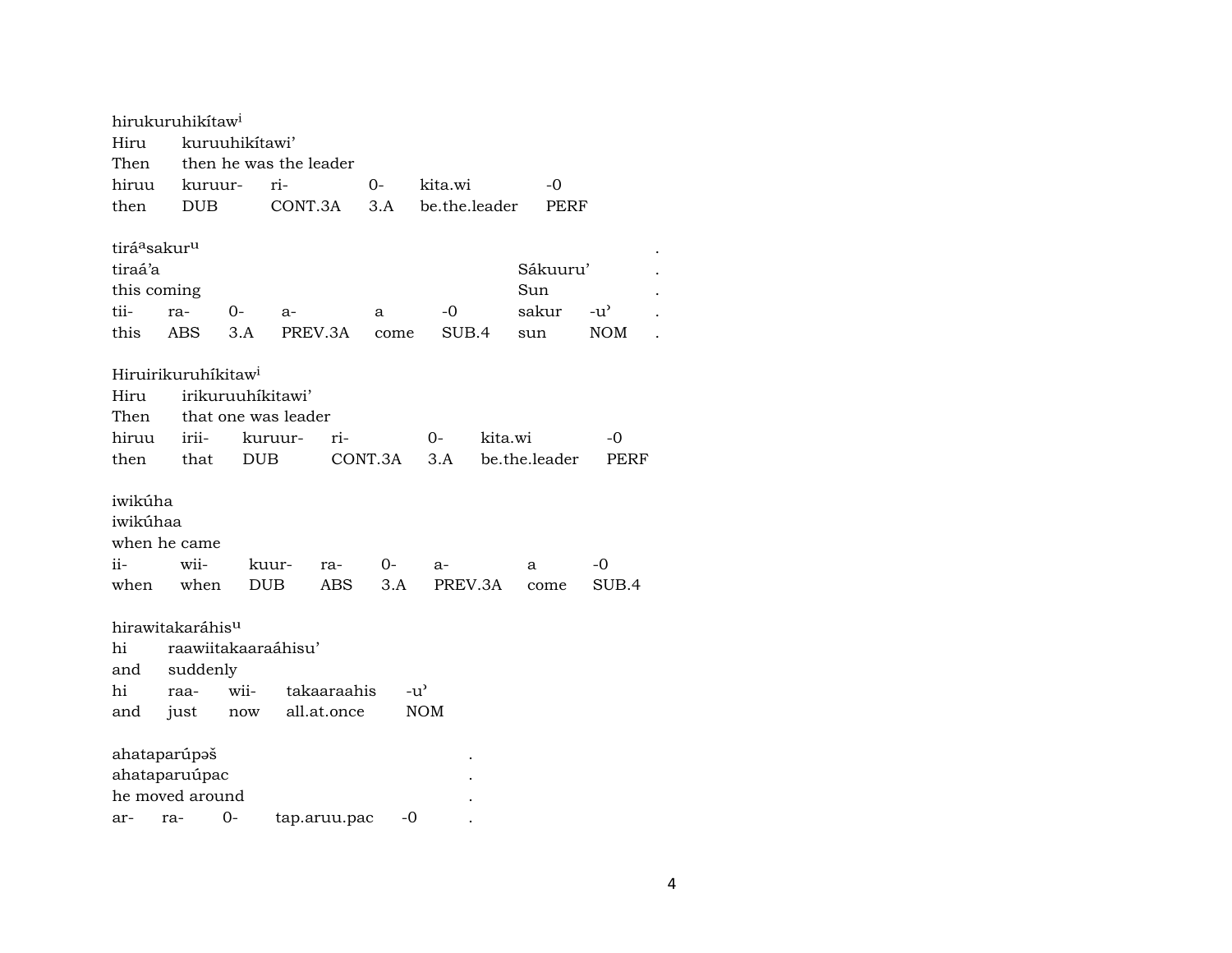## EV ABS 3.A move.DIST PERF .

| Hirusiahišíkataríkiw^t <sup>n</sup> |                         |  |  |  |                               |  |              |                |      |  |  |  |  |
|-------------------------------------|-------------------------|--|--|--|-------------------------------|--|--------------|----------------|------|--|--|--|--|
| Hiru si'ahiicikatariikiwat          |                         |  |  |  |                               |  |              |                |      |  |  |  |  |
|                                     | Then they unwrapped him |  |  |  |                               |  |              |                |      |  |  |  |  |
|                                     |                         |  |  |  | hiruu si- ar- ra- 0- ir-      |  | $ut$ - $i$ - | katariik.kiwat | $-0$ |  |  |  |  |
|                                     |                         |  |  |  | then DU EV ABS 3.A PL.3A PREV |  | SEO          | uncover        | PERF |  |  |  |  |
| hiwihiruahikisikiit <sup>n</sup>    |                         |  |  |  |                               |  |              |                |      |  |  |  |  |

|  | hi wihiru ahiikisiki'it |                                                 |  |  |
|--|-------------------------|-------------------------------------------------|--|--|
|  | and there he was alive  |                                                 |  |  |
|  |                         | hi wii- hiruu ar- ri-     0-  i-   kisikit   -' |  |  |
|  |                         | and now there EV CONT.3A 3.A SEQ be.alive EX    |  |  |

| Kišikararakukasíspah <sup>i</sup> |                        |  |  |                                                    |  |              |  |  |  |  |  |
|-----------------------------------|------------------------|--|--|----------------------------------------------------|--|--------------|--|--|--|--|--|
| kici kararakuukasispaahi          |                        |  |  |                                                    |  |              |  |  |  |  |  |
| but his not having strength       |                        |  |  |                                                    |  |              |  |  |  |  |  |
|                                   | kici kara- ra-  0- ku- |  |  | kasis                                              |  | waa- -aar -i |  |  |  |  |  |
|                                   |                        |  |  | but NEG INF.A 3.A INF.B be.hard DIST INCH IMPF.SUB |  |              |  |  |  |  |  |

Kukarawitušiwáku<sup>u</sup> Kukarawituciwáka'u'

.

. . . . .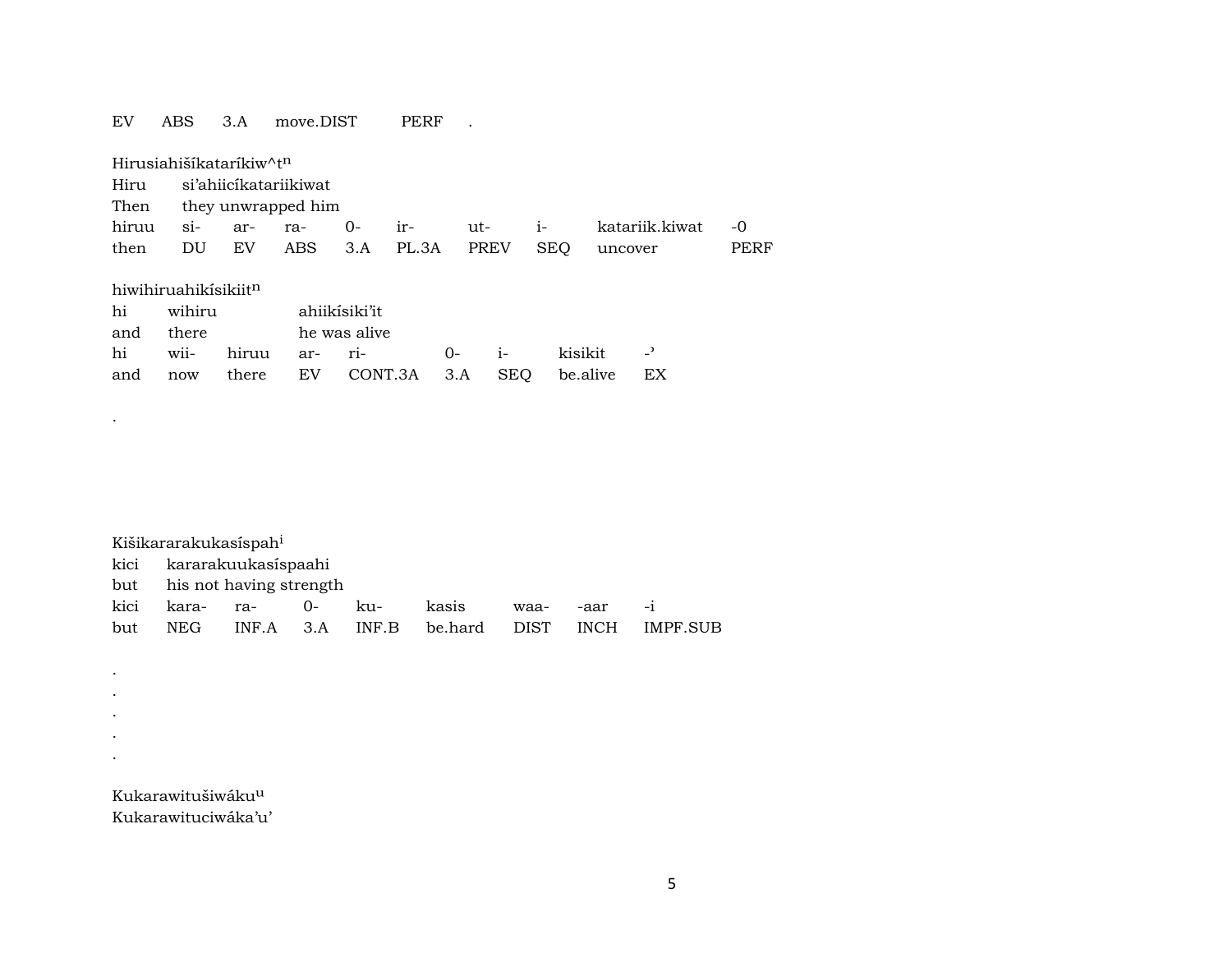|                          |                          |            |                                  | There was nothing wrong with his voice |        |        |               |                                        |                          |             |
|--------------------------|--------------------------|------------|----------------------------------|----------------------------------------|--------|--------|---------------|----------------------------------------|--------------------------|-------------|
| ku-                      |                          | kara-      | wi-                              | ti-                                    | $0-$   | ut-    | $i-$          | waka-                                  | uu                       | $-0$        |
| <b>INDF</b>              |                          | <b>NEG</b> | QUOT                             | IND.3A                                 | 3.A    | PREV   | <b>SEQ</b>    | voice                                  | be                       | <b>PERF</b> |
|                          |                          | hiahawáku  |                                  |                                        |        |        |               | $\mathcal{C}$                          |                          |             |
| $\overline{\phantom{a}}$ | hi                       |            | ahawáku'                         |                                        |        |        | $^\mathrm{,}$ | $\epsilon\epsilon$                     |                          |             |
| $\overline{\phantom{a}}$ | and                      | he said    |                                  |                                        |        |        |               | $\boldsymbol{\zeta}\boldsymbol{\zeta}$ |                          |             |
| $\overline{\phantom{a}}$ | hi                       | ar-        | ra-                              | $0-$                                   | waka'u | $-0$   |               | $\pmb{\mathsf{H}}$                     |                          |             |
| $\overline{\phantom{a}}$ | and                      | ${\rm EV}$ | ABS                              | 3.A                                    | say    | PERF   |               | $\pmb{\mathsf{H}}$                     |                          |             |
| Káraihi                  |                          |            |                                  | kutú                                   |        |        |               |                                        |                          |             |
| Kaára                    |                          | ihi        |                                  | kutuú                                  |        |        |               |                                        |                          |             |
| Well                     | $\overline{\phantom{a}}$ | uh         | $\overline{ }$ ,                 | it seems                               |        |        |               |                                        | $\,$                     |             |
| kaara                    | $\overline{\phantom{a}}$ |            | ihii<br>$\overline{\phantom{a}}$ | ku-                                    | ti-    | $0-$   | uu            | -0                                     |                          |             |
| well                     |                          | uh         |                                  | <b>INDF</b>                            | IND.3A | 3.A    | be            | <b>PERF</b>                            | $\overline{\phantom{a}}$ |             |
| ihi                      |                          |            | nakukuksitkásitit <sup>n</sup>   |                                        |        |        |               |                                        |                          |             |
| ihi                      |                          |            | rakukuksitkásitit                |                                        |        |        |               |                                        |                          |             |
| uh                       |                          |            |                                  | that I had been asleep                 |        |        |               |                                        |                          |             |
| ihii                     | $\overline{\phantom{a}}$ | ra-        | ku-                              | ku-                                    | uks-   | itka   | -as           |                                        | -itik                    |             |
| uh                       |                          | INF.A      | 1.P                              | INF.B                                  | AOR    | sleep  |               | IMPF.IRR                               | <b>INCH</b>              |             |
|                          | $\mathsf{A}$             |            | ahíhwak <sup>i</sup>             |                                        |        |        |               | $^\mathrm{^{^\circ}}$                  | н                        |             |
| П                        | A                        |            | ahíhwaki'                        |                                        |        |        |               |                                        | 11                       |             |
| п                        | And                      |            | they said                        |                                        |        |        |               | $\ddot{\cdot}$                         | 11                       |             |
| $\blacksquare$           | a                        | ar-        | ra-                              | $0-$                                   | ir-    | waki   | $-0$          | ,                                      | 11                       |             |
| $\pmb{\mathsf{H}}$       | and                      | EV         | <b>ABS</b>                       | 3.A                                    | PL.3A  | say.PL | PERF          |                                        | 11                       |             |
| Túkskut <sup>n</sup>     |                          |            |                                  |                                        |        | $\,$   |               |                                        |                          |             |
| Túkskut                  |                          |            |                                  |                                        |        |        |               |                                        |                          |             |
| You were dead            |                          |            |                                  |                                        |        |        |               |                                        |                          |             |
| ti-                      |                          | $a-$       | uks-                             | kuut                                   | $-0$   |        |               |                                        |                          |             |
| IND.3A                   |                          | 2.P        | <b>AOR</b>                       | die                                    | PERF   |        |               |                                        |                          |             |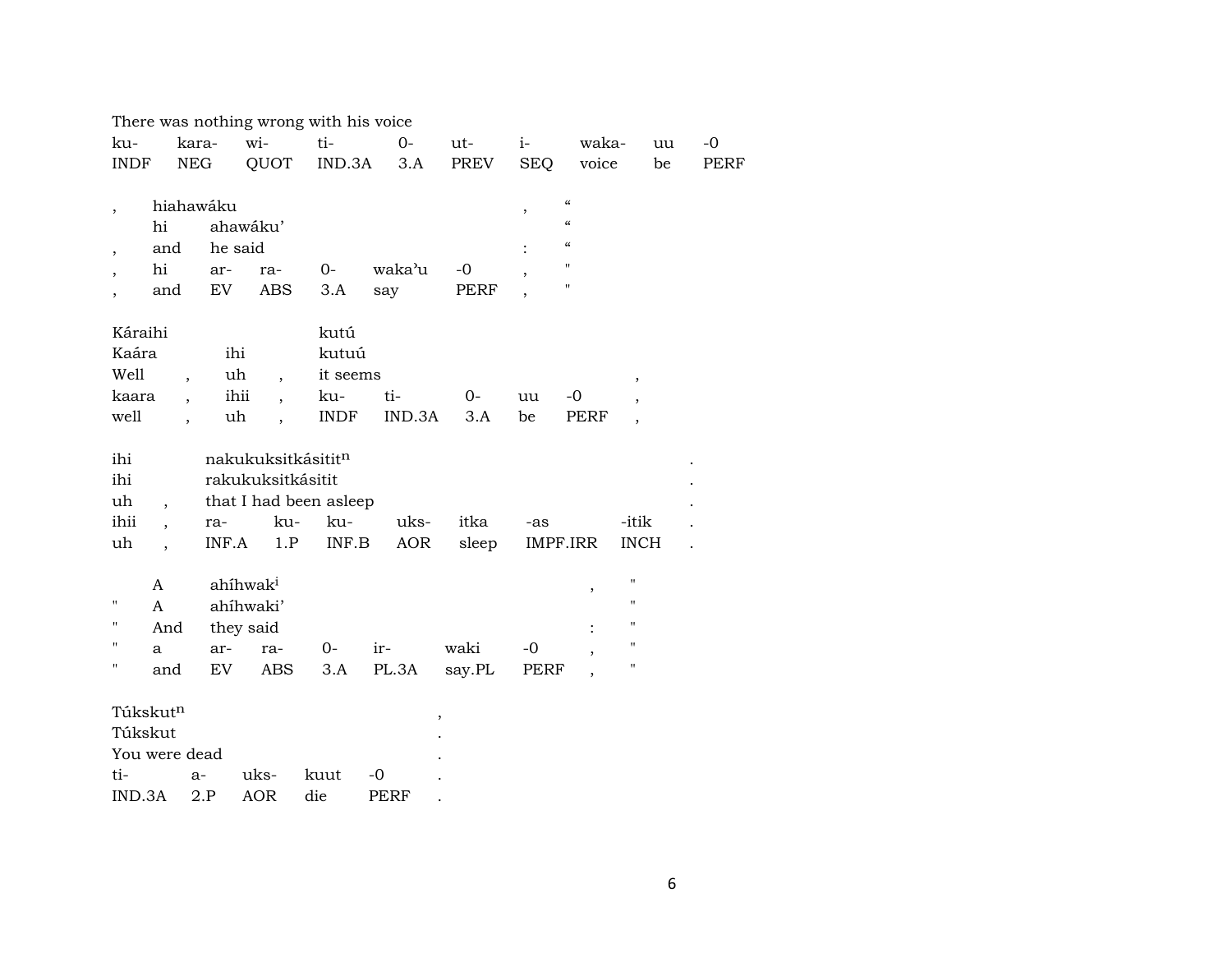| pakúhtuturawiúsitn       |                           |               |              |            |                  |               |      |              |                          | $\pmb{\mathsf{H}}$ | I  |                |                          |
|--------------------------|---------------------------|---------------|--------------|------------|------------------|---------------|------|--------------|--------------------------|--------------------|----|----------------|--------------------------|
| Pakúhtu'                 |                           |               |              |            |                  | tuurawi'uusit |      |              |                          |                    |    |                | I                        |
| A long time              |                           |               |              |            | you were still   |               |      |              |                          |                    |    | $\blacksquare$ | And                      |
| pakuht                   |                           | $-u^{\prime}$ |              | ti-        |                  | a-            |      | awi.uusik    |                          | -0                 |    | "              | $\mathbf{i}$             |
| be.old                   |                           | <b>NOM</b>    |              | IND.3A     |                  | 2.P           |      | become.still |                          | PERF               |    | "              | and                      |
|                          |                           |               |              |            |                  |               |      |              |                          |                    |    |                |                          |
| ahawáku                  |                           |               |              |            |                  |               |      |              | $\epsilon\epsilon$       |                    |    |                |                          |
| ahawáku'                 |                           |               |              |            |                  |               |      |              | $\epsilon\epsilon$       |                    |    |                |                          |
| he said                  |                           |               |              |            |                  |               |      |              | $\alpha$                 |                    |    |                |                          |
| ar-                      | ra-                       |               | 0-           |            | waka'u           | $-0$          |      |              | $\mathbf{H}$             |                    |    |                |                          |
| EV                       | <b>ABS</b>                |               | 3.A          | say        |                  | PERF          |      |              | н                        |                    |    |                |                          |
|                          |                           |               |              |            |                  |               |      |              |                          |                    |    |                |                          |
|                          | Irikúruatn<br>Irikúruu'ut |               |              |            |                  |               |      |              |                          |                    | н  | Náwa           | ,                        |
|                          |                           |               |              |            |                  |               |      |              |                          |                    | 11 | Ráwa           |                          |
|                          | That is so                |               |              |            |                  |               |      |              | $\overline{\phantom{0}}$ |                    | П  | Now            | ,                        |
| irii-                    |                           | kuur-         | ra-          |            | 0-               | ut-           |      | 0            |                          |                    | Η  | rawa           | $\overline{\phantom{a}}$ |
| that                     |                           | <b>DUB</b>    |              | <b>ABS</b> | 3.A              | <b>PREV</b>   |      | be           | EX                       |                    |    | now            | $\overline{\phantom{a}}$ |
|                          | iwiaháwari                |               |              |            |                  |               |      |              |                          |                    |    |                |                          |
|                          | iwi'aháwari'              |               |              |            |                  |               |      |              |                          |                    |    |                | $\, ,$                   |
|                          | after he went around      |               |              |            |                  |               |      |              |                          |                    |    |                |                          |
| ii-                      | wii-                      |               | ar-          |            | ra-              | 0-            |      | warii        |                          |                    |    | -:hus          | ,                        |
| then                     |                           | when          | EV           |            | ABS              | 3.A           |      |              | be.going.about.IMPF      |                    |    | <b>IMPF</b>    |                          |
|                          |                           |               |              |            |                  |               |      |              |                          |                    |    |                | ,                        |
|                          | iwiahawari                |               |              |            |                  |               |      |              |                          |                    |    |                |                          |
|                          | iwi'aháwari               |               |              |            |                  |               |      |              |                          |                    |    |                |                          |
|                          | after he went around      |               |              |            |                  |               |      |              |                          |                    |    |                |                          |
| ii-                      | wii-                      |               | ar-          |            | ra-              | $0-$          |      | warii        |                          |                    |    | -hus           |                          |
| then                     |                           | when          | EV.          |            | ABS              | 3.A           |      |              | be.going.about.IMPF      |                    |    | IMPF.SUB       |                          |
|                          |                           |               |              |            |                  |               |      |              |                          |                    |    |                |                          |
|                          |                           |               | hiahuraíw^tn |            |                  |               |      |              |                          |                    |    |                |                          |
|                          | hi                        |               | ahuraa'iiwat |            |                  |               |      |              |                          |                    |    |                |                          |
| $\overline{\phantom{a}}$ | and                       |               |              |            | he told about it |               |      |              |                          |                    |    |                |                          |
|                          | hi                        |               | ar-          | ra-        | 0-               |               | uur- |              | raa.iiwaat               |                    | -0 |                |                          |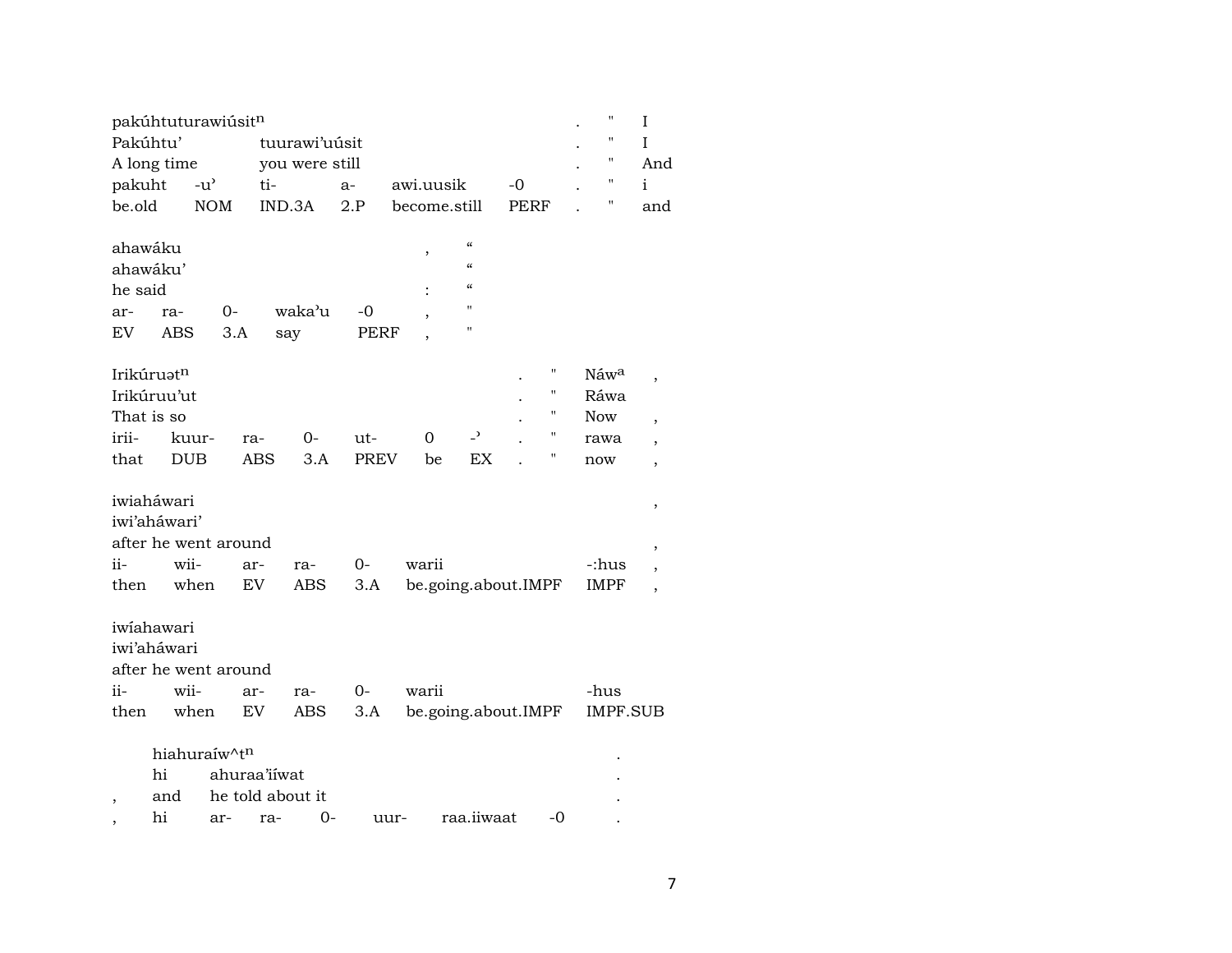$EV$ ABS 3.A PREV tell.a.story PERF and  $\mathbb{Z}^2$  $\overline{\phantom{a}}$ 

| Ahawáku |          |       |        |      |         | "          | Náw <sup>a</sup> |
|---------|----------|-------|--------|------|---------|------------|------------------|
|         | Ahawáku' |       |        |      |         | "          | Ráwa             |
| He said |          |       |        |      | $\cdot$ | $\epsilon$ | Now              |
| ar-     | ra-      | $O -$ | waka'u | $-0$ | ٠       |            | rawa             |
| EV      | ABS      | 3.A   | say    | PERF |         |            | now              |

witatarirətaiwátist<sup>a</sup>

witatariirattaa'iiwaátista

now I am going to tell you (pl) the story

|  | wii- ta- t- ir- a- ri- |                                                                            |  | uur- rak-  raa.iiwaat -his -ta |  |
|--|------------------------|----------------------------------------------------------------------------|--|--------------------------------|--|
|  |                        | now IND.1/2A 1.A PREV.1/2A 2.P PHYS.POSS PREV 1/2.PL tell.a.story PERF INT |  |                                |  |

- irikúkskuti
- $\mathbf{I}$ rikúkskuuti  $\cdot$
- when I died And  $\sim$

|  |                               |  | ku- uks- kuut -i |  |
|--|-------------------------------|--|------------------|--|
|  | and CONT.3A 1.P AOR die SUB.2 |  |                  |  |

ihirurítpiš^tn

| $\mathbf{i}$ | hiru rítpicat  |                           |  |
|--------------|----------------|---------------------------|--|
| and          | then I arrived |                           |  |
|              |                | i hiruu rii- t- wic.at -0 |  |
| and          |                | then ASSR 1.A arrive PERF |  |

tiirirašíhwari

ti'iriiracíhwari

here where we go around

| tii- | irii- | ra- | $AC111 -$ | warii                                               | -hus |
|------|-------|-----|-----------|-----------------------------------------------------|------|
|      |       |     |           | here where ABS IN.DU.A be.going.about.IMPF IMPF.SUB |      |

níkašar<sup>u</sup>

ríkacaaru'

 $\overline{\phantom{a}}$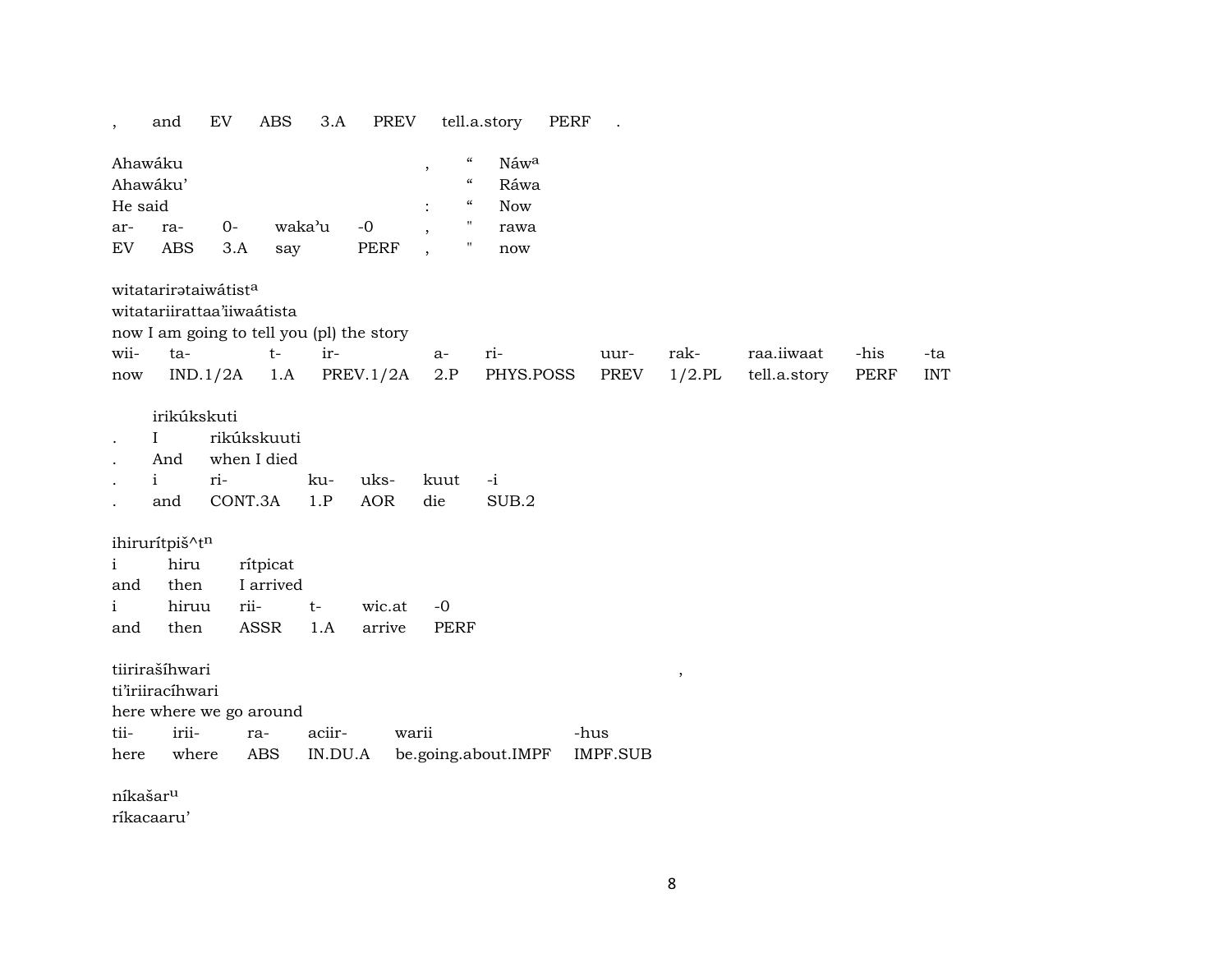| (as) a spirit<br>rikacaar                                   | $-u'$      |                  |         |                     |                 |                                                                                                                            |                         |
|-------------------------------------------------------------|------------|------------------|---------|---------------------|-----------------|----------------------------------------------------------------------------------------------------------------------------|-------------------------|
| ghost                                                       | <b>NOM</b> |                  |         |                     |                 |                                                                                                                            |                         |
| isíhwari<br>icíhwari                                        |            |                  |         |                     |                 |                                                                                                                            | н<br>11<br>$\mathbf{H}$ |
| when we live                                                |            |                  |         |                     |                 |                                                                                                                            | $\pmb{\mathsf{H}}$      |
| $i-$                                                        |            | aciir-           | warii   |                     | -hus            |                                                                                                                            | $\pmb{\mathsf{H}}$      |
| CONT.1/2A                                                   |            | IN.DU.A          |         | be.going.about.IMPF | <b>IMPF.SUB</b> |                                                                                                                            |                         |
| Irár <sup>i</sup><br>Iraári'                                |            |                  |         | ,                   |                 |                                                                                                                            |                         |
| <b>Brother</b>                                              |            |                  |         | $^\mathrm{,}$       |                 |                                                                                                                            |                         |
| $i-$                                                        | -raar-     |                  | -ri'    | ,                   |                 |                                                                                                                            |                         |
| 3.POSS.A                                                    |            | same.sex.sibling |         | 3.POSS.B            |                 |                                                                                                                            |                         |
| nikuwitiwáku<br>rikuwitiwáku'<br>that is what he said       |            |                  |         |                     |                 | $\boldsymbol{\zeta}\boldsymbol{\zeta}$<br>$\boldsymbol{\zeta}\boldsymbol{\zeta}$<br>$\boldsymbol{\zeta}\boldsymbol{\zeta}$ |                         |
| riku-                                                       | $W$ i-     | ti-              | $O-$    | waka'u              | -0              | $\pmb{\mathsf{H}}$                                                                                                         |                         |
| that.is                                                     | QUOT       | IND.3A           | 3.A     | say                 | PERF            | $\pmb{\mathsf{H}}$                                                                                                         |                         |
| Kárihakiratarakuriwa<br>Kárihaaki'<br>Truly                 | we live    | rataraakuríwa    |         |                     |                 |                                                                                                                            |                         |
| karihaaki'                                                  | ra-        | $t-$             | $a-$    | rak-                | hurii           | -waa                                                                                                                       | -0                      |
| oh.gosh                                                     | ABS        | 1.A              | IN.PL.P | $1/2$ .PL           | live.PL         | <b>DIST</b>                                                                                                                | PERF                    |
| Tatatúhka^tn<br>Tatatúhka'at<br>I went along a trail<br>ta- | t-         |                  | hatuur- | ka-<br>at           | $-0$            |                                                                                                                            |                         |
|                                                             |            |                  |         |                     |                 |                                                                                                                            |                         |

. IND.1/2A 1.A road in go PERF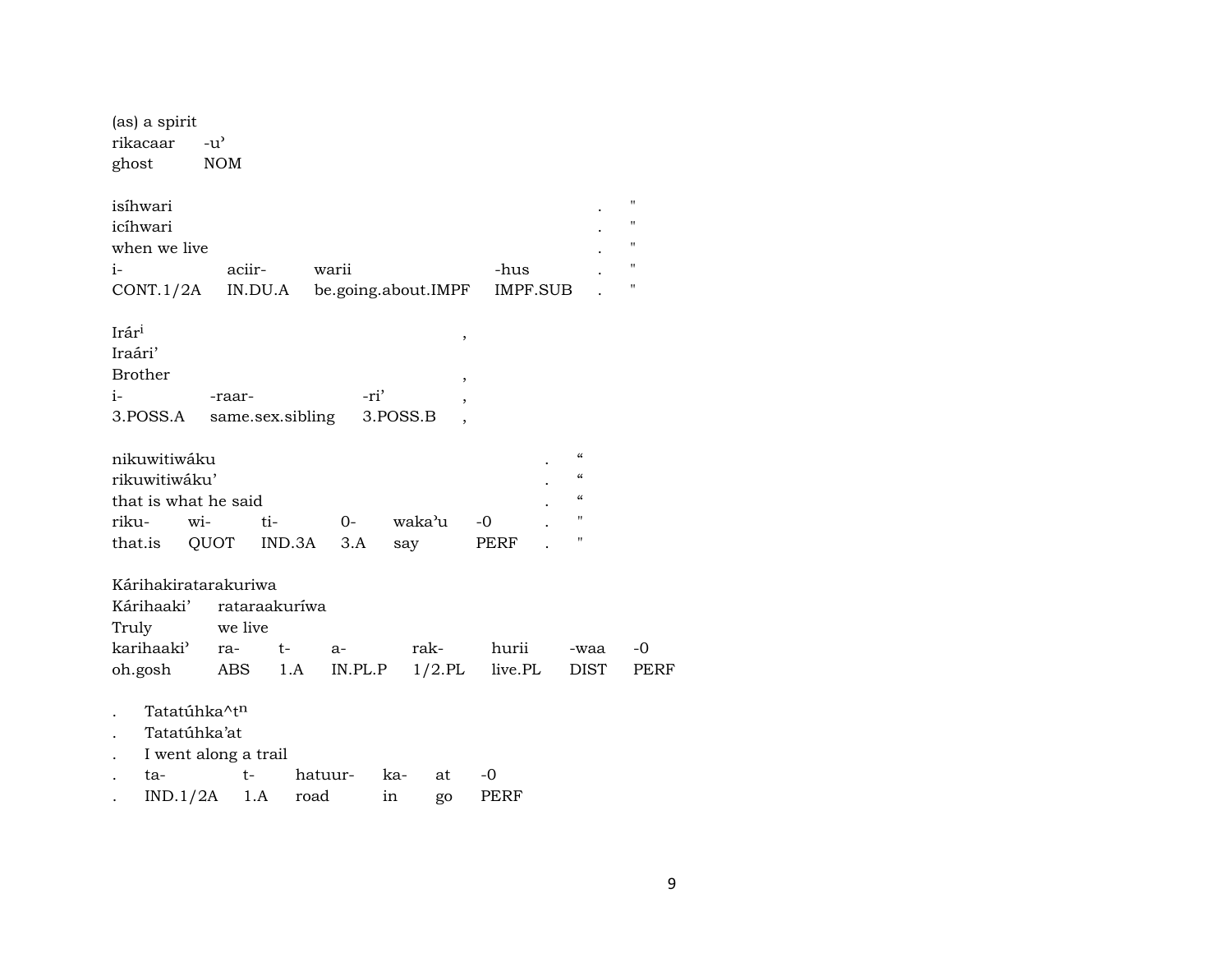|                                                      | hiwihirurahatúhkaku        |                         |                       |      |                          |                            |                 |                          |              |       |
|------------------------------------------------------|----------------------------|-------------------------|-----------------------|------|--------------------------|----------------------------|-----------------|--------------------------|--------------|-------|
| hi                                                   | wihiru                     |                         | rahatúhkaku           |      |                          |                            |                 |                          |              |       |
| and                                                  | there                      |                         |                       |      | his sitting on the trail |                            |                 |                          |              |       |
| hi                                                   | wii-                       | hiruu                   | ra-                   | $0-$ | hatuur-                  | ka-                        | kus             |                          | $-0$         |       |
| and                                                  | now                        | there                   | <b>ABS</b>            | 3.A  | road                     | in                         |                 | be.sitting               | SUB.4        |       |
|                                                      |                            |                         |                       |      |                          |                            |                 |                          |              |       |
| šáhiks                                               |                            | arítpiš <sup>a</sup> tn |                       |      |                          |                            |                 | 11                       | A            |       |
| cáhiks                                               |                            | $\mathbf a$             | rítpicat              |      |                          |                            |                 | $\pmb{\mathsf{H}}$       | $\mathbf{A}$ |       |
| a person                                             | $\overline{\phantom{a}}$   | and                     | I arrived             |      |                          |                            |                 | $\pmb{\mathsf{H}}$       | And          |       |
| icaahiks                                             | $\overline{\phantom{a}}$   | a                       | rii-                  | t-   | wic.at                   | $-0$                       |                 | $\pmb{\mathsf{H}}$       | a            |       |
| person                                               |                            | and                     | $\operatorname{ASSR}$ | 1.A  | arrive                   | <b>PERF</b>                |                 | $\pmb{\mathsf{H}}$       | and          |       |
|                                                      |                            |                         |                       |      |                          |                            |                 |                          |              |       |
|                                                      | ahawákutíahak <sup>u</sup> |                         |                       |      |                          |                            |                 |                          |              |       |
| ahawáku'                                             |                            |                         |                       |      | tí'ahaaku                |                            |                 |                          |              |       |
| he said                                              |                            |                         |                       |      | this one                 |                            |                 |                          |              |       |
| ar-                                                  | ra-                        | $0-$                    | waka'u                | $-0$ | tii-                     | ar-                        | ra-             | $0-$                     | kus          | -0    |
| EV                                                   | <b>ABS</b>                 | 3.A<br>say              |                       | PERF | this                     | EV                         | ABS             | 3.A                      | be.sitting   | SUB.4 |
|                                                      |                            |                         |                       |      |                          |                            |                 |                          |              |       |
| $\mathcal{C}\mathcal{C}$<br>$\overline{\phantom{a}}$ |                            | Witihasir <sup>a</sup>  |                       |      |                          |                            |                 |                          |              |       |
| $\boldsymbol{\mathcal{C}}$                           |                            | Witiihasiira'           |                       |      |                          |                            |                 |                          |              |       |
| $\boldsymbol{\mathcal{C}}$                           |                            | You have come           |                       |      |                          |                            |                 |                          |              |       |
| н.<br>$\cdot$                                        | wii-                       | tiir-                   | ra-                   | $S-$ | ir-                      |                            | a               | $-0$                     |              |       |
| н.<br>,                                              | now                        | <b>INFR</b>             | ABS                   | 2.A  | PREV.1/2A                |                            | come            | PERF                     |              |       |
|                                                      |                            |                         |                       |      |                          |                            |                 |                          |              |       |
| $\pmb{\mathsf{H}}$                                   | Ahawáku                    |                         |                       |      | $\, ,$                   | $\mathcal{C}\mathcal{C}$   | Há <sup>u</sup> | $\, ,$                   |              |       |
| "                                                    | Ahawáku'                   |                         |                       |      |                          | $\boldsymbol{\mathcal{U}}$ | Haá'u'          |                          |              |       |
| $^{\prime\prime}$                                    | He said                    |                         |                       |      | $\ddot{\cdot}$           | $\boldsymbol{\mathcal{C}}$ | Yes             | $\overline{\phantom{a}}$ |              |       |
| $\pmb{\mathsf{H}}$<br>ar-                            | ra-                        | $0-$                    | waka'u                | $-0$ |                          | $\pmb{\mathsf{H}}$         | haa'u'          | $\overline{\phantom{a}}$ |              |       |
| "<br>EV                                              | ABS                        | 3.A                     | say                   |      | PERF                     | 11                         | yes             | $\overline{\phantom{a}}$ |              |       |
|                                                      |                            |                         |                       |      |                          |                            |                 |                          |              |       |
| witatira                                             |                            |                         |                       |      |                          |                            |                 | $\pmb{\mathsf{H}}$       | A            |       |
| witatiira'                                           |                            |                         |                       |      |                          |                            |                 | $\pmb{\mathsf{H}}$       | A            |       |
| I have come                                          |                            |                         |                       |      |                          |                            |                 | $\pmb{\mathsf{H}}$       | And          |       |
| wi-                                                  | ta-                        | $t-$                    | ir-                   |      | a                        | $-0$                       |                 | $\pmb{\mathsf{H}}$       | a            |       |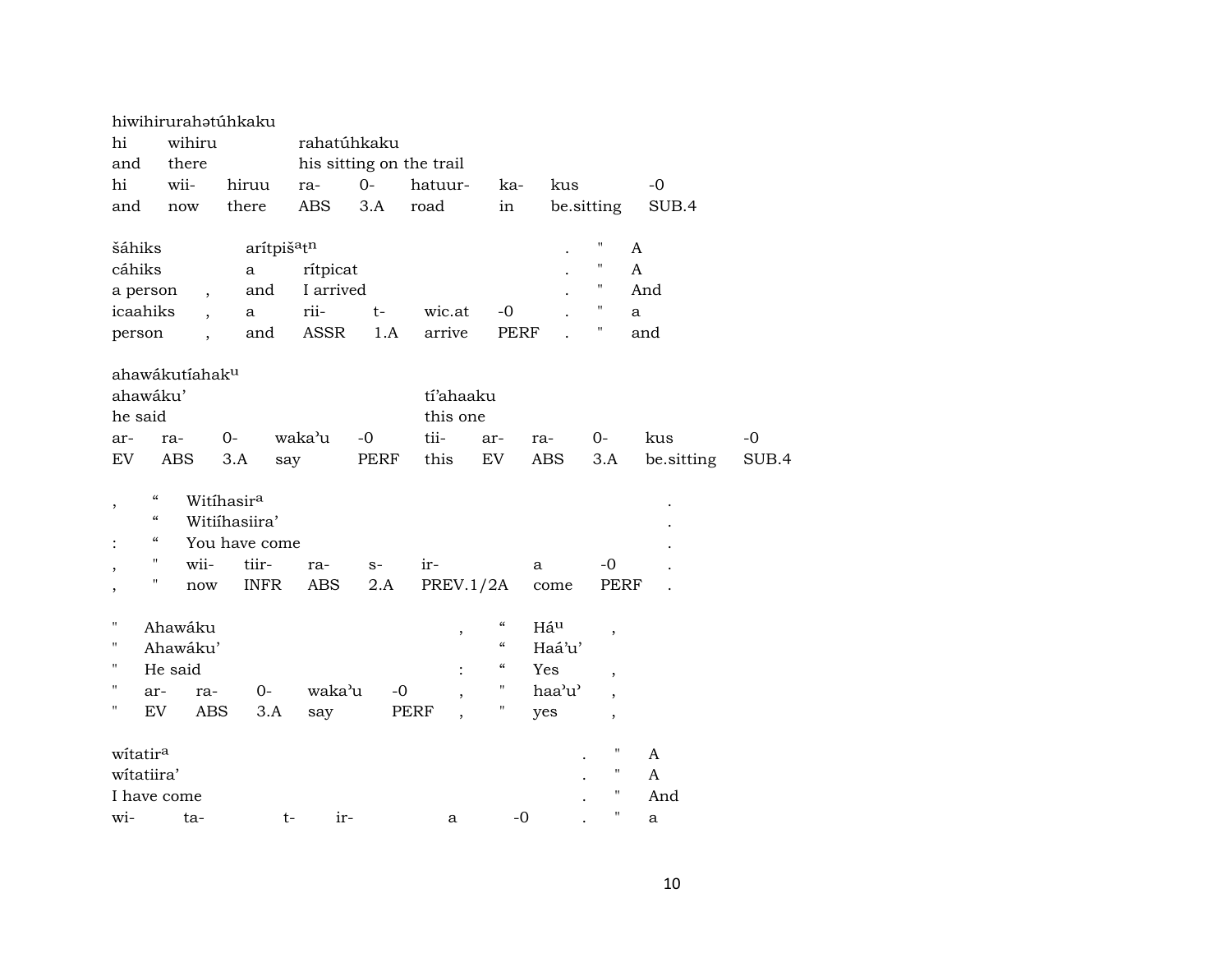## QUOT IND.1/2A 1.A PREV.1/2A come PERF . " and

| ahawáku |                           |      |            |      | ,         | $\epsilon$     |  |
|---------|---------------------------|------|------------|------|-----------|----------------|--|
|         | ahawáku'                  |      | $\epsilon$ |      |           |                |  |
| he said |                           |      |            |      | $\bullet$ | $\epsilon$     |  |
| ar-     | ra-                       | $O-$ | waka'u     | -0   |           | $\mathbf{H}$   |  |
| EV      | ABS 3.A                   |      | say        | PERF |           | $\blacksquare$ |  |
|         |                           |      |            |      |           |                |  |
|         | Ikar <sup>i</sup> ríraihi |      |            |      |           |                |  |

|                                       | Ikariiríra'<br>ihi              |  |  |              |  |  |  |      |  |  |  |  |  |
|---------------------------------------|---------------------------------|--|--|--------------|--|--|--|------|--|--|--|--|--|
| It is not the time (to join us)<br>uh |                                 |  |  |              |  |  |  |      |  |  |  |  |  |
|                                       | ii- karii- rii-                 |  |  | 0- raa- 0 -0 |  |  |  | ihii |  |  |  |  |  |
| then                                  | EMPH.NEG ASSR 3.A way be PERF , |  |  |              |  |  |  | uh   |  |  |  |  |  |

| náw <sup>a</sup> hihirurisúht <sup>a</sup> |                                  |  |                                |       | $\bullet$ |   |
|--------------------------------------------|----------------------------------|--|--------------------------------|-------|-----------|---|
|                                            | ráwa hi hiru riisúhta            |  |                                |       |           | " |
|                                            | now and then you are going to go |  |                                |       |           | " |
|                                            | rawa hi hiruu rii- s-            |  | uh                             | -ta - |           |   |
| now                                        |                                  |  | and then ASSR 2.A go.INT INT . |       |           |   |

| Ahawáku  |     |      |        |      |   | $\epsilon$ |
|----------|-----|------|--------|------|---|------------|
| Ahawáku' |     |      |        |      |   | $\epsilon$ |
| He said  |     |      |        |      | ٠ | $\epsilon$ |
| ar-      | ra- | $O-$ | waka'u | $-0$ |   | п          |
| EV       | ABS | 3.A  | sav    | PERF |   | п          |

Tiratúru°

Tiraatuúru'a

This village (extending this way)

|  | tii- ra- 0- a- ituur- u.a |                                                    |  |
|--|---------------------------|----------------------------------------------------|--|
|  |                           | this ABS 3.A PREV.3A village extend.this.way SUB.4 |  |

hiirirawáwu

hi iriirawaáwu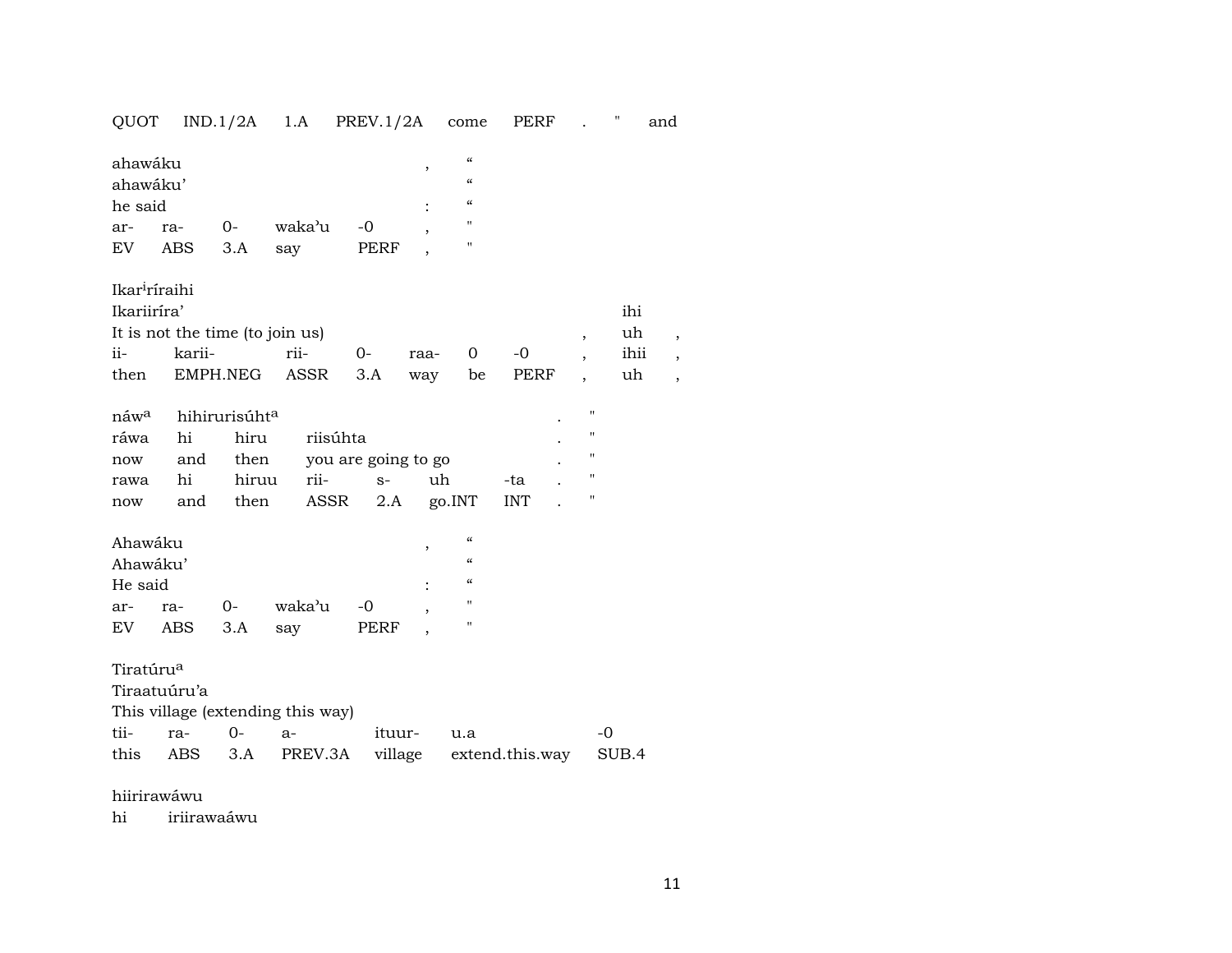| and                                                                   | where they are playing                                                                                                                   |                            |           |      |                                          |            |                     |     |                       |                  |
|-----------------------------------------------------------------------|------------------------------------------------------------------------------------------------------------------------------------------|----------------------------|-----------|------|------------------------------------------|------------|---------------------|-----|-----------------------|------------------|
| hi                                                                    | irii-                                                                                                                                    | ra-                        | $0 -$     | awuu |                                          |            | -waa                |     | $-0$                  |                  |
| and                                                                   | where                                                                                                                                    | ABS                        | 3.A       |      | play.hoop.and.pole                       |            | DIST                |     | SUB.4                 |                  |
|                                                                       | hiirarituhukátaw <sup>i</sup>                                                                                                            |                            |           |      |                                          |            |                     |     |                       |                  |
| hi                                                                    | iraarituuhukátawi                                                                                                                        |                            |           |      |                                          |            |                     |     |                       |                  |
| and                                                                   |                                                                                                                                          |                            |           |      | that rounded edge (curve) of the village |            |                     |     |                       |                  |
| hi                                                                    | ii-                                                                                                                                      | ra-                        | $0-$      | ar-  | ituur-                                   | hukata     |                     | -wi |                       |                  |
| and                                                                   | that                                                                                                                                     | ABS                        | 3.A       | EV   | village                                  | be.a.curve |                     |     | SUB.L                 |                  |
| turikárik^tn<br>tuurikárikat<br>ituur-<br>village<br>riku-<br>that.is | in the center of the village<br>iika.ri<br>center<br>nikúristakaka<br>rikúristaakaka<br>that is where your (pl) lodge is<br>rii-<br>ASSR | -kat<br>LOC<br>$S-$<br>2.A | ,<br>rak- |      | akaa<br>$1/2$ .PL be.a.dwelling          |            | $-0$<br><b>PERF</b> |     | п<br>п<br>п<br>п<br>п |                  |
|                                                                       | Hihiruruahíat <sup>n</sup>                                                                                                               |                            |           |      |                                          |            |                     |     |                       | åka <sup>a</sup> |
| Hi                                                                    | hiru                                                                                                                                     | ruu'ahí'at                 |           |      |                                          |            |                     |     |                       | Aáka'a           |
| And                                                                   | then                                                                                                                                     | there he went              |           |      |                                          |            |                     |     |                       | Oh my            |
| hi                                                                    | hiruu                                                                                                                                    | ruu-                       | ar-       | ri-  |                                          | 0-         | at                  | -0  |                       | aaka'a           |
| and                                                                   | then                                                                                                                                     | there                      | <b>EV</b> |      | CONT.3A                                  | 3.A        | go                  | PER |                       | oh.my            |

 $\,$  $\overline{\phantom{a}}$  $\overline{\phantom{a}}$ 

12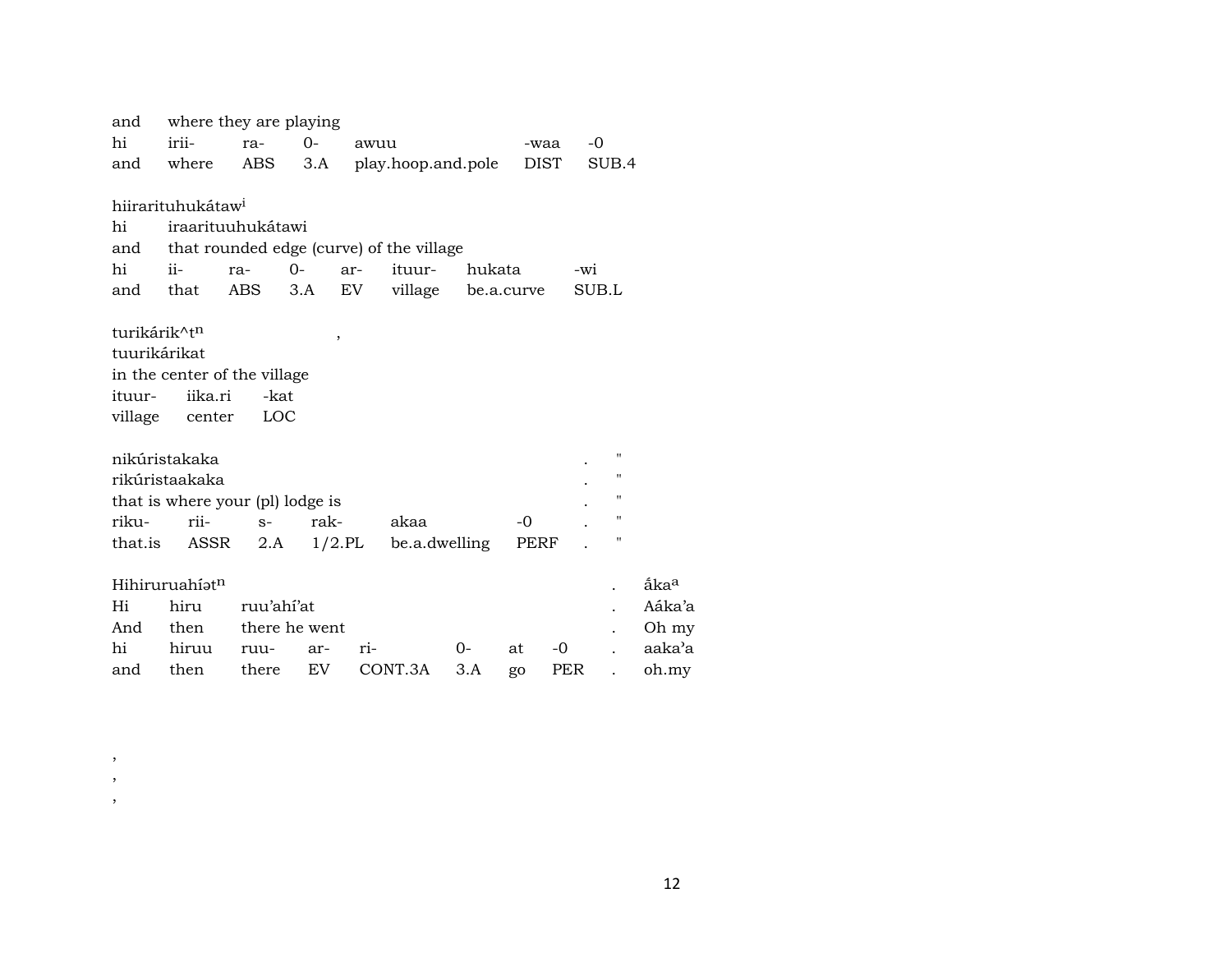karawítasuri šáhiks taríruhš<sup>i</sup> karawitasuuricahikstaríruhci" there were many people indeed kara- wi- ta- s- uur- icaahiks- raar- riruhci -0 NEG QUOT IND.1/2A 2.A PREV person PL be.numerous PERF  $,\qquad$  irár $^{1}$ iraári' . , brother ! , i- -raar- -ri' . , 3.POSS.A same.sex.sibling 3.POSS.B . wíturarisahiruhš<sup>i</sup> Wituraaricahikstaríruhci' There were many people wi- ti- 0- uur- raar- icaahiks- raar- riruhci -0 QUOT IND.3A 3.A PREV PL.INDV.A person PL be.numerous PERF šáhiks . cáhiks . people . icaahiks . person . Hiruruwitišihtáwiat<sup>n</sup> Hiru ruuwitiicihtáwi'at Then he went there along the edge of the village hiruu ruu- wi- ti- 0- icihta- -wi at -0 then then QUOT IND.3A 3.A edge.of.the.village SUB.L go PERF hírihuks<sup>u</sup> hi ríhuksu' and only hi rihuks -u"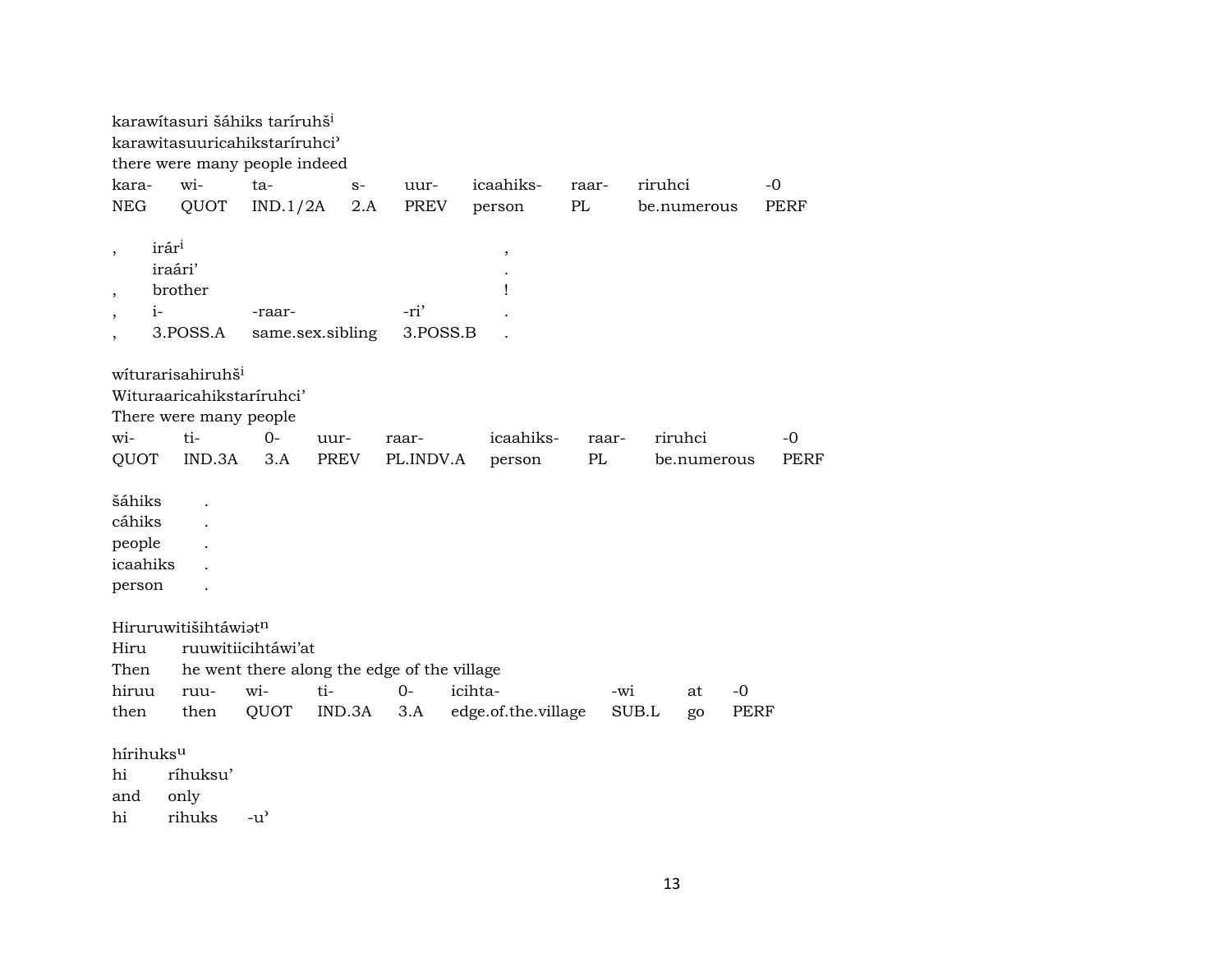| and                                                                                                                                                                             | alone                                                     |                        | <b>NOM</b>   |              |                         |             |               |                        |                     |                                                                                                              |               |             |                   |               |                     |
|---------------------------------------------------------------------------------------------------------------------------------------------------------------------------------|-----------------------------------------------------------|------------------------|--------------|--------------|-------------------------|-------------|---------------|------------------------|---------------------|--------------------------------------------------------------------------------------------------------------|---------------|-------------|-------------------|---------------|---------------------|
| siahítkiriku<br>si'ahitkiríku<br>$si$ -<br>DU                                                                                                                                   | they were staring at him<br>ar-<br>EV                     | ra-<br><b>ABS</b>      | $0-$<br>3.A  | ir-<br>PL.3A | ut-                     | <b>PREV</b> | look.at       | kirik.kus              | $-0$<br><b>PERF</b> |                                                                                                              |               |             |                   |               |                     |
| Raahkútawi<br>ra-<br>INF.A                                                                                                                                                      | Nahkútawihiwítawaku<br>One among them<br>$O -$<br>3.A     | ar-<br>EV              | ku-<br>INF.B |              | tawi<br>be.among        |             | $-0$<br>SUB.4 | hi<br>and<br>hi<br>and |                     | witaahwáku'<br>he would say<br>wi-<br>QUOT                                                                   | ti-<br>IND.3A | $0-$<br>3.A | ar-<br>${\rm EV}$ | waka'u<br>say | $-0$<br><b>PERF</b> |
| $\boldsymbol{\mathcal{C}}$<br>$\, ,$<br>$\mathcal{C}\mathcal{C}$<br>$\epsilon\epsilon$<br>$\ddot{\cdot}$<br>$\pmb{\mathsf{H}}$<br>$\, ,$<br>$\pmb{\mathsf{H}}$<br>$^\mathrm{,}$ | Ár <sup>i</sup> ká <sup>a</sup><br>Well, so<br>well.so    | Aárikaa'a<br>aarikaa'a |              |              |                         |             |               |                        |                     |                                                                                                              |               |             |                   |               |                     |
| witihasir <sup>a</sup><br>witiihasiira'<br>wii-<br>now                                                                                                                          | you have come<br>tiir-<br><b>INFR</b>                     | ra-<br><b>ABS</b>      | $S-$<br>2.A  |              | ir-<br><b>PREV.1/2A</b> |             | a<br>come     | $-0$<br><b>PERF</b>    |                     | $\pmb{\mathsf{H}}$<br>$\mathbf{H}$<br>$\mathbf H$<br>$\mathbf{H}$<br>$\pmb{\mathsf{H}}$                      |               |             |                   |               |                     |
| Hi<br>And<br>hi<br>and                                                                                                                                                          | Hiwitahwaku<br>witaahwáku'<br>he would say<br>wi-<br>QUOT | ti-                    | IND.3A       | $0-$<br>3.A  | ar-<br>${\rm EV}$       | say         | waka'u        | $-0$<br><b>PERF</b>    | ,                   | $\mathcal{C}\mathcal{C}$<br>$\boldsymbol{\mathcal{C}}$<br>$\zeta\zeta$<br>$\mathbf{H}$<br>$\pmb{\mathsf{H}}$ |               |             |                   |               |                     |
| Hấ <sup>a</sup><br>Haá'a'                                                                                                                                                       | witatia                                                   | witatiira'             |              |              |                         |             |               |                        |                     |                                                                                                              |               |             |                   |               |                     |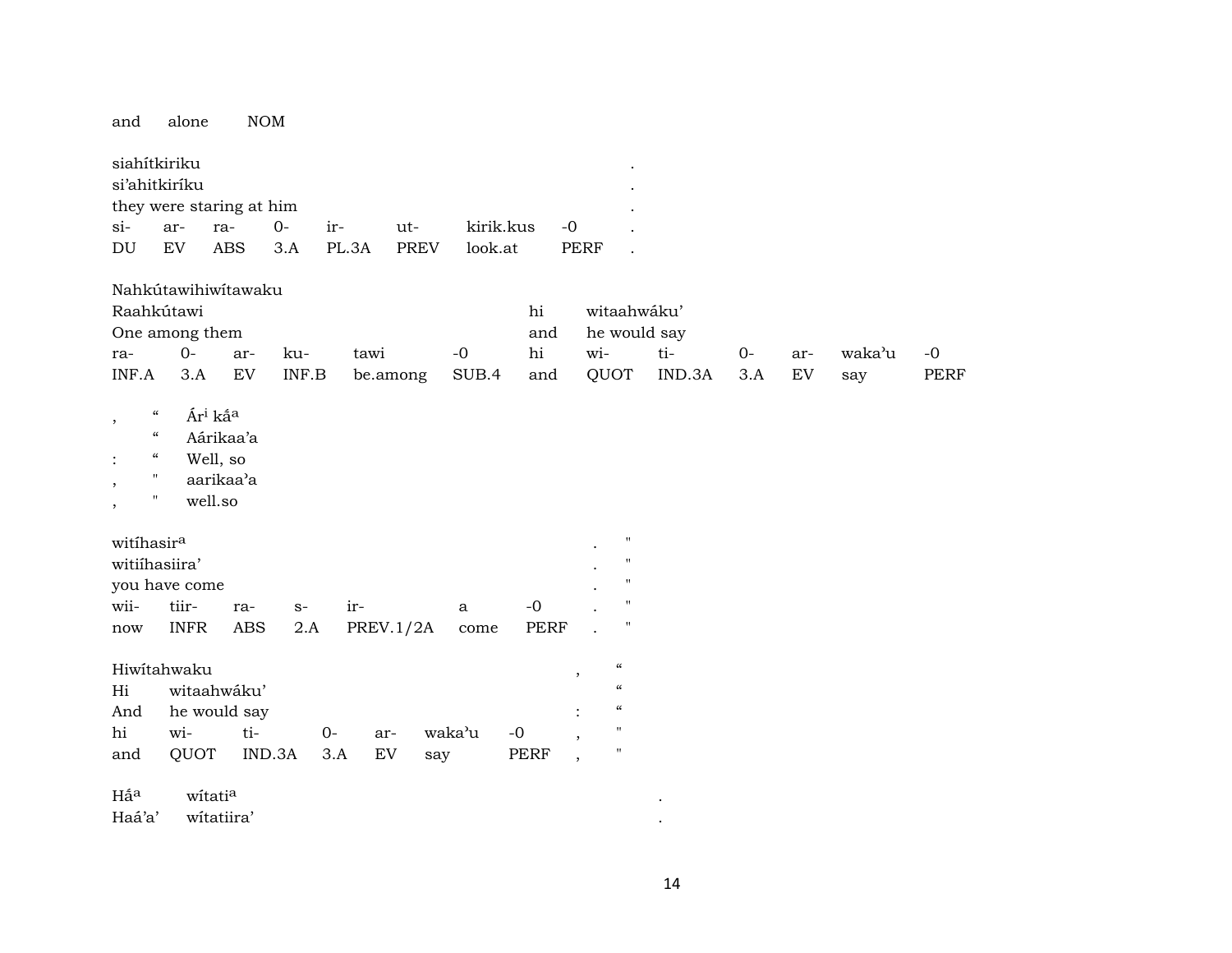| wi-<br>haa'a'<br>ir-<br>$-0$<br>$t-$<br>ta-<br>a<br>QUOT<br>1.A<br>PREV.1/2A<br>IND.1/2A<br>PERF<br>yes<br>come<br>П<br>Hiruwitahwaku<br>,<br>н<br>witaahwáku'<br>Hiru<br>н<br>Then<br>he would say<br>н<br>wi-<br>ti-<br>waka'u<br>hiruu<br>$0-$<br>-0<br>ar-<br>П<br>QUOT<br>IND.3A<br>EV<br>then<br>3.A<br>PERF<br>say<br>Kirukúrahakaka<br>Kiru kurahaákaka<br>?<br>Where is our lodge<br>kiruu<br>ku-<br>rak-<br>akaa<br>$-0$<br>ra-<br>$t-$<br>$1/2$ .PL<br><b>INDF</b><br><b>ABS</b><br>be.a.dwelling<br>where<br>1.A<br>PERF<br>$\mathcal{C}\mathcal{C}$<br>Hiwitawaku<br>,<br>$\mathcal{C}$<br>witaahwáku'<br>Hi<br>$\mathcal{C}$<br>he would say<br>And<br>н<br>hi<br>wi-<br>waka'u<br>ti-<br>0-<br>-0<br>ar-<br>$\pmb{\mathsf{H}}$<br>QUOT<br>IND.3A<br>3.A<br>EV<br>PERF<br>and<br>say<br>Hiruirirístakaka<br>irirístaakaka<br>Hiru<br>that is where your (pl) lodge is<br>There<br>hiruu<br>irii-<br>rii-<br>rak-<br>akaa<br>$S-$<br>-0 |                                                                                                              |
|------------------------------------------------------------------------------------------------------------------------------------------------------------------------------------------------------------------------------------------------------------------------------------------------------------------------------------------------------------------------------------------------------------------------------------------------------------------------------------------------------------------------------------------------------------------------------------------------------------------------------------------------------------------------------------------------------------------------------------------------------------------------------------------------------------------------------------------------------------------------------------------------------------------------------------------------------|--------------------------------------------------------------------------------------------------------------|
|                                                                                                                                                                                                                                                                                                                                                                                                                                                                                                                                                                                                                                                                                                                                                                                                                                                                                                                                                      |                                                                                                              |
|                                                                                                                                                                                                                                                                                                                                                                                                                                                                                                                                                                                                                                                                                                                                                                                                                                                                                                                                                      |                                                                                                              |
|                                                                                                                                                                                                                                                                                                                                                                                                                                                                                                                                                                                                                                                                                                                                                                                                                                                                                                                                                      | $\mathcal{C}\mathcal{C}$<br>$\boldsymbol{\zeta}\boldsymbol{\zeta}$<br>$\boldsymbol{\zeta}\boldsymbol{\zeta}$ |
|                                                                                                                                                                                                                                                                                                                                                                                                                                                                                                                                                                                                                                                                                                                                                                                                                                                                                                                                                      | $\mathbf{H}$                                                                                                 |
|                                                                                                                                                                                                                                                                                                                                                                                                                                                                                                                                                                                                                                                                                                                                                                                                                                                                                                                                                      | $\mathbf H$                                                                                                  |
|                                                                                                                                                                                                                                                                                                                                                                                                                                                                                                                                                                                                                                                                                                                                                                                                                                                                                                                                                      | Ħ<br>Ħ<br>11<br>Ħ<br>11                                                                                      |
|                                                                                                                                                                                                                                                                                                                                                                                                                                                                                                                                                                                                                                                                                                                                                                                                                                                                                                                                                      |                                                                                                              |
| there<br>ASSR<br>$1/2$ .PL<br>be.a.dwelling<br>there<br>2.A<br>PERF                                                                                                                                                                                                                                                                                                                                                                                                                                                                                                                                                                                                                                                                                                                                                                                                                                                                                  |                                                                                                              |
| $\mathbf{H}$<br>turikárikatn<br>п<br>tuurikárikat<br>Н<br>in the center of the village<br>н<br>iika.ri<br>-kat<br>ituur-<br>П<br>village<br>LOC<br>center                                                                                                                                                                                                                                                                                                                                                                                                                                                                                                                                                                                                                                                                                                                                                                                            |                                                                                                              |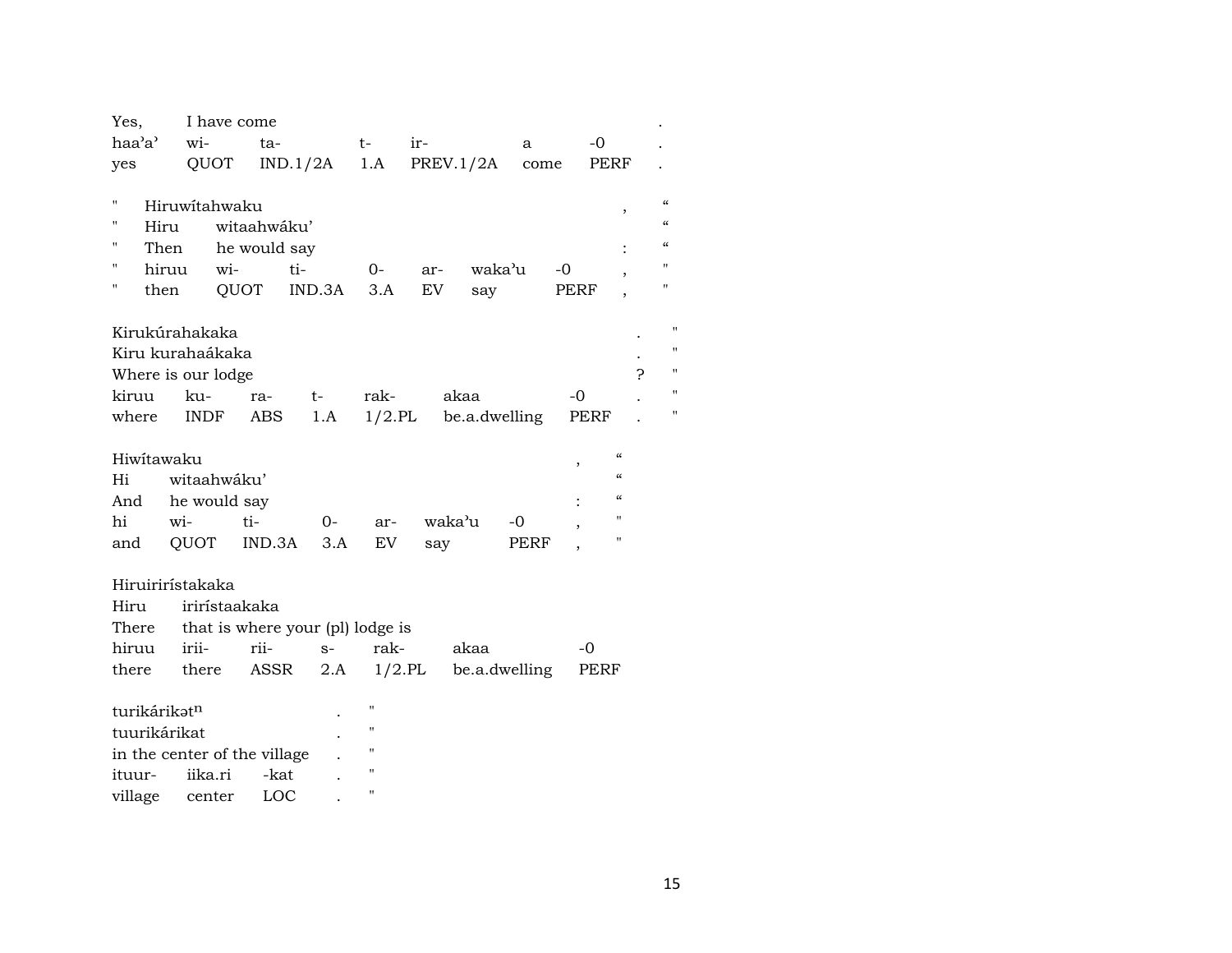|       |                      |               | Hirusiahitakarítawu                        |                          |                                   |                |      |                |                            |                  |                          |             |
|-------|----------------------|---------------|--------------------------------------------|--------------------------|-----------------------------------|----------------|------|----------------|----------------------------|------------------|--------------------------|-------------|
| Hiru  |                      |               |                                            | si'ahiitakaariitawu      |                                   |                |      |                |                            |                  |                          |             |
| Then  |                      |               |                                            |                          | they told him where the lodge was |                |      |                |                            |                  |                          |             |
| hiruu |                      | $\sin$        | ar-                                        | ra-                      | $0-$                              | ir-            |      | $ut-$          | akaar-                     |                  | iita.wuh                 | $-0$        |
| then  |                      | DU            | EV                                         | <b>ABS</b>               | 3.A                               | PL.3A          |      | PREV           |                            | dwelling         | announce                 | <b>PERF</b> |
|       |                      |               |                                            |                          |                                   |                |      |                |                            |                  |                          |             |
|       |                      |               | Ahíruruahiatn                              |                          |                                   |                |      |                |                            |                  |                          |             |
|       | A                    |               | hiru                                       |                          | ruú'ahi'at                        |                |      |                |                            |                  |                          |             |
|       | And                  |               | then                                       |                          | he went there                     |                |      |                |                            |                  |                          |             |
|       | a                    |               | hiruu                                      | ruu-                     | ar-                               | ri-            |      | $0-$           | at                         | $-0$             |                          |             |
|       | and                  |               | then                                       | then                     | ${\rm EV}$                        | CONT.3A        |      | 3.A            | go                         | <b>PERF</b>      |                          |             |
|       |                      |               |                                            |                          |                                   |                |      |                |                            |                  |                          |             |
| A     |                      |               | ahahúkət <sup>n</sup>                      |                          |                                   |                |      |                | $\cdot$                    | åka <sup>a</sup> | Ţ                        |             |
| A     |                      |               | ahahuúkat                                  |                          |                                   |                |      |                |                            | Aáka'a           | Ţ                        |             |
| And   |                      |               | he entered                                 |                          |                                   |                |      |                |                            | Oh my            | $\overline{ }$           |             |
| a     |                      | ar-           | ra-                                        | $0-$                     | huuk-                             | at             | $-0$ |                |                            | aaka'a           | $\overline{\phantom{a}}$ |             |
| and   |                      | <b>EV</b>     | <b>ABS</b>                                 | 3.A                      | into                              | go             | PERF |                | $\ddot{\phantom{a}}$       | oh.my            | $\overline{\phantom{a}}$ |             |
|       |                      |               |                                            |                          |                                   |                |      |                |                            |                  |                          |             |
|       |                      | ahutasawáh^tn |                                            |                          |                                   |                |      |                |                            | A                |                          |             |
|       |                      |               | ahuutasawaáhat                             |                          |                                   |                |      |                |                            | A                |                          |             |
|       |                      |               |                                            | they were sitting around |                                   |                |      |                | Ţ                          | And              |                          |             |
| ar-   |                      | ra-           | $0-$                                       | ut-                      |                                   | as.a.waa.hak   |      | $-0$           |                            | a                |                          |             |
| EV    |                      | <b>ABS</b>    | 3.A                                        | PREV                     |                                   | sit.all.around |      | <b>PERF</b>    |                            | and              |                          |             |
|       |                      |               |                                            |                          |                                   |                |      |                |                            |                  |                          |             |
|       | ahíhwak <sup>i</sup> |               |                                            |                          |                                   |                |      | $\,$           | $\boldsymbol{\mathcal{C}}$ | Náwa             | $\overline{\phantom{a}}$ |             |
|       | ahíhwaki'            |               |                                            |                          |                                   |                |      |                | $\boldsymbol{\mathcal{C}}$ | Ráwa             |                          |             |
|       | they said            |               |                                            |                          |                                   |                |      | $\ddot{\cdot}$ | $\epsilon\epsilon$         | <b>Now</b>       |                          |             |
| ar-   |                      | ra-           | $0-$                                       | ir-                      | waki                              | $-0$           |      |                | Н                          | rawa             |                          |             |
| EV    |                      | ABS           | 3.A                                        | PL.3A                    | say.PL                            |                | PERF |                | $\pmb{\mathsf{H}}$         | now              |                          |             |
|       |                      |               |                                            |                          |                                   |                |      |                |                            |                  |                          |             |
|       |                      |               | ihatákusukspit <sup>i</sup> t <sup>n</sup> |                          |                                   |                |      |                |                            |                  |                          |             |
|       | ihaátaku             |               |                                            |                          | sukspiítit                        |                |      |                |                            |                  |                          |             |
| here  |                      |               |                                            |                          | sit down                          |                |      |                |                            |                  |                          |             |
| ii-   |                      | haa-          |                                            | -taku                    | $i-$                              |                | $S-$ | uks-           |                            | wi.itik          | $-0$                     |             |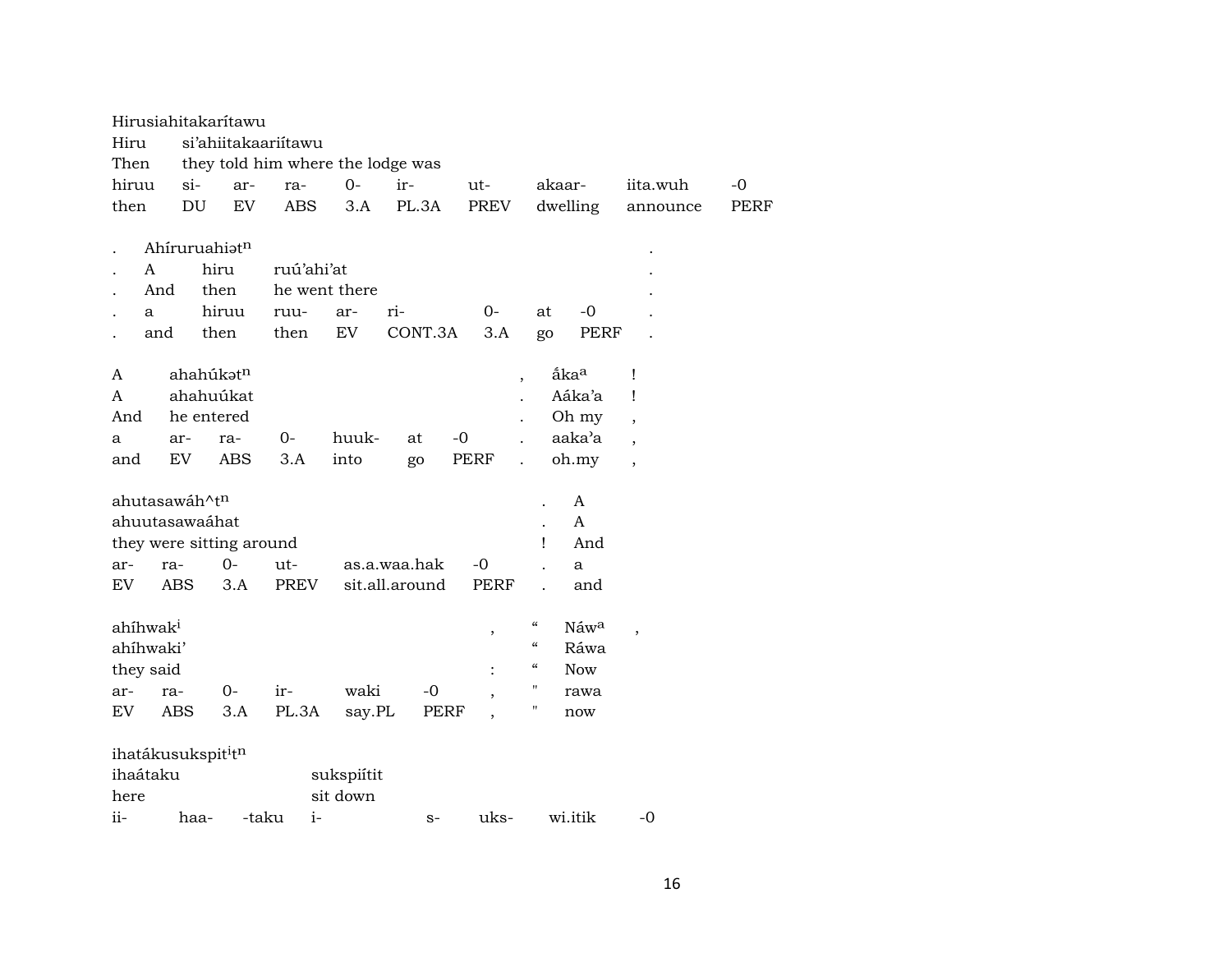there here LOC CONT.1/2A 2.A JUSS sit.down PERF

žkatat<sup>n</sup>  $\mathbf{u}$  $\ddot{\phantom{a}}$ 

 $\cdot$ 

- Uúkatat  $\mathbf{H}$
- On the west end  $\sim 0$  .  $\mathbf{I}$
- uukata- $\mathbf{H}$  $-t$  $\ddot{\phantom{a}}$
- LOC west  $\mathbf{u}$  $\mathcal{L}^{\pm}$

ásiahit<sup>n</sup> kúsar<sup>u</sup>

si'ahitkúsaaru'  $\mathbf{a}$ 

they made him a seat and

|  |  |  | a si- ar- ra- 0- ir- ut- kus.haar- ra'uk -0 |  |
|--|--|--|---------------------------------------------|--|
|  |  |  | and DU EV ABS 3.A PL.3A BEN seat make PERF  |  |

| . Hiruahiwáku   |                                     |  | ə́sk <sup>u</sup> . | $\epsilon\epsilon$ |
|-----------------|-------------------------------------|--|---------------------|--------------------|
| . Hiru ahiwáku' |                                     |  | ásku                | "                  |
| . Then he-said  |                                     |  | one : "             |                    |
|                 | hiruu ar- ri-      0-  waka'u -0  . |  | asku .              | п                  |
| then            | EV CONT.3A 3.A say PERF             |  | one                 |                    |

ắka<sup>a</sup>

Aáka'a

Oh my

aaka'a

oh.my  $\overline{\phantom{a}}$ 

nikararakúra<sup>u</sup>

rikararakuúraa'u talen saint de a traine de la

 $\overline{\phantom{a}}$ 

 $\overline{\phantom{a}}$ 

|  |  | it's not being the way (ie you should not) |  |
|--|--|--------------------------------------------|--|
|  |  |                                            |  |

|  |  | rii- kara- ra- 0- ku- raa- 0 -u       |  |  |
|--|--|---------------------------------------|--|--|
|  |  | that NEG INF.A 3.A INF.B way be SUB.D |  |  |

| nikúrakuta  | $\sim$ $\sim$<br>1h1 |
|-------------|----------------------|
| rikúrakuuta | 1h1                  |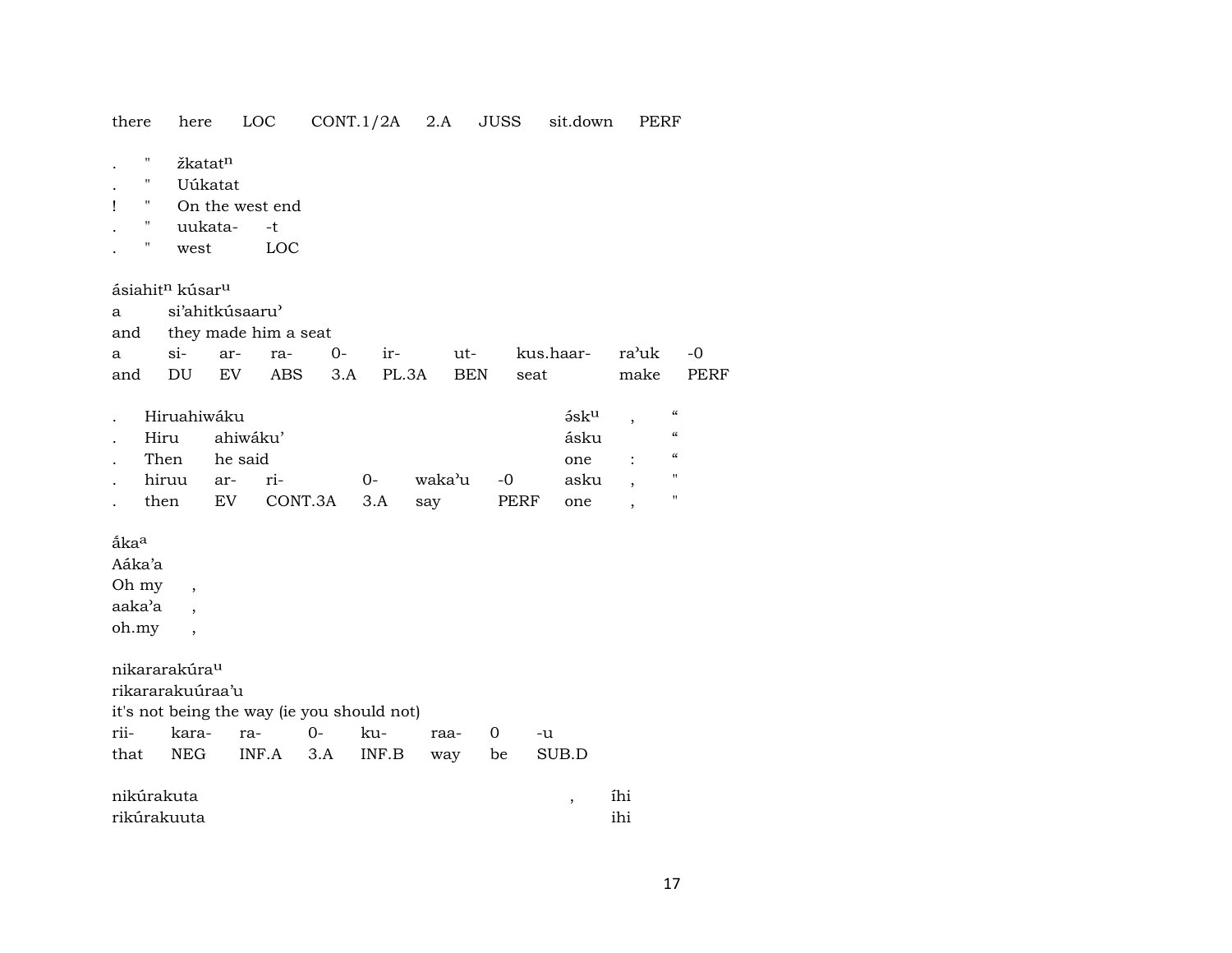| it's being that way           |               |            |                                  |           |              |               | $\overline{ }$           | uh   | $\overline{\phantom{a}}$ |
|-------------------------------|---------------|------------|----------------------------------|-----------|--------------|---------------|--------------------------|------|--------------------------|
| riku-                         | ra-           | $0-$       | ku-                              | ut-       | $\mathbf{0}$ | -a            |                          | ihii | $\overline{\phantom{a}}$ |
| that.is                       | INF.A         | 3.A        | INF.B                            | PREV      | be           | SUB.1         |                          | uh   | $\overline{\phantom{a}}$ |
|                               |               |            |                                  |           |              |               |                          |      |                          |
| nasíhku <sup>a</sup>          |               |            |                                  |           |              |               | $^{\prime\prime}$        |      |                          |
| rasíhku'a                     |               |            |                                  |           |              |               | П                        |      |                          |
| for you to come               |               |            |                                  |           |              |               | "                        |      |                          |
| ra-                           | $S-$          | ir-        |                                  | ku-<br>а  |              | -0            | $\pmb{\mathsf{H}}$       |      |                          |
| INF.A                         | 2.A           |            | PREV.1/2A                        | INF.B     | come         | SUB.4         | 11                       |      |                          |
| Hiruahiwáku                   |               |            |                                  |           |              |               | $\mathcal{C}$            |      |                          |
| Hiru                          | ahiwáku'      |            |                                  |           |              | ,             | $\mathcal{C}\mathcal{C}$ |      |                          |
| Then                          | he said       |            |                                  |           |              |               | $\mathcal{C}$            |      |                          |
| hiruu                         | ar-           | ri-        | $O-$                             | waka'u    | $-0$         |               | $\pmb{\mathsf{H}}$       |      |                          |
| then                          | EV            | CONT.3A    | 3.A                              | say       |              | PERF          | $\pmb{\mathsf{H}}$       |      |                          |
|                               |               |            |                                  |           |              |               |                          |      |                          |
| Tirastápih^tn                 |               |            |                                  |           |              |               |                          |      |                          |
| Tirastápihat                  |               |            |                                  |           |              |               |                          |      |                          |
| You (pl) sitting here         |               |            |                                  |           |              |               | ,                        |      |                          |
| tii-                          | ra-           | $S-$       | rak-                             | wi.hak    |              | -0            |                          |      |                          |
| here                          | ABS           | 2.A        | $1/2$ .PL be.sitting.PL          |           |              | SUB.4         |                          |      |                          |
|                               |               |            |                                  |           |              |               |                          |      |                          |
| kakatarakítawišt <sup>a</sup> |               |            |                                  |           |              |               |                          |      |                          |
| kaakaataraakítawicta          |               |            |                                  |           |              |               |                          |      |                          |
|                               |               |            | we are not going to be the judge |           |              |               |                          |      |                          |
| kaaka-                        |               | t-         | $a-$                             | rak-      |              | kita.wi       |                          | -his | -ta                      |
| NEG.ID.1/2A 1.A               |               |            | IN.PL.P                          | $1/2$ .PL |              | be.the.leader |                          | PERF | <b>INT</b>               |
|                               |               |            |                                  |           |              |               |                          |      |                          |
|                               |               |            |                                  |           |              |               |                          |      |                          |
|                               | hiruiwáririks |            |                                  |           |              |               |                          |      |                          |
| Hiru                          |               | iwáriiriks |                                  |           |              |               |                          |      |                          |

- hiruu iwariiriks  $\mathcal{A}$
- then 3.POSS.A uncle  $\mathcal{L}^{\pm}$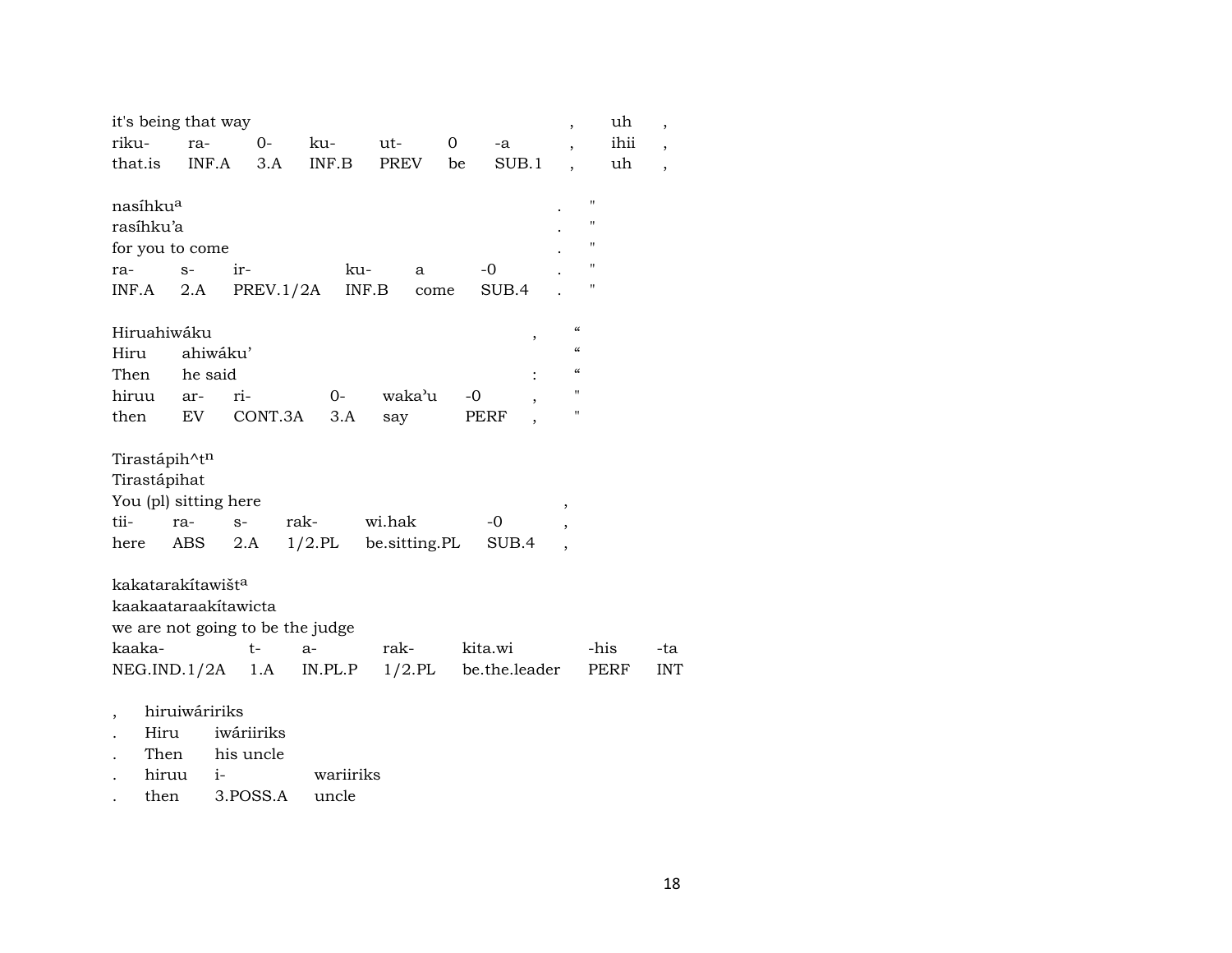|                                              | irihitikítawišt <sup>a</sup><br>irihiitikítawicta<br>that other one is going to lead                        |                                                     |             |                  |                   |                          |             |                                    |                                                                                     |      |
|----------------------------------------------|-------------------------------------------------------------------------------------------------------------|-----------------------------------------------------|-------------|------------------|-------------------|--------------------------|-------------|------------------------------------|-------------------------------------------------------------------------------------|------|
| irii-                                        | hii-                                                                                                        | ti-                                                 | $O -$       | kita.wi          |                   |                          | -his        | -ta                                |                                                                                     |      |
| that                                         | other                                                                                                       | IND.3A                                              | 3.A         |                  | be.the.leader     |                          | <b>PERF</b> | <b>INT</b>                         |                                                                                     |      |
| irii-<br>what                                | irikuruhiwákast <sup>a</sup><br>Iriikuruuhiwaákasta<br>Whatever he is going to say<br>kuruur-<br><b>DUB</b> | ri-                                                 | CONT.3A     | 0-<br>3.A        | waaka<br>say.IMPF |                          | -as         | IMPF.IRR                           | $\, ,$<br>-ta<br>$\overline{\phantom{a}}$<br><b>INT</b><br>$\overline{\phantom{a}}$ |      |
| árikuru^tn                                   |                                                                                                             |                                                     |             |                  |                   |                          |             |                                    |                                                                                     |      |
| a                                            | ríkuruu'ut                                                                                                  |                                                     |             |                  |                   |                          |             | $\pmb{\mathsf{H}}$                 |                                                                                     |      |
| and                                          |                                                                                                             | it will be that way                                 |             |                  |                   |                          |             | $\pmb{\mathsf{H}}$                 |                                                                                     |      |
| a                                            | riku-                                                                                                       | ra-                                                 | $0-$        | ut-              | 0                 | $\overline{\phantom{a}}$ |             | н                                  |                                                                                     |      |
| and                                          | that.is                                                                                                     | ABS                                                 | 3.A         | <b>PREV</b>      | be                | EX                       |             | Н                                  |                                                                                     |      |
| Náwa<br>Ráwa<br><b>Now</b><br>rawa<br>now    | $i-$<br>$\ddot{\phantom{0}}$                                                                                | irár <sup>i</sup><br>iraári'<br>brother<br>3.POSS.A | -raar-      | same.sex.sibling |                   | -ri'                     | 3.POSS.B    | $\, ,$<br>$\overline{\phantom{a}}$ |                                                                                     |      |
|                                              | hirusiahišíhur^tn                                                                                           |                                                     |             |                  |                   |                          |             |                                    |                                                                                     |      |
| hiru                                         |                                                                                                             | si'ahiicíhurat                                      |             |                  |                   |                          |             |                                    |                                                                                     |      |
| then                                         |                                                                                                             | they went after him                                 |             |                  |                   |                          |             |                                    |                                                                                     |      |
| hiruu                                        | $\sin$                                                                                                      | ar-                                                 | ra-         | $0-$<br>ir-      |                   | ut-                      | $i-$        |                                    | huur.ra.at                                                                          | $-0$ |
| then                                         | DU                                                                                                          | EV.                                                 | ABS         | 3.A              | PL.3A             | PREV                     |             | <b>SEQ</b>                         | go.to.get                                                                           | PERF |
| iwáririks<br>iwáriiriks<br>his uncle<br>$i-$ |                                                                                                             | wariiriks                                           | A<br>A<br>a | And              |                   |                          |             |                                    |                                                                                     |      |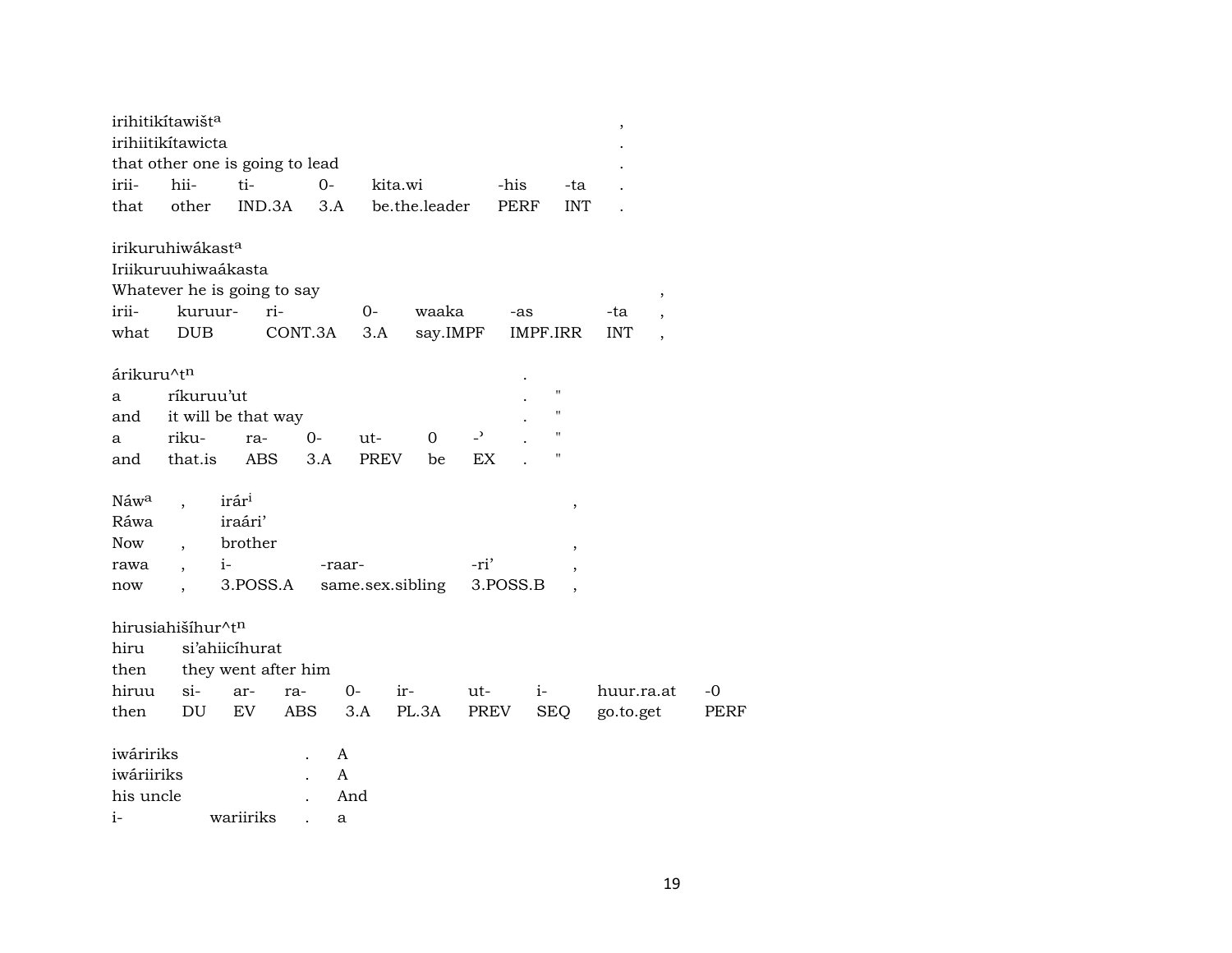| aháhuk <sup>a</sup> ,<br>aháhuuka'<br>he came in<br>$O-$<br>huuk-<br>$-0$<br>ar-<br>ra-<br>a-<br>a<br>EV<br>ABS<br>3.A<br>PREV.3A<br>into<br>PERF<br>come<br>hiruahiwáku<br>hiru<br>ahiwáku'<br>and then<br>he said<br>hiruu<br>waka'u<br>ri-<br>$0-$<br>-0<br>ar-<br>CONT.3A<br>then<br>EV<br>3.A<br>say<br>PERF<br>$\boldsymbol{\zeta}\boldsymbol{\zeta}$<br>iwáririks<br>$\,$<br>$\boldsymbol{\mathcal{C}}$<br>iwáriiriks<br>$\zeta\zeta$<br>his uncle<br>$\pmb{\mathsf{H}}$<br>wariiriks<br>$i-$<br>$\pmb{\mathsf{H}}$<br>3.POSS.A<br>uncle<br>Witihasira<br>Ári'<br>witiihasiira'<br>Oh<br>you have come<br>$\overline{\phantom{a}}$<br>arii<br>wii-<br>tiir-<br>ir-<br>-0<br>ra-<br>$S-$<br>a<br>$\overline{\phantom{a}}$<br>oh<br><b>INFR</b><br>ABS<br>2.A<br>PREV.1/2A<br>PERF<br>$\operatorname{now}$<br>come<br>$\overline{\phantom{a}}$<br>tiwatn<br>Tiwaat<br>,<br>Nephew<br>Ţ<br>$\, ,$<br>ati-<br>waat<br>,<br>nephew/neice<br>1.POSS<br>$\overline{ }$ | 3.POSS.A | uncle | and |  |  |  |
|------------------------------------------------------------------------------------------------------------------------------------------------------------------------------------------------------------------------------------------------------------------------------------------------------------------------------------------------------------------------------------------------------------------------------------------------------------------------------------------------------------------------------------------------------------------------------------------------------------------------------------------------------------------------------------------------------------------------------------------------------------------------------------------------------------------------------------------------------------------------------------------------------------------------------------------------------------------------|----------|-------|-----|--|--|--|
|                                                                                                                                                                                                                                                                                                                                                                                                                                                                                                                                                                                                                                                                                                                                                                                                                                                                                                                                                                        |          |       |     |  |  |  |
|                                                                                                                                                                                                                                                                                                                                                                                                                                                                                                                                                                                                                                                                                                                                                                                                                                                                                                                                                                        |          |       |     |  |  |  |
|                                                                                                                                                                                                                                                                                                                                                                                                                                                                                                                                                                                                                                                                                                                                                                                                                                                                                                                                                                        |          |       |     |  |  |  |
|                                                                                                                                                                                                                                                                                                                                                                                                                                                                                                                                                                                                                                                                                                                                                                                                                                                                                                                                                                        |          |       |     |  |  |  |
|                                                                                                                                                                                                                                                                                                                                                                                                                                                                                                                                                                                                                                                                                                                                                                                                                                                                                                                                                                        |          |       |     |  |  |  |
|                                                                                                                                                                                                                                                                                                                                                                                                                                                                                                                                                                                                                                                                                                                                                                                                                                                                                                                                                                        |          |       |     |  |  |  |
|                                                                                                                                                                                                                                                                                                                                                                                                                                                                                                                                                                                                                                                                                                                                                                                                                                                                                                                                                                        |          |       |     |  |  |  |
|                                                                                                                                                                                                                                                                                                                                                                                                                                                                                                                                                                                                                                                                                                                                                                                                                                                                                                                                                                        |          |       |     |  |  |  |
|                                                                                                                                                                                                                                                                                                                                                                                                                                                                                                                                                                                                                                                                                                                                                                                                                                                                                                                                                                        |          |       |     |  |  |  |
|                                                                                                                                                                                                                                                                                                                                                                                                                                                                                                                                                                                                                                                                                                                                                                                                                                                                                                                                                                        |          |       |     |  |  |  |
|                                                                                                                                                                                                                                                                                                                                                                                                                                                                                                                                                                                                                                                                                                                                                                                                                                                                                                                                                                        |          |       |     |  |  |  |
| witíhasir <sup>a</sup><br>A                                                                                                                                                                                                                                                                                                                                                                                                                                                                                                                                                                                                                                                                                                                                                                                                                                                                                                                                            |          |       |     |  |  |  |
| $\mathbf{H}$<br>witiihasiira'<br>A                                                                                                                                                                                                                                                                                                                                                                                                                                                                                                                                                                                                                                                                                                                                                                                                                                                                                                                                     |          |       |     |  |  |  |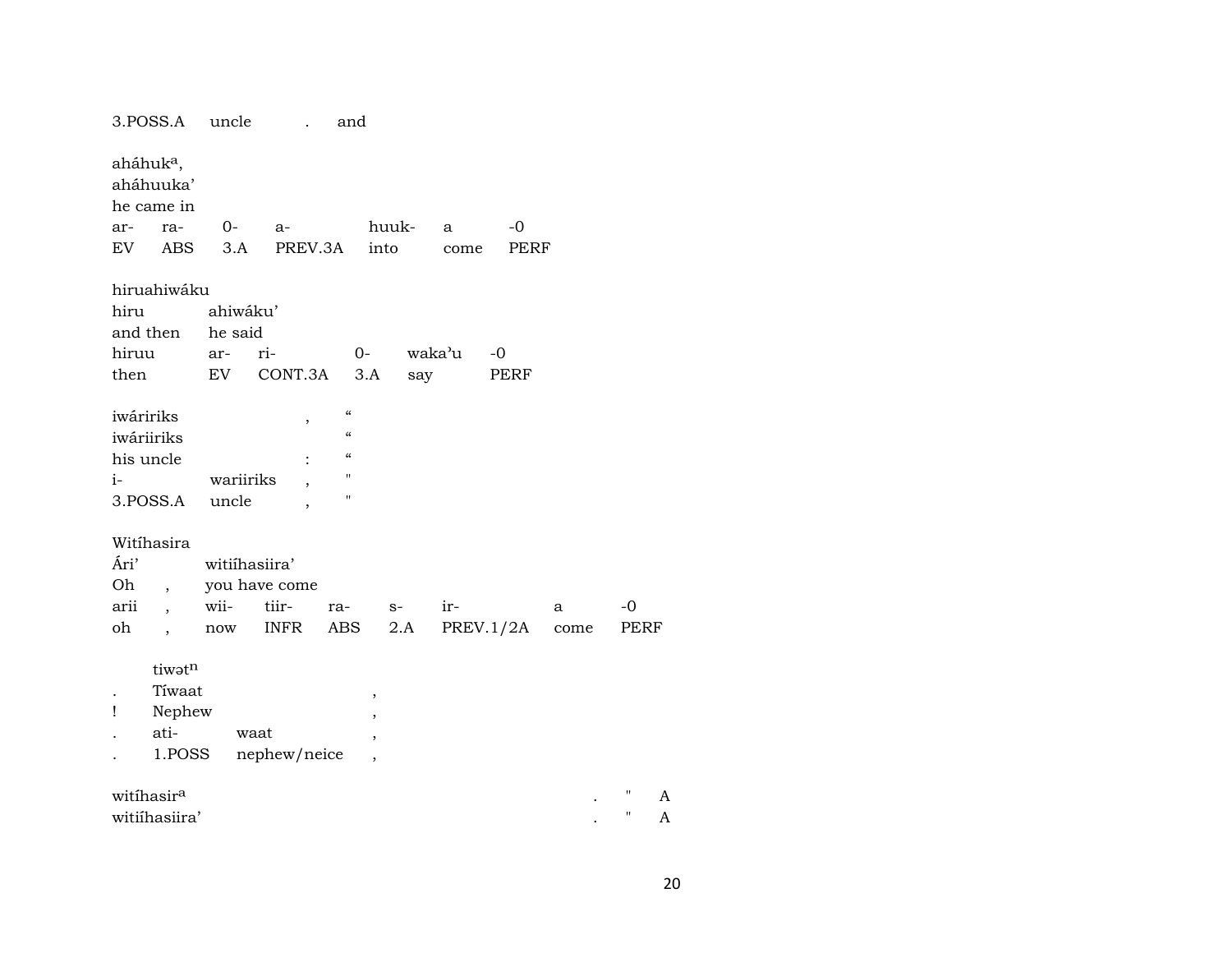|                      | now you have come        |                    |                |                |                          |                                        |                          |       | 11                 | And |
|----------------------|--------------------------|--------------------|----------------|----------------|--------------------------|----------------------------------------|--------------------------|-------|--------------------|-----|
| wii-                 | tiir-                    | ra-                | $S-$           | ir-            |                          | a                                      | $-0$                     |       | н                  | a   |
| now                  | <b>INFR</b>              | ABS                | 2.A            | PREV.1/2A come |                          |                                        | PERF                     |       | Π                  | and |
|                      |                          |                    |                |                |                          |                                        |                          |       |                    |     |
| ahawáku              |                          |                    |                |                | $\,$                     | $\epsilon\epsilon$                     | Hấ <sup>a</sup>          |       |                    |     |
| ahawáku'             |                          |                    |                |                |                          | $\epsilon\epsilon$                     | Haá'a'                   |       |                    |     |
| he said              |                          |                    |                |                |                          | 4                                      | Yes,                     |       |                    |     |
| ar-                  | ra-                      | $O-$               | waka'u         | $-0$           |                          | $\pmb{\pi}$                            | haa'a'                   |       |                    |     |
| EV                   | ABS                      | 3.A                | say            | PERF           | $\overline{\phantom{a}}$ | Н                                      | yes                      |       |                    |     |
|                      |                          |                    |                |                |                          |                                        |                          |       |                    |     |
| witatir <sup>a</sup> |                          |                    |                |                |                          |                                        |                          |       | Η                  | A   |
| witatiira'           |                          |                    |                |                |                          |                                        |                          |       | $\pmb{\mathsf{H}}$ | A   |
|                      | I have come              |                    |                |                |                          |                                        |                          |       | Η                  | And |
| wi-                  | ta-                      |                    | $t-$           | ir-            |                          | a                                      | -0                       |       | Η                  | a   |
| QUOT                 |                          |                    | $IND.1/2A$ 1.A | PREV.1/2A      |                          | $_{\rm{come}}$                         | PERF                     |       | Η                  | and |
| ahawáku              |                          |                    |                |                |                          | $\boldsymbol{\zeta}\boldsymbol{\zeta}$ |                          |       |                    |     |
| ahawáku'             |                          |                    |                |                | ,                        | $\epsilon\epsilon$                     |                          |       |                    |     |
|                      |                          |                    |                |                |                          | $\pmb{\zeta}\pmb{\zeta}$               |                          |       |                    |     |
| he said              |                          |                    |                |                | $\ddot{\cdot}$           | $\pmb{\mathsf{H}}$                     |                          |       |                    |     |
| ar-                  | ra-                      | $0-$               | waka'u         | $-0$           |                          | $\pmb{\mathsf{H}}$                     |                          |       |                    |     |
| EV                   | ABS                      | 3.A                | say            | PERF           |                          |                                        |                          |       |                    |     |
|                      | Ikaririruhú <sup>u</sup> |                    |                |                |                          |                                        |                          |       |                    |     |
| L                    |                          | kariiríruuhú'u     |                |                |                          |                                        |                          |       |                    |     |
| And                  |                          | it is not the time |                |                |                          |                                        |                          |       |                    |     |
| $\mathbf{i}$         | karii-                   |                    | rii-           | $0-$           | raa.uhur                 |                                        | $\overline{\phantom{0}}$ |       |                    |     |
| and                  |                          | EMPH.NEG           | ASSR           | 3.A            |                          | be.the.way                             | EX                       |       |                    |     |
|                      |                          |                    |                |                |                          |                                        |                          |       |                    |     |
|                      | širurəsihku <sup>a</sup> |                    |                |                |                          |                                        |                          |       | ,                  |     |
| ciru                 |                          | rasíhku'a          |                |                |                          |                                        |                          |       |                    |     |
| yet                  |                          | for you to come    |                |                |                          |                                        |                          |       |                    |     |
| ciruu                | ra-                      | $S-$               | ir-            |                | ku-                      |                                        | a                        | $-0$  |                    |     |
| yet                  | INF.A                    | 2.A                |                | PREV.1/2A      | INF.B                    |                                        | come                     | SUB.4 |                    |     |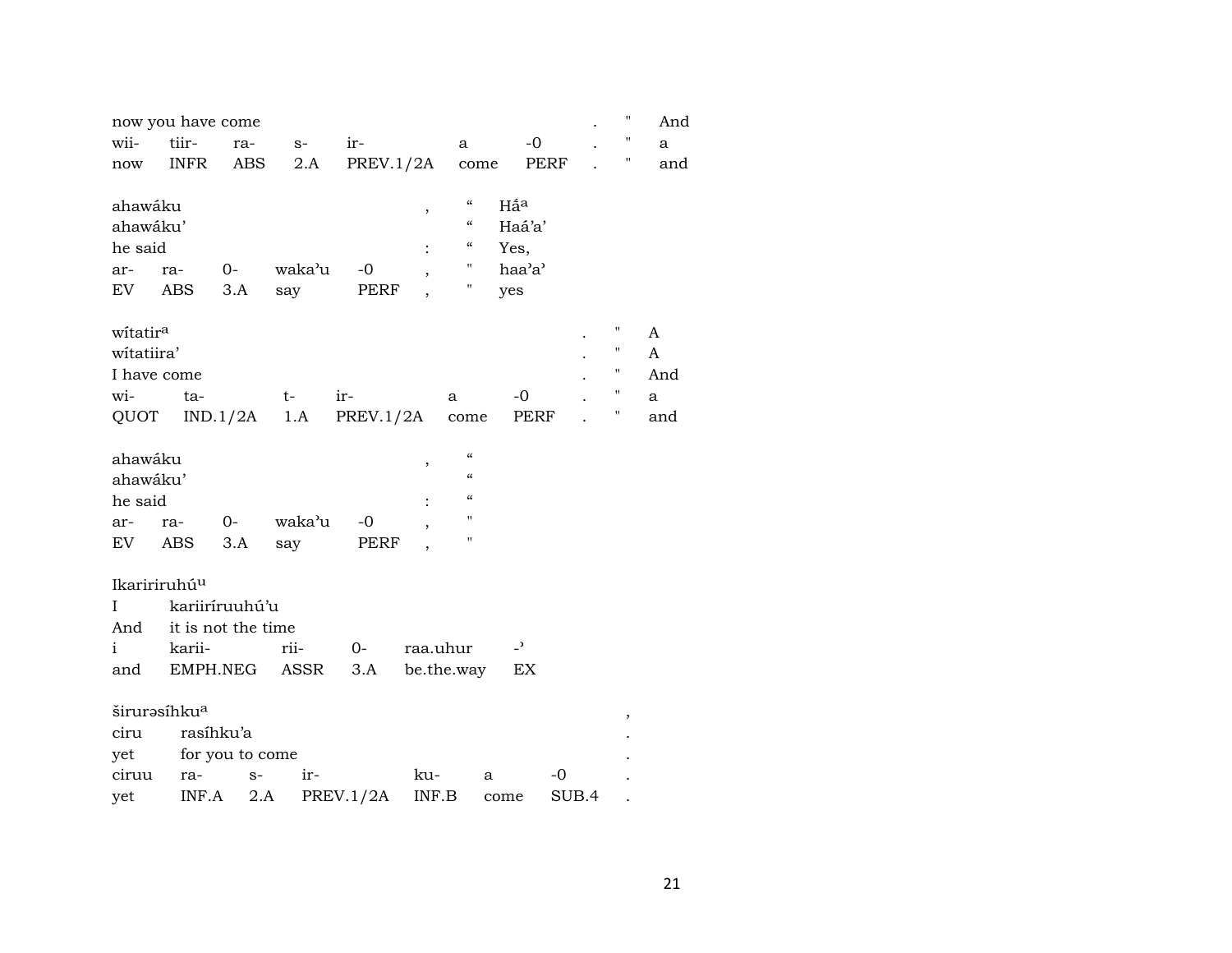| šírukakuət <sup>n</sup>      |           |                   |           |                                 |    |                 |             |
|------------------------------|-----------|-------------------|-----------|---------------------------------|----|-----------------|-------------|
| Ciru                         |           | kaakuú'ut         |           |                                 |    |                 |             |
| Yet                          | it is not |                   |           |                                 |    |                 |             |
| ciruu                        | kaaki-    |                   | 0-        | ut-                             | 0  | $\overline{a}$  |             |
| yet                          |           | NEG.IND.3A        | 3.A       | <b>PREV</b>                     | be | <b>EX</b>       |             |
|                              |           |                   |           |                                 |    |                 |             |
| tiráspari                    |           |                   |           |                                 |    |                 |             |
| tiráspari                    |           |                   |           |                                 |    |                 |             |
| as you live                  |           |                   |           |                                 |    |                 |             |
| tii-                         | ra-       | $S-$              | warii     |                                 |    | -hus            |             |
| this                         | ABS       | 2.A               |           | be.going.about.IMPF             |    | <b>IMPF.SUB</b> |             |
|                              |           |                   |           |                                 |    |                 |             |
| irirahapíška <sup>a</sup>    |           |                   |           |                                 |    |                 |             |
| iriirahapícka'a              |           |                   |           |                                 |    |                 |             |
| our desiring that            |           |                   |           |                                 |    |                 |             |
| irii-                        | ra-       | $t-$              | rak-      | wicka                           | -a |                 |             |
| that                         | ABS       | 1.A               | $1/2$ .PL | want                            |    | SUB.1           |             |
|                              |           |                   |           |                                 |    |                 |             |
| nákut <sup>a</sup>           |           |                   |           |                                 |    |                 | ,           |
| raáhkuuta                    |           |                   |           |                                 |    |                 |             |
| for it to be                 |           |                   |           |                                 |    |                 |             |
| ra-                          | $0-$      | ar-               | ku-       | ut-                             | 0  | -a              |             |
| INF.A                        | 3.A       | EV                | INF.B     | PREV                            | be | SUB.1           |             |
|                              |           |                   |           |                                 |    |                 |             |
| šírukakasuhišís <sup>u</sup> |           |                   |           |                                 |    |                 |             |
| Ciru                         |           | kaakasuuhiiciisu' |           |                                 |    |                 |             |
| Yet                          |           |                   |           | you have not learned everything |    |                 |             |
| ciruu                        | kaaka-    |                   | $S-$      | ut-                             |    | riicis          | -:hus       |
| yet                          |           | NEG.IND.1/2A      | 2.A       | PREV                            |    | learn.about     | <b>IMPF</b> |
|                              |           |                   |           |                                 |    |                 |             |
| tíwatn                       |           |                   |           |                                 |    |                 |             |
| tíwaat                       |           |                   |           |                                 |    |                 |             |
| nephew                       |           |                   |           |                                 |    |                 |             |
| ati-                         | waat      |                   |           |                                 |    |                 |             |

 $22$ 

 $\rightarrow$ 

 $\rightarrow$ 

 $\overline{\phantom{a}}$ 

 $\cdot$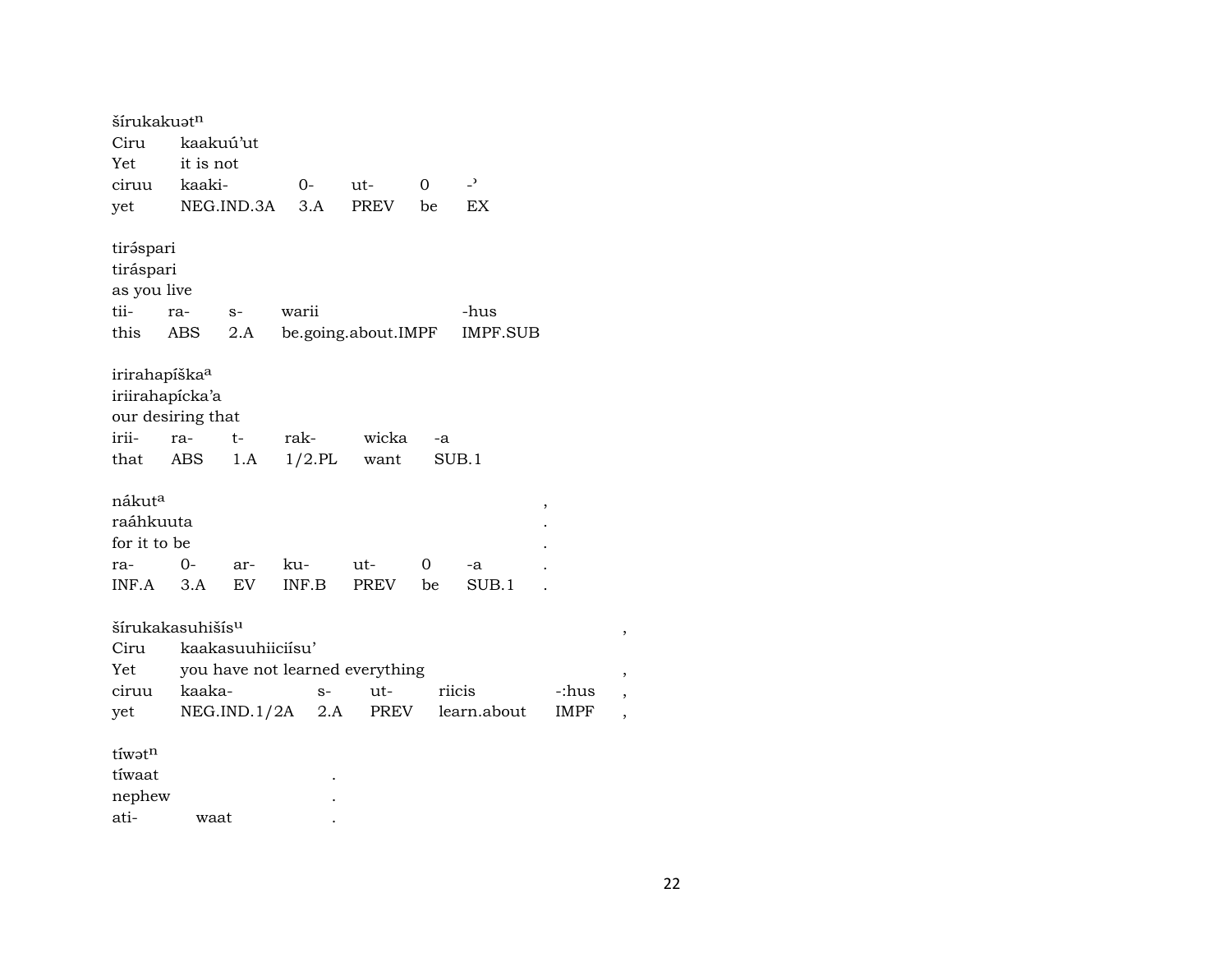1.POSS nephew/neice .

| hirusistutásuht <sup>a</sup>                                                    |           |                     |         |              |                 |               |      |                          |                                                                                          |
|---------------------------------------------------------------------------------|-----------|---------------------|---------|--------------|-----------------|---------------|------|--------------------------|------------------------------------------------------------------------------------------|
| Hiru                                                                            | sístu     | tásuhta             |         |              |                 |               |      |                          |                                                                                          |
| Then again                                                                      |           | you are going to go |         |              |                 |               |      |                          |                                                                                          |
| hiruu                                                                           | sistu     | ta-                 |         | $S-$         | uh              | -ta           |      |                          |                                                                                          |
| then                                                                            | again     | $IND.1/2A$ 2.A      |         |              | go.INT          | <b>INT</b>    |      |                          |                                                                                          |
| hirusistutásuht <sup>a</sup>                                                    |           |                     |         |              |                 |               |      | Ah                       |                                                                                          |
| Hiru                                                                            | sístu     | tásuhta             |         |              |                 |               | "    | A                        |                                                                                          |
| Then again you are going to go                                                  |           |                     |         |              |                 |               | 11   | And                      |                                                                                          |
| hiruu                                                                           | sistu     | ta-                 |         | $S-$         | uh              | -ta           | 11   | a                        |                                                                                          |
| then                                                                            | again     | $IND.1/2A$ 2.A      |         |              | go.INT          | <b>INT</b>    | π    | and                      |                                                                                          |
|                                                                                 |           |                     |         |              |                 |               |      |                          |                                                                                          |
| wirúriwak <sup>a</sup><br>wiruúriwaaka<br>after he said it<br>wii-<br>when then | ruu-      | ri-<br>CONT.3A      |         | $0 -$<br>3.A | waak<br>say.SUB | $-a$<br>SUB.1 |      |                          |                                                                                          |
|                                                                                 |           |                     |         | ahawáku      |                 |               |      | $\overline{\phantom{a}}$ |                                                                                          |
| iwaríriks<br>iwáriiriks                                                         |           |                     |         | ahawáku'     |                 |               |      |                          |                                                                                          |
| his uncle                                                                       |           |                     | he said |              |                 |               |      |                          |                                                                                          |
| $i-$                                                                            | wariiriks |                     | ar-     | ra-          | $0-$            | waka'u        | $-0$ | $\overline{ }$           | $\epsilon$<br>$\boldsymbol{\mathcal{C}}$<br>$\boldsymbol{\mathcal{C}}$<br>$\blacksquare$ |

|                                                                                                    | Kaakaasirúhcaku'   |  |          |      |          |  |  |                   | rasihku'a |                     |     |       |
|----------------------------------------------------------------------------------------------------|--------------------|--|----------|------|----------|--|--|-------------------|-----------|---------------------|-----|-------|
|                                                                                                    | It is not your day |  |          |      |          |  |  |                   |           | yet for you to come |     |       |
| kaaka-                                                                                             | $s-$ ir-           |  | $r_{1-}$ | uur- | sakur -0 |  |  | ciruu ra-  s- ir- |           |                     | ku- | $-()$ |
| NEG.IND.1/2A 2.A POSS.1/2A PHYS.POSS POSS.A be.a.day PERF yet INF.A 2.A PREV.1/2A INF.B come SUB.4 |                    |  |          |      |          |  |  |                   |           |                     |     |       |

títir<sup>i</sup>,<br>tiítiiri, , tiítiiri .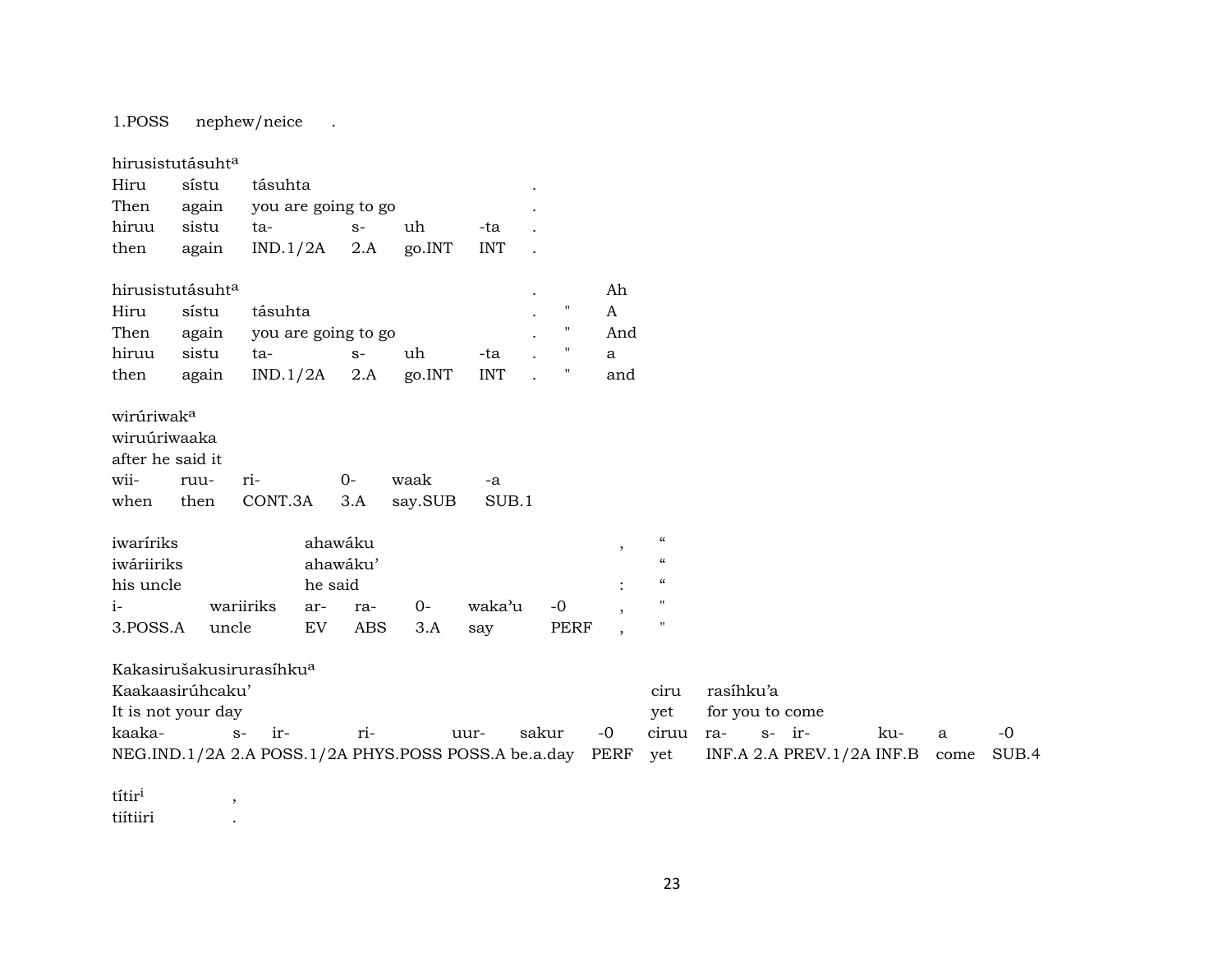| now<br>tii-                                           | tiiri                                                                |              |                    |                         |                     |                                                                                                            |             |             |                       |               |
|-------------------------------------------------------|----------------------------------------------------------------------|--------------|--------------------|-------------------------|---------------------|------------------------------------------------------------------------------------------------------------|-------------|-------------|-----------------------|---------------|
| here                                                  | now                                                                  |              |                    |                         |                     |                                                                                                            |             |             |                       |               |
| širutírakia<br>Ciru<br>Yet<br>ciruu<br>yet            | tíraakii'a<br>it'll be a long time<br>ti-<br>IND.3A                  | $O -$<br>3.A | raa.kii            | be.a.long.time          | -aar<br><b>INCH</b> | $-0$<br>PERF                                                                                               |             |             |                       |               |
| tiráspari<br>tiráspari<br>your living<br>tii-<br>this | ra-<br>$S-$<br><b>ABS</b><br>2.A                                     |              | warii              | be.going.about.IMPF     | -hus                | <b>IMPF.SUB</b>                                                                                            |             |             |                       |               |
| Ruutikítawi'<br>ruu-<br>there                         | Nutikitawiisuhĩšis<br>He is the judge there<br>ti-<br>IND.3A         | $0-$<br>3.A  | kita.wi            | be.the.leader           | $-0$<br><b>PERF</b> | isúhiicis<br>when he wants you to learn<br>$i-$<br>CONT.1/2A                                               | $S-$<br>2.A | ut-<br>PREV | riicis<br>learn.about | $-0$<br>SUB.4 |
| irirahapíška <sup>a</sup><br>irii-<br>what            | iriirahapícka'a<br>what we want for you<br>$t-$<br>ra-<br><b>ABS</b> | 1.A          | rak-<br>$1/2$ .PL  | wicka<br>want           | -a<br>SUB.1         |                                                                                                            |             |             |                       |               |
| nákuta<br>rákuuta<br>to be<br>ra-<br>INF.A            | $0-$<br>3.A                                                          | ku-<br>INF.B | ut-<br><b>PREV</b> | $\mathbf 0$<br>-a<br>be | SUB.1               | $\pmb{\mathsf{H}}$<br>$\pmb{\mathsf{H}}$<br>$\pmb{\mathsf{H}}$<br>$\pmb{\mathsf{H}}$<br>$\pmb{\mathsf{H}}$ |             |             |                       |               |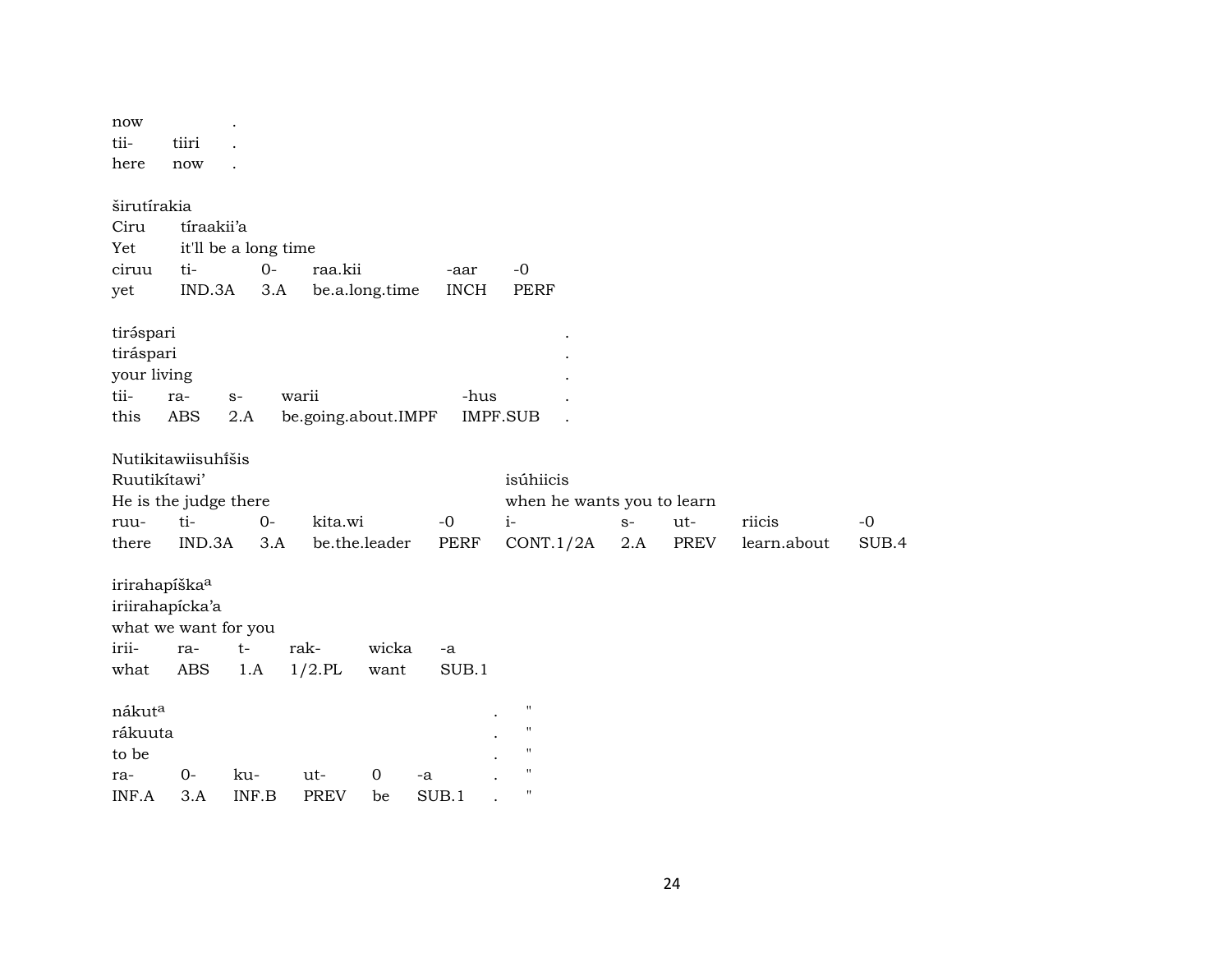| Híruahiwáku<br>Hiru<br>Then                                                                   |             | ahiwáku'<br>he said |        |                     |      |             |     |                          | $\cdot$                  | $\zeta\zeta$<br>$\mathcal{C}$<br>$\mathcal{C}\mathcal{C}$ | Náwa<br>Ráwa<br><b>Now</b> | $\overline{ }$           |    |
|-----------------------------------------------------------------------------------------------|-------------|---------------------|--------|---------------------|------|-------------|-----|--------------------------|--------------------------|-----------------------------------------------------------|----------------------------|--------------------------|----|
|                                                                                               |             |                     |        |                     | $O-$ | waka'u      |     | $-0$                     |                          | н                                                         |                            | $\overline{\phantom{a}}$ |    |
| hiruu                                                                                         | ar-         |                     | ri-    | CONT.3A             |      |             |     |                          |                          | н                                                         | rawa                       | $\overline{\phantom{a}}$ |    |
| then                                                                                          | EV          |                     |        |                     | 3.A  | say         |     | PERF                     |                          |                                                           | now                        | $\overline{\phantom{a}}$ |    |
| papíšisutírak <sup>u</sup>                                                                    |             |                     |        |                     |      |             |     |                          |                          |                                                           |                            |                          |    |
| paapícisu'                                                                                    |             |                     |        | tíraaku             |      |             |     |                          |                          |                                                           |                            |                          |    |
| medal                                                                                         |             |                     |        | this one            |      |             |     |                          |                          |                                                           |                            |                          |    |
| paapicis-                                                                                     |             | $-u^{\prime}$       |        | tii-                | ra-  | $0-$        | kus |                          | $-0$                     |                                                           |                            |                          |    |
| metal                                                                                         |             | <b>NOM</b>          |        | this                | ABS  | 3.A         |     | be sitting               |                          | SUB.4                                                     |                            |                          |    |
|                                                                                               |             |                     |        |                     |      |             |     |                          |                          |                                                           |                            |                          |    |
| wikútasi <sup>i</sup><br>wikútasii'i                                                          |             |                     |        |                     |      |             |     |                          |                          |                                                           | $\pmb{\mathcal{I}}$        |                          |    |
| it is now yours                                                                               |             |                     |        |                     |      |             |     |                          |                          |                                                           | $\,$                       |                          |    |
| wii-                                                                                          | ku-         |                     | ta-    |                     | $S-$ | ir-         |     | $\Omega$                 | $\overline{\phantom{0}}$ |                                                           |                            |                          |    |
| now                                                                                           | <b>INDF</b> |                     |        | IND.1/2A            | 2.A  | POSS.1/2A   |     | be                       | EX                       |                                                           |                            |                          |    |
| papíšis tisár $^{\rm u}$<br>paapicistiisaaru'<br>the chief's medal<br>paapicis-<br>metal      |             | riisaar<br>be.chief |        | $-u'$<br><b>NOM</b> |      | Н<br>п<br>п |     |                          |                          |                                                           |                            |                          |    |
| Irári<br>Iraári'<br><b>Brother</b>                                                            |             |                     |        |                     |      |             |     | $\pmb{\mathcal{I}}$<br>, |                          |                                                           |                            |                          |    |
| $i-$                                                                                          |             | -raar-              |        |                     |      | -ri'        |     |                          |                          |                                                           |                            |                          |    |
| 3.POSS.A                                                                                      |             |                     |        | same.sex.sibling    |      | 3.POSS.B    |     |                          |                          |                                                           |                            |                          |    |
| iwisiririwarašiksár <sup>a</sup><br>iwisiririwaraaciksaára<br>when they became angry with him |             |                     |        |                     |      |             |     |                          |                          |                                                           |                            |                          |    |
| ii-                                                                                           | wii-        |                     | $si$ - | ra-                 | $0-$ | $ir-$       |     | ri-                      |                          |                                                           | waraa.aciks                | -aar                     | -a |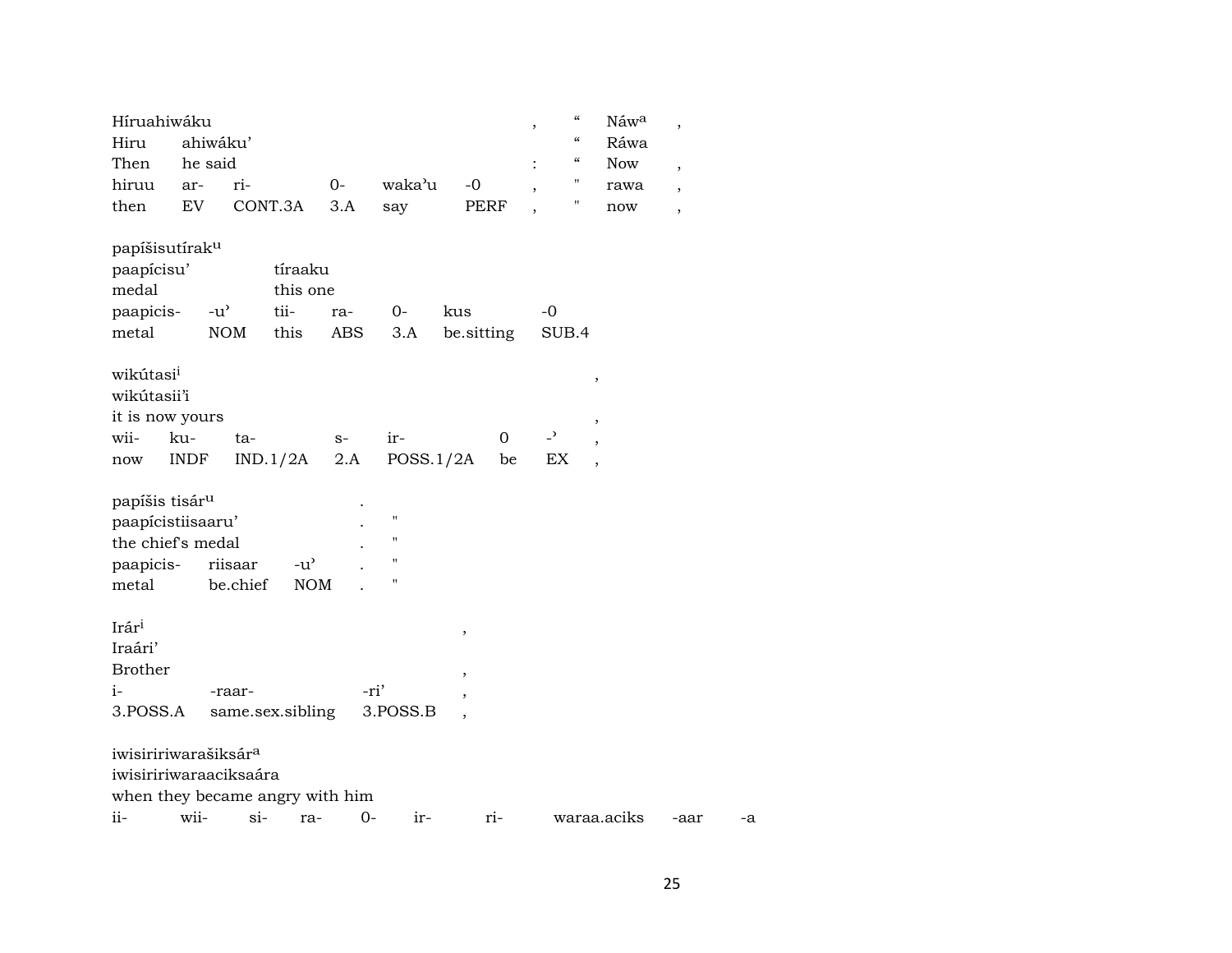akiiriwirukutitáparupaš aki iriwiruukutitáparuupac here that is when he moved around (ie revived) a- ki irii- wii- ruu- ku- ti- 0- tap.aruu.pac -0 and there that when then INDF IND.3A 3.A move.DIST PERF , . . . . akiiriwirukutitáparupaš Aki iriwiruukutitáparuupac And here right there is when he moved around a- ki irii- wii- ruu- ku- ti- 0- tap.aruu.pac -0 and there that when then INDF IND.3A 3.A move.DIST PERF , . .

akiiriwirukútawat<sup>a</sup>

. .

,

Aki iriwiruukútawaata'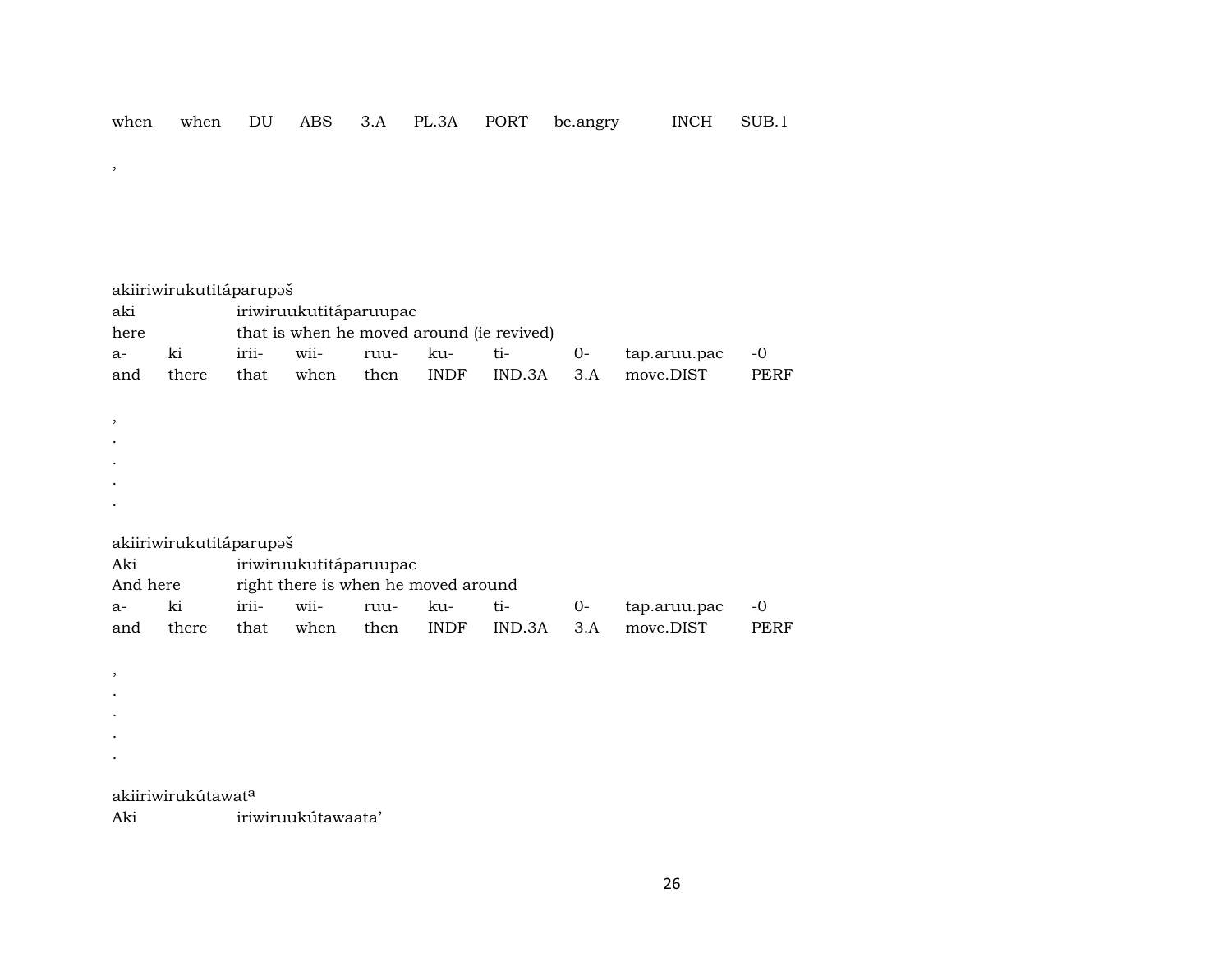| And here                               |                        |                          | that is when he arose   |              |             |                |      |                     |        |      |
|----------------------------------------|------------------------|--------------------------|-------------------------|--------------|-------------|----------------|------|---------------------|--------|------|
| $a-$                                   | ki                     | irii-                    | wii-                    | ruu-         | ku-         | ti-            | $0-$ | $a-$                | waat.a | $-0$ |
| and                                    | there                  | that                     | when                    | then         | <b>INDF</b> | IND.3A         | 3.A  | PREV.3A             | get.up | PERF |
|                                        | Náwa<br>$\mathbf{i}$   |                          |                         | wiahawáku    |             |                |      |                     |        |      |
|                                        | Ráwa<br>$\mathbf{i}$   | $\overline{\phantom{a}}$ |                         | wi'ahawáku'  |             |                |      |                     |        |      |
| Now                                    |                        | <b>SO</b>                |                         | now he said  |             |                |      |                     |        |      |
|                                        | $\mathbf{i}$<br>rawa   |                          | wii-                    | ar-          | ra-         | waka'u<br>$0-$ |      | $-0$                |        |      |
| now                                    |                        | and                      | now                     | EV           | ABS         | 3.A<br>say     |      | <b>PERF</b>         |        |      |
| $\zeta\zeta$<br>,                      |                        | Nárutasikirarú           |                         |              |             |                |      |                     |        |      |
| $\boldsymbol{\zeta}\boldsymbol{\zeta}$ |                        | Raaruutasiikiraarú'      |                         |              |             |                |      |                     |        |      |
| $\mathcal{C}\mathcal{C}$               |                        |                          | You just got in a hurry |              |             |                |      |                     |        |      |
| $\pmb{\mathsf{H}}$<br>$\,$             | raa-                   | ruu-                     | ta-                     |              | $S-$        | ikiraar.huur   | $-0$ |                     |        |      |
| 11                                     | just                   | then                     | IND.1/2A                |              | 2.A         | be.in.a.hurry  | PERF |                     |        |      |
|                                        |                        |                          |                         |              |             |                |      |                     |        |      |
| ahásira<br>ahásiira                    |                        |                          |                         |              |             |                |      |                     |        |      |
| your coming                            |                        |                          |                         |              |             |                |      |                     |        |      |
| ar-                                    | ra-                    | $S-$                     | ir-                     | a            | $-0$        |                |      |                     |        |      |
| EV                                     | ABS                    | 2.A                      | PREV.1/2A               | come         |             | SUB.4          |      |                     |        |      |
|                                        |                        |                          |                         |              |             |                |      |                     |        |      |
| Kasiširárika                           |                        |                          |                         |              |             |                |      |                     |        |      |
|                                        | Kasiiciraaríkaa'       |                          |                         |              |             |                |      |                     |        |      |
|                                        | You must tell it to it |                          |                         |              |             |                |      |                     |        |      |
| kaas-                                  | $S-$                   | ir-                      |                         | ut-          | $i-$        | raa.ri.kaa.a   |      | $-0$                |        |      |
| POT.2A                                 | 2.A                    |                          | PREV.1/2A               | PREV         | <b>SEQ</b>  | tell.to        |      | PERF                |        |      |
|                                        |                        |                          |                         |              |             |                |      |                     |        |      |
| ákitar <sup>u</sup>                    |                        |                          | kásiwaku                |              |             |                |      | $\pmb{\mathcal{I}}$ |        |      |
| ákitaaru'                              |                        | $\ddot{\phantom{a}}$     |                         | Kaasiwáku'   |             |                |      |                     |        |      |
| the tribe                              |                        |                          |                         | You will say |             |                |      |                     |        |      |
| akitaar-                               | $-u'$                  |                          | kaas-                   | $S-$         | $i-$        | waka'u         | $-0$ |                     |        |      |
| tribe                                  | <b>NOM</b>             |                          | POT.2A                  | 2.A          | <b>SEQ</b>  | say            | PERF | ,                   |        |      |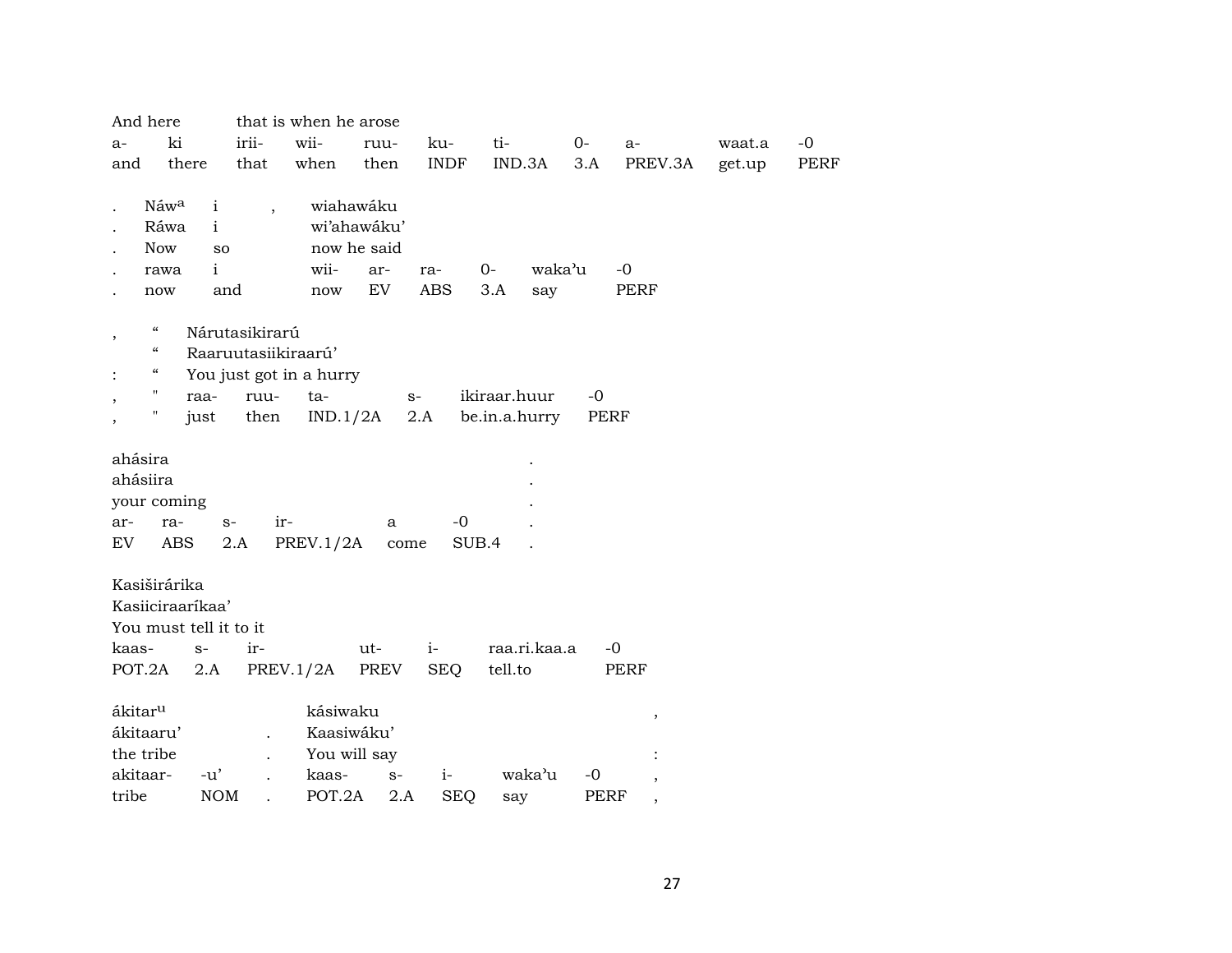| $\boldsymbol{\zeta}\boldsymbol{\zeta}$<br>1<br>ı | Ákitar <sup>u</sup><br>Ákitaaru'<br>Tribe<br>akitaar-<br>tribe | $-u'$<br><b>NOM</b> |         |       |                    |                     |        |         |                 |                 |                          |  |
|--------------------------------------------------|----------------------------------------------------------------|---------------------|---------|-------|--------------------|---------------------|--------|---------|-----------------|-----------------|--------------------------|--|
| išíhwari                                         |                                                                |                     |         |       |                    |                     |        |         |                 |                 | $\, ,$                   |  |
| icíhwari                                         |                                                                |                     |         |       |                    |                     |        |         |                 |                 |                          |  |
|                                                  | when we go around (after death)                                |                     |         |       |                    |                     |        |         |                 |                 |                          |  |
| i-                                               |                                                                | aciir-              |         | warii |                    |                     |        |         | -hus            |                 |                          |  |
|                                                  | CONT.1/2A                                                      |                     | IN.DU.A |       |                    | be.going.about.IMPF |        |         | <b>IMPF.SUB</b> |                 |                          |  |
| karihakirírariks                                 |                                                                |                     |         |       |                    |                     |        |         |                 |                 |                          |  |
| kárihaaki                                        |                                                                | riiraariks          |         |       |                    |                     |        |         |                 |                 |                          |  |
| truly                                            |                                                                | it is true          |         |       |                    |                     |        |         |                 |                 |                          |  |
|                                                  | karihaaki <sup>3</sup> ri-                                     |                     |         | 0-    |                    | $i-$                |        | raariks | -0              |                 |                          |  |
| truly                                            |                                                                | CONT.3A             |         | 3.A   |                    | <b>SEQ</b>          |        | be.true | PERF            |                 |                          |  |
| rašihkúwari<br>racihkúwari                       | that we go around                                              |                     |         |       |                    |                     |        |         |                 |                 |                          |  |
| ra-                                              | aciir-                                                         |                     | ku-     |       | warii              |                     |        |         | -hus            |                 |                          |  |
| INF.A                                            |                                                                | IN.DU.A             | INF.B   |       |                    | be.going.about.IMPF |        |         |                 | <b>IMPF.SUB</b> |                          |  |
| ákitar <sup>u</sup>                              |                                                                |                     | ,       |       | $\blacksquare$     |                     |        |         |                 |                 |                          |  |
| ákitaaru'                                        |                                                                |                     | 1       |       | $\pmb{\mathsf{H}}$ |                     |        |         |                 |                 |                          |  |
| tribe                                            |                                                                |                     |         |       | "                  |                     |        |         |                 |                 |                          |  |
| akitaar-                                         | $-u'$                                                          |                     |         |       | $\blacksquare$     |                     |        |         |                 |                 |                          |  |
| tribe                                            |                                                                | <b>NOM</b>          |         |       | $\pmb{\mathsf{H}}$ |                     |        |         |                 |                 |                          |  |
|                                                  | nikuwitiwáku<br>Rikuwitiwáku'                                  |                     |         |       |                    |                     |        |         |                 |                 | Náw <sup>a</sup><br>Ráwa |  |
|                                                  | That is what he said                                           |                     |         |       |                    |                     |        |         |                 |                 | <b>Now</b>               |  |
| riku-                                            | wi-                                                            |                     | ti-     |       | 0-                 |                     | waka'u | -0      |                 |                 | rawa                     |  |

28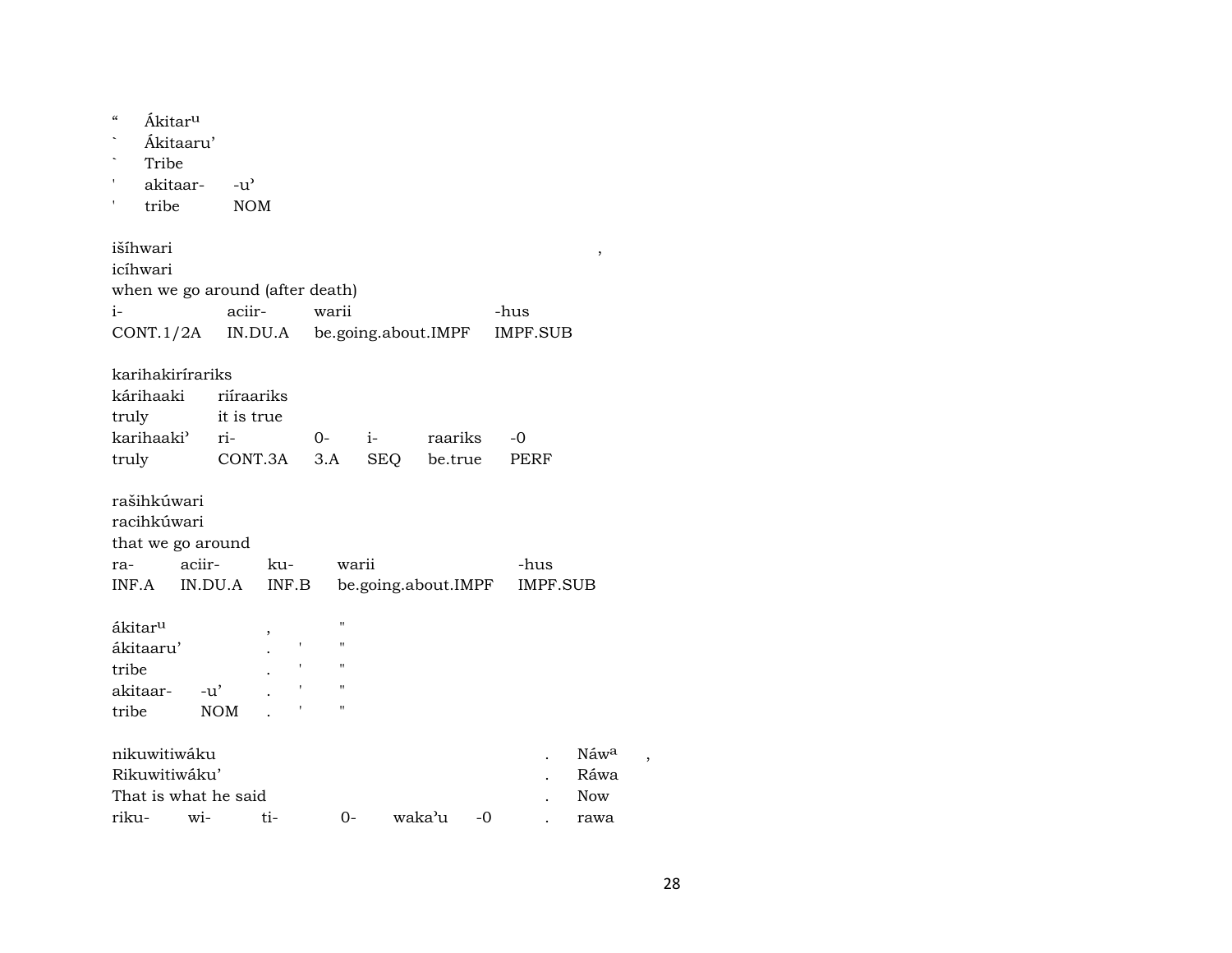| that.is                 | QUOT                           |            | IND.3A | 3.A                 | say         | PERF                | now                          |
|-------------------------|--------------------------------|------------|--------|---------------------|-------------|---------------------|------------------------------|
| itiwiráwari             |                                |            |        |                     |             |                     |                              |
| i                       | tiwiráwari                     |            |        |                     |             |                     |                              |
| SO                      | when he went around            |            |        |                     |             |                     |                              |
| i.                      | tii-                           | wii-       | ra-    | $O-$                | warii       |                     | -hus                         |
| and                     | when                           | when       | ABS    | 3.A                 |             | be.going.about.IMPF | <b>IMPF.SUB</b>              |
|                         | irikuhiharáihk <sup>u</sup>    |            |        |                     |             |                     | $^\mathrm{^\mathrm{o}}$      |
|                         | irikúhiihaará'ihku'            |            |        |                     |             |                     |                              |
|                         | that is what they meant        |            |        |                     |             |                     |                              |
| irii-                   | kuur-                          | ra-        | 0-     | ir-                 | ut-         | raa.ra'ihk          | -:hus                        |
| that                    | <b>DUB</b>                     | ABS        | 3.A    | PL.3A               | PREV        | mean                | <b>IMPF</b>                  |
| iriwakihu               |                                |            |        |                     |             |                     |                              |
| irihwakíhu              |                                |            |        |                     |             |                     | $\epsilon$                   |
|                         | when they were saying          |            |        |                     |             |                     | $\epsilon$<br>$\ddot{\cdot}$ |
| ii-                     | ra-                            | $0-$       | ir-    | waki.a              |             | -hus                | 11                           |
| when                    | ABS                            | 3.A        | PL.3A  |                     | say.PL.IMPF | IMPF.SUB            | ,<br>П                       |
|                         |                                |            |        |                     |             |                     |                              |
| širukakúət <sup>n</sup> |                                |            |        |                     |             |                     |                              |
| Ciru                    | kaakuú'ut                      |            |        |                     |             |                     |                              |
| Yet                     | it is not                      |            |        |                     |             |                     |                              |
| ciruu                   | kaaki-                         |            | 0-     | ut-                 | $\Omega$    | $\overline{a}$      |                              |
| yet                     |                                | NEG.IND.3A | 3.A    | PREV                | be          | <b>EX</b>           |                              |
| tiráspari               |                                |            |        |                     |             |                     |                              |
| tiráspari               |                                |            |        |                     |             |                     |                              |
|                         | your going around              |            |        |                     |             |                     |                              |
| tii-                    | ra-                            | $S-$       | warii  |                     |             | -hus                |                              |
| this                    | ABS                            | 2.A        |        | be.going.about.IMPF |             | <b>IMPF.SUB</b>     |                              |
|                         |                                |            |        |                     |             |                     |                              |
|                         | irirahapiškánakut <sup>a</sup> |            |        |                     |             |                     |                              |
|                         | iriirahapícka'a                |            |        |                     |             | rákuuta             |                              |

29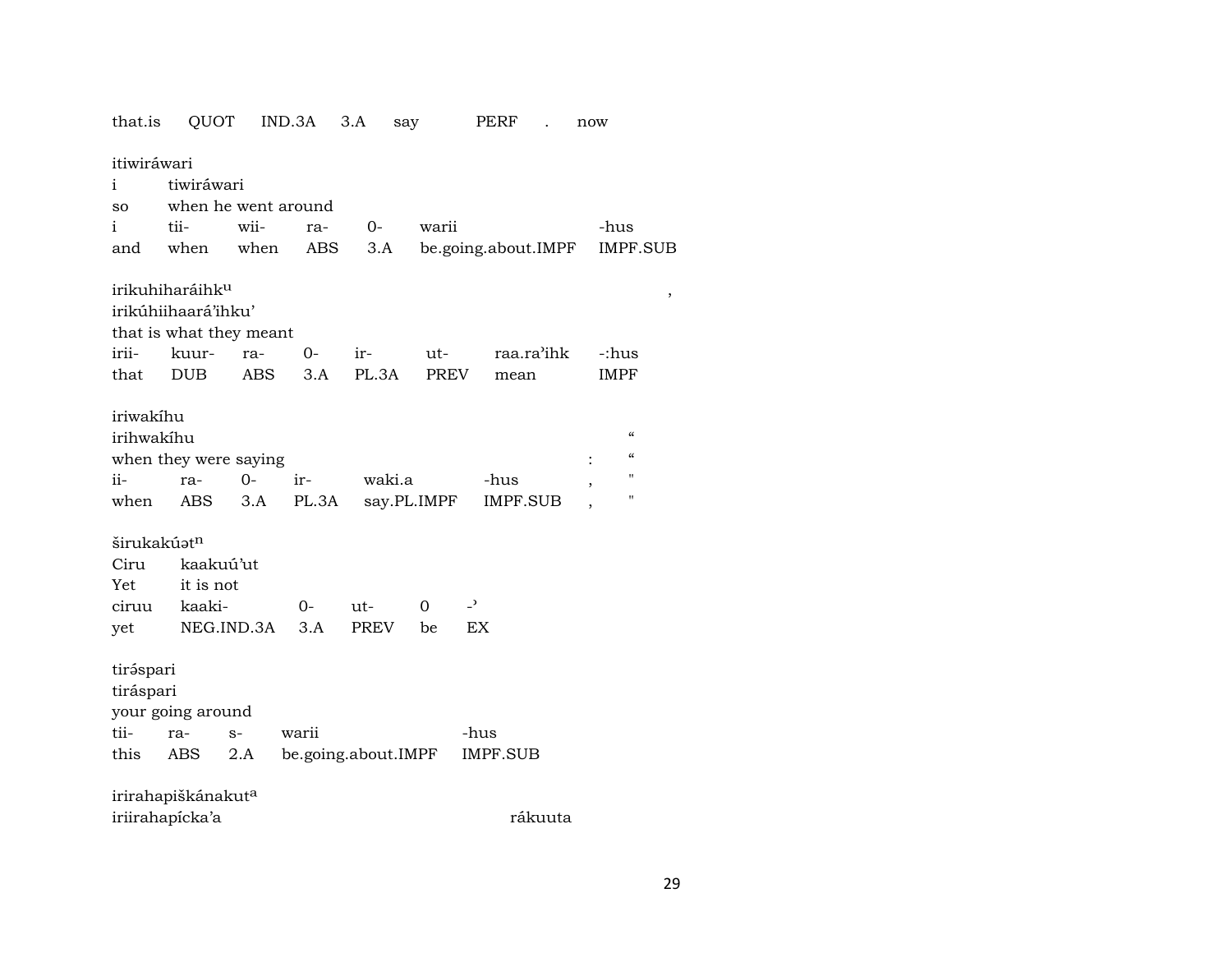|                    | what we want     |                                    |           |                                  |            |          | for it to be             |       |        |             |             |               |
|--------------------|------------------|------------------------------------|-----------|----------------------------------|------------|----------|--------------------------|-------|--------|-------------|-------------|---------------|
| irii-              | ra-              | $t-$                               | rak-      | wicka                            | $-a$       |          | ra-                      | $0-$  | ku-    | ut-         | $\mathbf 0$ | $\textrm{-a}$ |
| that               | ABS              | 1.A                                | $1/2$ .PL | want                             |            | SUB.1    | INF.A                    | 3.A   | INF.B  | <b>PREV</b> | be          | SUB.1         |
|                    |                  |                                    |           |                                  |            |          |                          |       |        |             |             |               |
| $\mathbf{H}$       | Irári<br>Iraári' |                                    |           |                                  |            |          | $\, ,$                   |       |        |             |             |               |
| Н                  |                  | <b>Brother</b>                     |           |                                  |            |          |                          |       |        |             |             |               |
|                    | $i-$             |                                    | -raar-    |                                  | -ri'       |          | $^\mathrm{,}$            |       |        |             |             |               |
| Ħ                  |                  | 3.POSS.A                           |           | same.sex.sibling                 |            | 3.POSS.B | $\, ,$                   |       |        |             |             |               |
|                    |                  |                                    |           |                                  |            |          | $\overline{\phantom{a}}$ |       |        |             |             |               |
|                    | hisiríhkusitn    |                                    |           |                                  |            |          | $\,$                     |       |        |             |             |               |
| hi                 | siríhkusit       |                                    |           |                                  |            |          |                          |       |        |             |             |               |
| and                |                  |                                    |           | they picked up (ie selected) him |            |          |                          |       |        |             |             |               |
| hi                 | $si-$            | ra-                                | $0-$      | ir-                              | kusik      | $-0$     |                          |       |        |             |             |               |
| and                | DU               | $\operatorname{ABS}$               | 3.A       | PL.3A                            | pick.up    | PERF     |                          |       |        |             |             |               |
|                    |                  |                                    |           |                                  |            |          |                          |       |        |             |             |               |
| nísar <sup>u</sup> |                  |                                    |           |                                  |            |          |                          |       |        |             |             |               |
| riísaaru'          |                  |                                    |           |                                  |            |          |                          |       |        |             |             |               |
| chief              |                  | $\, ,$                             |           |                                  |            |          |                          |       |        |             |             |               |
| riisaar            | $-u^{\prime}$    |                                    |           |                                  |            |          |                          |       |        |             |             |               |
| be.chief           |                  | <b>NOM</b><br>$\ddot{\phantom{0}}$ |           |                                  |            |          |                          |       |        |             |             |               |
| hisiríru           |                  |                                    |           |                                  |            |          |                          |       |        |             |             |               |
| hi                 | siriíru'         |                                    |           |                                  |            |          | $\, ,$                   |       |        |             |             |               |
| and                |                  | they made him                      |           |                                  |            |          |                          |       |        |             |             |               |
| hi                 | $si-$            | ra-                                | $0-$      | ir-                              | ra'uk      | $-0$     |                          |       |        |             |             |               |
| and                | DU               | <b>ABS</b>                         | 3.A       | PL.3A                            | make       | PERF     |                          |       |        |             |             |               |
|                    |                  |                                    |           |                                  |            |          |                          |       |        |             |             |               |
| nísar <sup>u</sup> |                  | $\overline{\phantom{a}}$           |           | iwirá <sup>u</sup>               |            |          |                          |       | $\, ,$ |             |             |               |
| riísaaru'          |                  |                                    |           | Iwira'u                          |            |          |                          |       |        |             |             |               |
| chief              |                  |                                    |           | After he was                     |            |          |                          |       |        |             |             |               |
| riisaar            | $-u^{\prime}$    | $\ddot{\phantom{a}}$               | $ii-$     | wii-                             | ra-        | $0-$     | $\boldsymbol{0}$         | $-u$  |        |             |             |               |
| be.chief           |                  | $\rm{NOM}$                         | when      | when                             | <b>ABS</b> | 3.A      | be                       | SUB.D |        |             |             |               |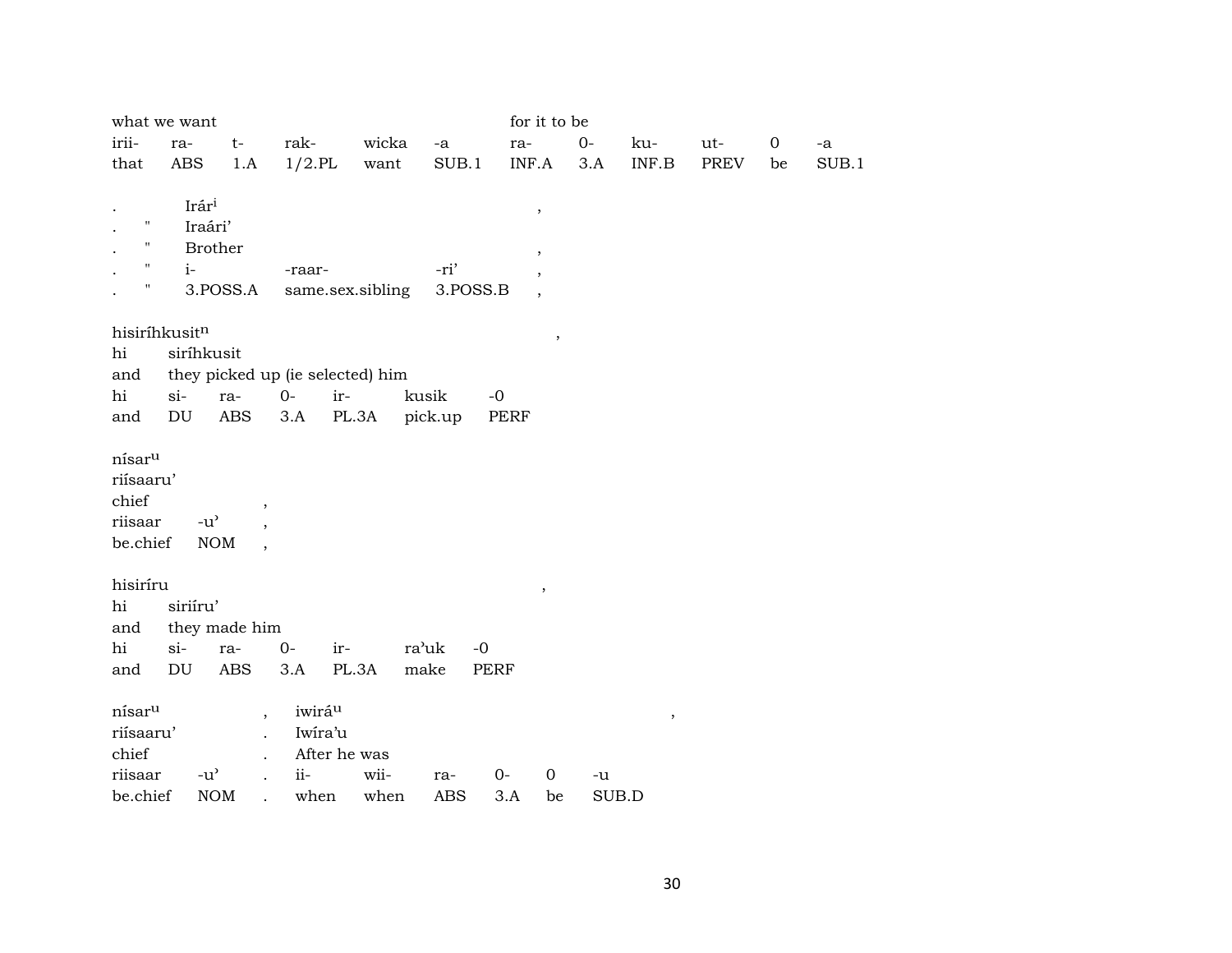| nísar <sup>u</sup><br>riísaaru'<br>chief<br>riisaar<br>be.chief | $-u$ <sup><math>\prime</math></sup><br><b>NOM</b> | ,<br>,     |               |        |                  |       |        |      |      |
|-----------------------------------------------------------------|---------------------------------------------------|------------|---------------|--------|------------------|-------|--------|------|------|
| hikuhírau                                                       |                                                   |            |               |        |                  |       |        |      |      |
| hi<br>and                                                       | kúhiiraa'u<br>he was given power                  |            |               |        |                  |       |        |      |      |
| hi                                                              | kuur-                                             | ra-        | $0-$          | ir-    | raa-             | uh    | $-0$   |      |      |
| and                                                             | <b>DUB</b>                                        | <b>ABS</b> | 3.A           | 3.INDF | way              | give  | PERF   |      |      |
| tiráwahat<br>Tiráwaahat                                         | (by) the Heavens                                  |            |               |        |                  |       |        |      |      |
| tii-                                                            | ra-                                               | $O -$      | waa-          | ahak   |                  | -0    |        |      |      |
| this                                                            | <b>ABS</b>                                        | 3.A        | <b>DIST</b>   |        | extend.in.a.line | SUB.4 |        |      |      |
|                                                                 | hirawiráhisurí <sup>a</sup>                       |            |               |        |                  |       |        |      |      |
| hi                                                              | raawiiraáhisu'                                    |            |               | rií'a  |                  |       |        |      |      |
| and                                                             | a warrior                                         |            |               |        | he became        |       |        |      |      |
| hi                                                              | raawiir.aah.his                                   |            | $-u^{\prime}$ | ri-    |                  | $0-$  | aar    | -0   |      |
| and                                                             | warrior                                           |            | $\rm{NOM}$    |        | CONT.3A          | 3.A   | become | PERF |      |
| Náwa                                                            |                                                   |            |               |        |                  |       |        |      |      |
| Ráwa                                                            |                                                   |            |               |        |                  |       |        |      |      |
| <b>Now</b>                                                      |                                                   |            |               |        |                  |       |        |      |      |
| rawa                                                            |                                                   |            |               |        |                  |       |        |      |      |
| now                                                             | $\overline{\phantom{a}}$                          |            |               |        |                  |       |        |      |      |
|                                                                 | tiwikararíwari                                    |            |               |        |                  |       |        |      |      |
|                                                                 | tiwikararíwari                                    |            |               |        |                  |       |        |      |      |
|                                                                 | when he was no longer going around                |            |               |        |                  |       |        |      |      |
| tii-                                                            | wii-                                              | kara-      | ri-           |        | 0-               | warii |        |      | -hus |

 $31$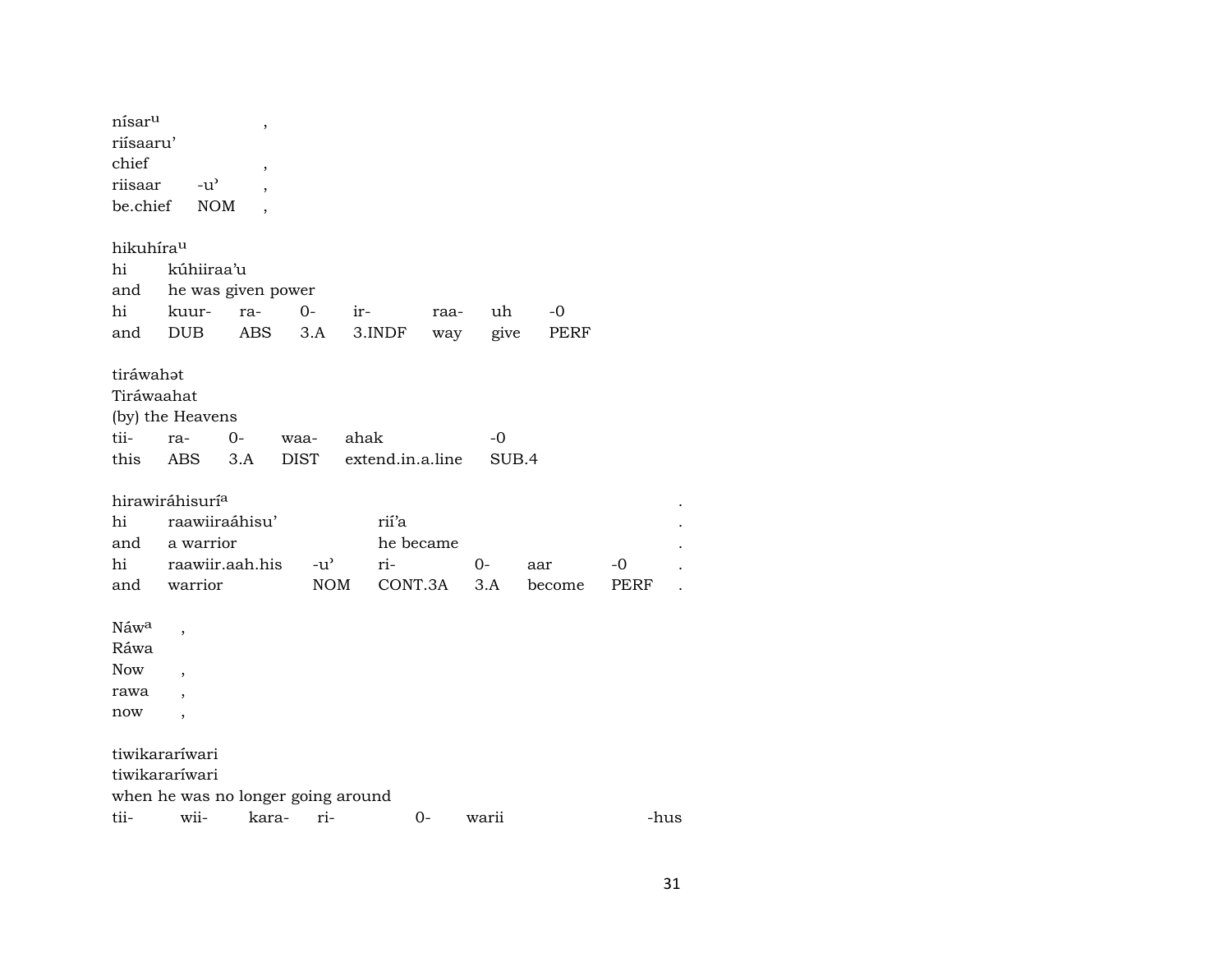| when                                     | when                                                                                                                                                          | <b>NEG</b>                |                           | CONT.3A                                                | 3.A          | be.going.about.IMPF        |             |                      | IMPF.SUB     |             |
|------------------------------------------|---------------------------------------------------------------------------------------------------------------------------------------------------------------|---------------------------|---------------------------|--------------------------------------------------------|--------------|----------------------------|-------------|----------------------|--------------|-------------|
|                                          | hiruriktukusítitn                                                                                                                                             |                           |                           |                                                        |              |                            |             |                      |              |             |
| hiru                                     |                                                                                                                                                               | riktuúkusitit             |                           |                                                        |              |                            |             |                      |              |             |
| then                                     |                                                                                                                                                               |                           | he began making the dance |                                                        |              |                            |             |                      |              |             |
| hiruu                                    | ri-                                                                                                                                                           |                           | $0-$                      | ak-                                                    |              | ra'uk<br>-:hus             | -itik       |                      |              |             |
| then                                     | CONT.3A                                                                                                                                                       |                           | 3.A                       | PL.AN.3P                                               |              | make<br><b>IMPF</b>        | <b>INCH</b> |                      |              |             |
|                                          | tirasiraítaw <sup>i</sup>                                                                                                                                     |                           |                           |                                                        |              |                            |             |                      |              |             |
|                                          | tirasiraa'iítawi                                                                                                                                              |                           |                           |                                                        |              |                            |             |                      |              |             |
|                                          | this that you know                                                                                                                                            |                           |                           |                                                        |              |                            |             |                      |              |             |
| tii-                                     | ra-                                                                                                                                                           | $S-$                      | ir-                       |                                                        | raa.iita     | -wi                        |             |                      |              |             |
| this                                     | ABS                                                                                                                                                           | 2.A                       | PREV.1/2A                 |                                                        | know         | SUB.L                      |             |                      |              |             |
| tii-<br>this<br>$\overline{\phantom{a}}$ | tiwitiruuhaakawaákaruku<br>he was making pipestems for himself<br>witi-<br><b>REFL</b><br>nəktaraiwaríhus<br>Raktaraa'iwariihus<br>Pipe Dance<br>rak-<br>wood | ra-<br>ABS<br>raar-<br>PL | $0-$<br>3.A               | ut-<br><b>BEN</b><br>ra.awi.warii.hus<br>waving.around | rak-<br>wood | kawaaka.ra'uk<br>make.DIST |             | -:hus<br><b>IMPF</b> |              |             |
|                                          | Irikunarurúkskit <sup>a</sup><br>Irikuraaruurúkskita<br>That one was the cause                                                                                |                           |                           |                                                        |              |                            |             |                      |              |             |
| irii-                                    | ku-                                                                                                                                                           | ra-                       | $0-$                      | a-                                                     |              | ri-                        | uur-        | uks-                 | kita         | $-0$        |
| that                                     | <b>INDF</b>                                                                                                                                                   | <b>ABS</b>                | 3.A                       | PREV.3A                                                |              | PHYS.POSS                  | PREV        | <b>AOR</b>           | be.the.cause | <b>PERF</b> |
| ákitar <sup>u</sup>                      |                                                                                                                                                               |                           | ihi                       |                                                        |              |                            |             |                      |              |             |
| ákitaaru'                                |                                                                                                                                                               |                           | ihi                       |                                                        |              |                            |             |                      |              |             |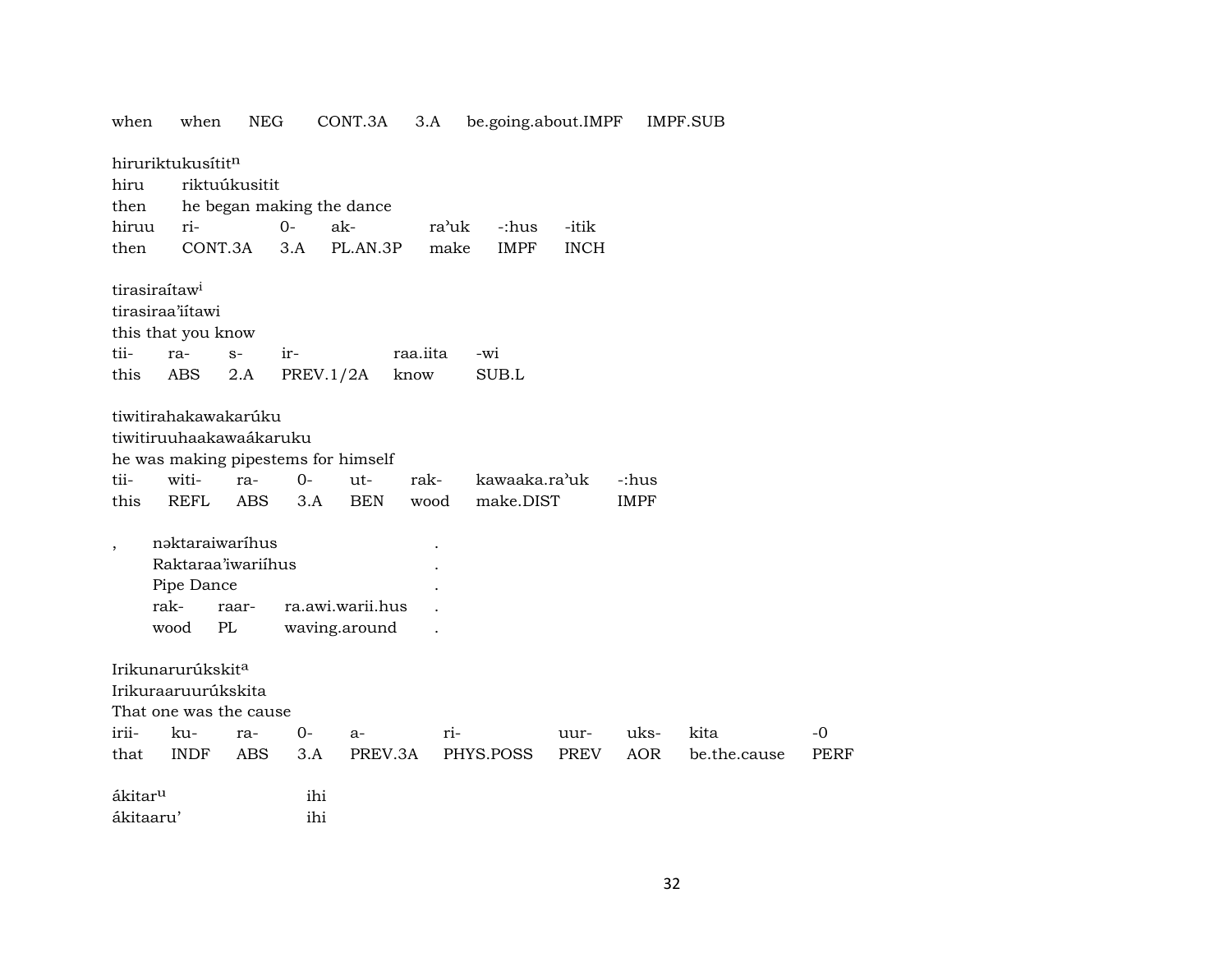| tribe                               |               |            | $\cdot$     | uh<br>$\overline{\phantom{a}}$         |                    |                    |               |      |            |             |
|-------------------------------------|---------------|------------|-------------|----------------------------------------|--------------------|--------------------|---------------|------|------------|-------------|
| akitaar-                            | $-u'$         |            |             | ihii                                   |                    |                    |               |      |            |             |
| tribe                               |               | <b>NOM</b> |             | uh<br>$\cdot$                          |                    |                    |               |      |            |             |
|                                     |               |            |             |                                        |                    |                    |               |      |            |             |
| nuksawakihahkára <sup>u</sup>       |               |            |             |                                        |                    |                    |               |      |            |             |
| ruksawakiihahkára'u                 |               |            |             |                                        |                    |                    |               |      |            |             |
| his having made prosperity for them |               |            |             |                                        |                    |                    |               |      |            |             |
| ra-                                 | $0-$          | uks-       |             | awakii.haar                            | ka.ra'uk           | $-0$               |               |      |            |             |
| ABS                                 | 3.A           | AOR        |             | be.prosperous                          |                    | make.PL.P<br>SUB.3 |               |      |            |             |
|                                     |               |            |             |                                        |                    |                    |               |      |            |             |
| Nikutuksaktuku                      |               |            |             |                                        |                    |                    |               |      |            |             |
| Rikutuksaktuúku'                    |               |            |             |                                        |                    |                    |               |      |            |             |
|                                     |               |            |             | That one was making the dance for them |                    |                    |               |      |            |             |
| riku-                               | ti-           |            | $0-$        | uks-                                   | ak-                | ra'uk              | -:hus         |      |            |             |
| that.is                             | IND.3A        |            | 3.A         | <b>AOR</b>                             | PL.AN.3P           | make               | <b>IMPF</b>   |      |            |             |
|                                     |               |            |             |                                        |                    |                    |               |      |            |             |
| Pîtahawirat <sup>u</sup>            |               |            |             |                                        | nəktaraíwarihus    |                    | $^\mathrm{,}$ |      |            |             |
| Piitahaawiraata                     |               |            |             |                                        | Raktaraa iwariihus |                    |               |      |            |             |
| the Pitahawiratas                   |               |            |             | Pipe Dance                             |                    |                    |               |      |            |             |
| wiita.haa.wi.ra.at.a                |               |            |             | rak-                                   | raar-              | ra.awi.warii.hus   |               |      |            |             |
| Pitahawirata                        |               |            |             | wood                                   | PL                 | waving.around      |               |      |            |             |
|                                     |               |            |             |                                        |                    |                    |               |      |            |             |
| piraútarurúksk <sup>u</sup>         |               |            |             |                                        |                    |                    |               |      |            |             |
| piíra'u'                            |               |            | taruurúksku |                                        |                    |                    |               |      |            |             |
| a child                             |               |            | he had it   |                                        |                    |                    |               |      |            |             |
| piira                               | $-u^{\prime}$ | ti-        |             | $0-$                                   | $a-$               | ri-                | uur-          | uks- | kus        | $-0$        |
| child                               | <b>NOM</b>    |            | IND.3A      | 3.A                                    | POSS.3A            | PHYS.POSS          | POSS.A        | AOR  | be.sitting | <b>PERF</b> |
|                                     |               |            |             |                                        |                    |                    |               |      |            |             |
|                                     |               |            |             |                                        |                    |                    |               |      |            |             |

- . Náw $^a$  ,
- . Ráwa
- . Now ,
- . rawa ,
- . now ,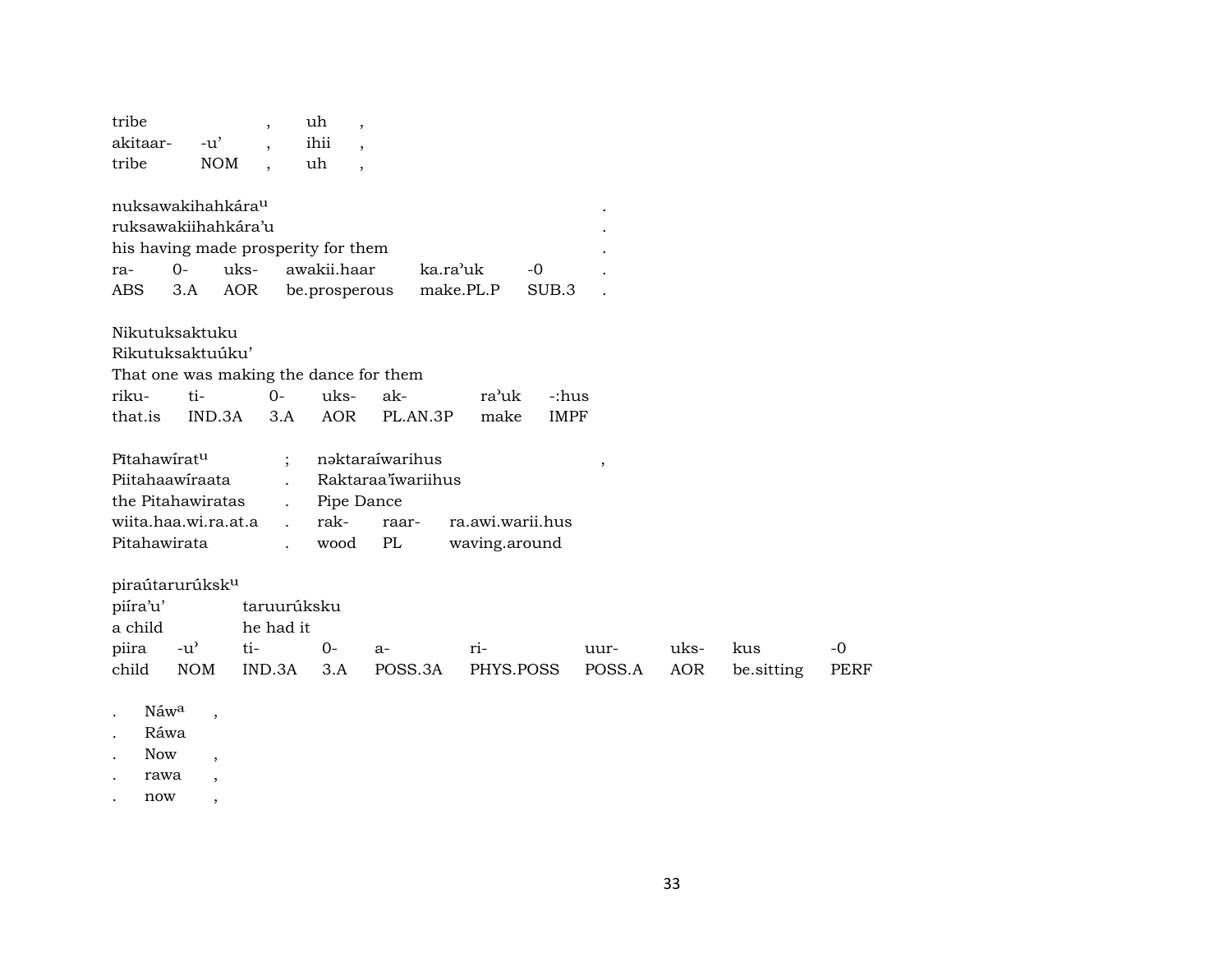| nikuwitúta                                                    |               |                                         |                                                         |                     |                  |                     |                     |                  |                      |                            |                     |             |
|---------------------------------------------------------------|---------------|-----------------------------------------|---------------------------------------------------------|---------------------|------------------|---------------------|---------------------|------------------|----------------------|----------------------------|---------------------|-------------|
| rikuwituúta                                                   |               |                                         |                                                         |                     |                  |                     |                     |                  |                      |                            |                     |             |
| that is what he did                                           |               |                                         |                                                         |                     |                  |                     |                     |                  |                      |                            |                     |             |
| riku-                                                         | wi-           | ti-                                     |                                                         | $0-$                | ut-              | aar                 | -0                  |                  |                      |                            |                     |             |
| that.is                                                       | QUOT          |                                         | IND.3A                                                  | 3.A                 | <b>PREV</b>      | do                  | <b>PERF</b>         |                  |                      |                            |                     |             |
| witúkskut <sup>n</sup><br>Witúkskut<br>He died<br>wi-<br>QUOT | ti-<br>IND.3A | $0-$<br>3.A                             | uks-<br><b>AOR</b>                                      |                     | kuut<br>die      | $-0$<br><b>PERF</b> |                     |                  |                      |                            |                     |             |
| hitiwiratariraiwát <sup>i</sup><br>hi<br>and<br>hi<br>and     | tii-<br>this  | tiwiratariiraa'iiwaáti<br>wii-<br>now   | what I have now told you<br>ra-<br>ABS                  | $t-$<br>1.A         | ir-<br>PREV.1/2A |                     | $a-$<br>2.P         | ri-<br>PHYS.POSS | uur-<br>PREV         | raa.iiwaat<br>tell.a.story |                     | -i<br>SUB.2 |
| nikuahawawáku<br>riku'ahawaawáku'<br>riku-<br>that.is         | ar-<br>EV     | ra-<br>ABS                              | these are things he said (ie told)<br>$0-$<br>3.A       | waa-<br><b>DIST</b> | waka'u<br>say    |                     | $-0$<br><b>PERF</b> |                  |                      |                            |                     |             |
| Sitiríkspakuriwatúk <sup>u</sup><br>$\sin$<br>DU              | ti-<br>IND.3A | Sitiirikspakuriiwátuuku'<br>$0-$<br>3.A | They used to tell (ie repeat) his words<br>ir-<br>PL.3A | uur-<br>PREV        | $i-$             | <b>SEQ</b>          | uks-<br><b>AOR</b>  | wakur-<br>word   | iiwaat<br>tell.about | -:hus<br><b>IMPF</b>       | -uuku<br><b>HAB</b> |             |

. . . .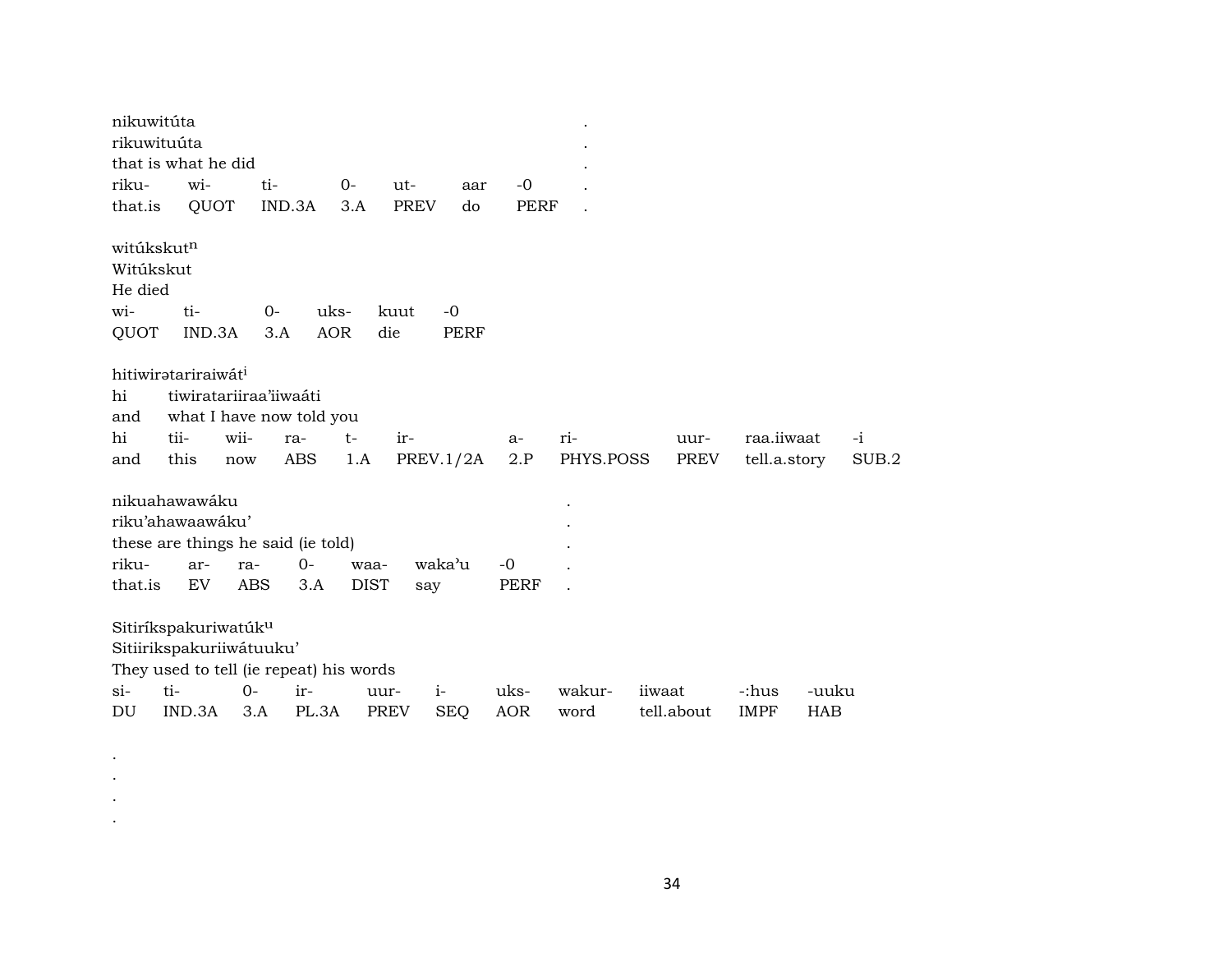| Náw <sup>a</sup><br>Ráwa<br>Now<br>rawa                                                                   | $\overline{\phantom{a}}$<br>$\ddot{\phantom{0}}$ | irár <sup>i</sup><br>iraári'<br>brother<br>$i-$ |          | -raar-      |                  |      | -ri'                           |                           | ,<br>$\overline{\phantom{a}}$<br>$\overline{\phantom{a}}$      |             |
|-----------------------------------------------------------------------------------------------------------|--------------------------------------------------|-------------------------------------------------|----------|-------------|------------------|------|--------------------------------|---------------------------|----------------------------------------------------------------|-------------|
| now                                                                                                       |                                                  | 3.POSS.A                                        |          |             | same.sex.sibling |      | 3.POSS.B                       |                           | $\overline{\phantom{a}}$                                       |             |
| nikutúksasá <sup>a</sup><br>rikutuksasá'a<br>that one was named<br>riku-<br>that.is IND.3A 3.A            | ti-                                              | $0-$                                            |          | uks-<br>AOR | asar<br>be.named |      | $\overline{\phantom{a}}$<br>EX |                           |                                                                |             |
| Tararaítiksa<br>Tarara'iitiksa'<br>He Brings Them From Afar<br>ti-<br>IND.3A                              | $0-$<br>3.A                                      | $a-$                                            | PREV.3A  | raar-       | 3PL.INAN.P       | ra-  | PORT                           | iitik.his.a<br>come.laden |                                                                | $-0$<br>PEI |
| $\bf{I}$<br>I<br>And<br>$\mathbf{i}$<br>and                                                               | $\overline{\phantom{a}}$                         | irár <sup>i</sup><br>iraári'<br>brother<br>$i-$ | 3.POSS.A | -raar-      | same.sex.sibling |      | -ri'                           | 3.POSS.B                  | ,<br>,<br>$\overline{\phantom{a}}$<br>$\overline{\phantom{a}}$ |             |
| tiirirəsihuraritaw <sup>i</sup><br>ti'iriirasiihuraariitawi<br>this land (ie place) that you know<br>tii- | irii-                                            | ra-                                             | $S-$     | ir-         |                  |      | huraar-                        | iita                      |                                                                | -wi         |
| this that ABS                                                                                             |                                                  |                                                 | 2.A      |             | PREV.1/2A        | land |                                | know                      |                                                                | SUB.L       |
| tiirirahakitkáhak <sup>u</sup>                                                                            |                                                  |                                                 |          |             |                  |      |                                |                           |                                                                |             |

ti'iriirahaakitkáhaahku

 $\sim 10^{-10}$ 

 $-0$ PERF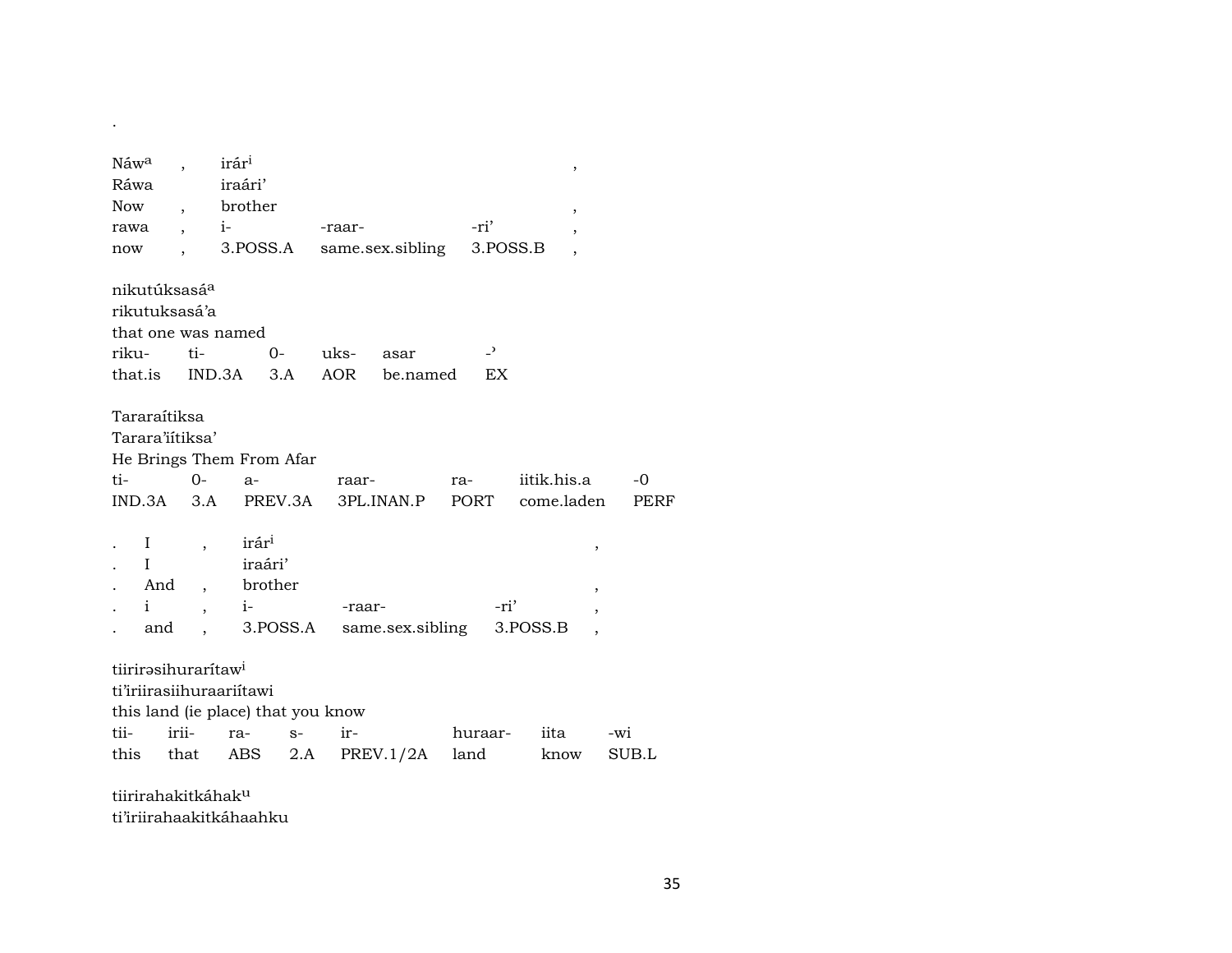| irii-<br>$0-$<br>tii-<br>haak-<br>kitka.haar-<br>$-0$<br>kus<br>ra-<br>where<br><b>ABS</b><br>3.A<br>wood<br>earth.lodge.village<br>be sitting<br>SUB.4<br>here<br>nikúrikut <sup>n</sup><br>Titaku<br>rikúriikut<br>Tiítaku<br>that is where he died<br>Here<br>tii-<br>riku-<br>ri-<br>$0-$<br>$-0$<br>-taku<br>kuut<br>CONT.3A<br><b>PERF</b><br>this<br>LOC<br>that.is<br>3.A<br>die<br>wiratirakat takúwišah <sup>u</sup><br>wiratiraakattakuwicahu<br>when our party arrived<br>wii-<br>aktaku-<br>$t-$<br>ir-<br>rak-<br>wic.a<br>-hus<br>ra-<br>ABS<br>1.A<br>PREV.1/2A<br>$1/2$ .PL<br>when<br>arrive<br><b>IMPF.SUB</b><br>group<br>tiirirahákit^tn<br>$\, ,$<br>ti'iriirahaákitat<br>here where our village was<br>irii-<br>tii-<br>rak-<br>itak<br>$-0$<br>ra-<br>t-<br>$1/2$ .PL<br><b>ABS</b><br>here<br>where<br>1.A<br>be.a.camp<br>SUB.4<br>hirikuríkutn<br>rikuriíkut<br>hi<br>that is where he died<br>and<br>hi<br>riku-<br>ri-<br>$0-$<br>kuut<br>-0<br>CONT.3A<br>that.is<br>3.A<br>die<br><b>PERF</b><br>and<br>Kítunarutišukstišpáwis<br>Kítuu'u'<br>raaruutucukstiicpaáwiis<br>he just learned things<br>Everything<br>$-u'$<br>kituu<br>ti-<br>riicis<br>ruu-<br>0-<br>uks-<br>$-0$<br>raa-<br>ut-<br>-waawa<br><b>AOR</b><br><b>NOM</b><br>IND.3A<br>PREV<br><b>DIST</b><br>all<br>then<br>3.A<br>learn.about<br>just |  | here where the earth lodge village was |  |  |  |  |  |  |  |  |  |             |  |
|--------------------------------------------------------------------------------------------------------------------------------------------------------------------------------------------------------------------------------------------------------------------------------------------------------------------------------------------------------------------------------------------------------------------------------------------------------------------------------------------------------------------------------------------------------------------------------------------------------------------------------------------------------------------------------------------------------------------------------------------------------------------------------------------------------------------------------------------------------------------------------------------------------------------------------------------------------------------------------------------------------------------------------------------------------------------------------------------------------------------------------------------------------------------------------------------------------------------------------------------------------------------------------------------------------------------------------------------------|--|----------------------------------------|--|--|--|--|--|--|--|--|--|-------------|--|
|                                                                                                                                                                                                                                                                                                                                                                                                                                                                                                                                                                                                                                                                                                                                                                                                                                                                                                                                                                                                                                                                                                                                                                                                                                                                                                                                                  |  |                                        |  |  |  |  |  |  |  |  |  |             |  |
|                                                                                                                                                                                                                                                                                                                                                                                                                                                                                                                                                                                                                                                                                                                                                                                                                                                                                                                                                                                                                                                                                                                                                                                                                                                                                                                                                  |  |                                        |  |  |  |  |  |  |  |  |  |             |  |
|                                                                                                                                                                                                                                                                                                                                                                                                                                                                                                                                                                                                                                                                                                                                                                                                                                                                                                                                                                                                                                                                                                                                                                                                                                                                                                                                                  |  |                                        |  |  |  |  |  |  |  |  |  |             |  |
|                                                                                                                                                                                                                                                                                                                                                                                                                                                                                                                                                                                                                                                                                                                                                                                                                                                                                                                                                                                                                                                                                                                                                                                                                                                                                                                                                  |  |                                        |  |  |  |  |  |  |  |  |  |             |  |
|                                                                                                                                                                                                                                                                                                                                                                                                                                                                                                                                                                                                                                                                                                                                                                                                                                                                                                                                                                                                                                                                                                                                                                                                                                                                                                                                                  |  |                                        |  |  |  |  |  |  |  |  |  |             |  |
|                                                                                                                                                                                                                                                                                                                                                                                                                                                                                                                                                                                                                                                                                                                                                                                                                                                                                                                                                                                                                                                                                                                                                                                                                                                                                                                                                  |  |                                        |  |  |  |  |  |  |  |  |  |             |  |
|                                                                                                                                                                                                                                                                                                                                                                                                                                                                                                                                                                                                                                                                                                                                                                                                                                                                                                                                                                                                                                                                                                                                                                                                                                                                                                                                                  |  |                                        |  |  |  |  |  |  |  |  |  |             |  |
|                                                                                                                                                                                                                                                                                                                                                                                                                                                                                                                                                                                                                                                                                                                                                                                                                                                                                                                                                                                                                                                                                                                                                                                                                                                                                                                                                  |  |                                        |  |  |  |  |  |  |  |  |  |             |  |
|                                                                                                                                                                                                                                                                                                                                                                                                                                                                                                                                                                                                                                                                                                                                                                                                                                                                                                                                                                                                                                                                                                                                                                                                                                                                                                                                                  |  |                                        |  |  |  |  |  |  |  |  |  |             |  |
|                                                                                                                                                                                                                                                                                                                                                                                                                                                                                                                                                                                                                                                                                                                                                                                                                                                                                                                                                                                                                                                                                                                                                                                                                                                                                                                                                  |  |                                        |  |  |  |  |  |  |  |  |  |             |  |
|                                                                                                                                                                                                                                                                                                                                                                                                                                                                                                                                                                                                                                                                                                                                                                                                                                                                                                                                                                                                                                                                                                                                                                                                                                                                                                                                                  |  |                                        |  |  |  |  |  |  |  |  |  |             |  |
|                                                                                                                                                                                                                                                                                                                                                                                                                                                                                                                                                                                                                                                                                                                                                                                                                                                                                                                                                                                                                                                                                                                                                                                                                                                                                                                                                  |  |                                        |  |  |  |  |  |  |  |  |  |             |  |
|                                                                                                                                                                                                                                                                                                                                                                                                                                                                                                                                                                                                                                                                                                                                                                                                                                                                                                                                                                                                                                                                                                                                                                                                                                                                                                                                                  |  |                                        |  |  |  |  |  |  |  |  |  |             |  |
|                                                                                                                                                                                                                                                                                                                                                                                                                                                                                                                                                                                                                                                                                                                                                                                                                                                                                                                                                                                                                                                                                                                                                                                                                                                                                                                                                  |  |                                        |  |  |  |  |  |  |  |  |  |             |  |
|                                                                                                                                                                                                                                                                                                                                                                                                                                                                                                                                                                                                                                                                                                                                                                                                                                                                                                                                                                                                                                                                                                                                                                                                                                                                                                                                                  |  |                                        |  |  |  |  |  |  |  |  |  |             |  |
|                                                                                                                                                                                                                                                                                                                                                                                                                                                                                                                                                                                                                                                                                                                                                                                                                                                                                                                                                                                                                                                                                                                                                                                                                                                                                                                                                  |  |                                        |  |  |  |  |  |  |  |  |  |             |  |
|                                                                                                                                                                                                                                                                                                                                                                                                                                                                                                                                                                                                                                                                                                                                                                                                                                                                                                                                                                                                                                                                                                                                                                                                                                                                                                                                                  |  |                                        |  |  |  |  |  |  |  |  |  |             |  |
|                                                                                                                                                                                                                                                                                                                                                                                                                                                                                                                                                                                                                                                                                                                                                                                                                                                                                                                                                                                                                                                                                                                                                                                                                                                                                                                                                  |  |                                        |  |  |  |  |  |  |  |  |  |             |  |
|                                                                                                                                                                                                                                                                                                                                                                                                                                                                                                                                                                                                                                                                                                                                                                                                                                                                                                                                                                                                                                                                                                                                                                                                                                                                                                                                                  |  |                                        |  |  |  |  |  |  |  |  |  |             |  |
|                                                                                                                                                                                                                                                                                                                                                                                                                                                                                                                                                                                                                                                                                                                                                                                                                                                                                                                                                                                                                                                                                                                                                                                                                                                                                                                                                  |  |                                        |  |  |  |  |  |  |  |  |  |             |  |
|                                                                                                                                                                                                                                                                                                                                                                                                                                                                                                                                                                                                                                                                                                                                                                                                                                                                                                                                                                                                                                                                                                                                                                                                                                                                                                                                                  |  |                                        |  |  |  |  |  |  |  |  |  |             |  |
|                                                                                                                                                                                                                                                                                                                                                                                                                                                                                                                                                                                                                                                                                                                                                                                                                                                                                                                                                                                                                                                                                                                                                                                                                                                                                                                                                  |  |                                        |  |  |  |  |  |  |  |  |  |             |  |
|                                                                                                                                                                                                                                                                                                                                                                                                                                                                                                                                                                                                                                                                                                                                                                                                                                                                                                                                                                                                                                                                                                                                                                                                                                                                                                                                                  |  |                                        |  |  |  |  |  |  |  |  |  |             |  |
|                                                                                                                                                                                                                                                                                                                                                                                                                                                                                                                                                                                                                                                                                                                                                                                                                                                                                                                                                                                                                                                                                                                                                                                                                                                                                                                                                  |  |                                        |  |  |  |  |  |  |  |  |  |             |  |
|                                                                                                                                                                                                                                                                                                                                                                                                                                                                                                                                                                                                                                                                                                                                                                                                                                                                                                                                                                                                                                                                                                                                                                                                                                                                                                                                                  |  |                                        |  |  |  |  |  |  |  |  |  |             |  |
|                                                                                                                                                                                                                                                                                                                                                                                                                                                                                                                                                                                                                                                                                                                                                                                                                                                                                                                                                                                                                                                                                                                                                                                                                                                                                                                                                  |  |                                        |  |  |  |  |  |  |  |  |  |             |  |
|                                                                                                                                                                                                                                                                                                                                                                                                                                                                                                                                                                                                                                                                                                                                                                                                                                                                                                                                                                                                                                                                                                                                                                                                                                                                                                                                                  |  |                                        |  |  |  |  |  |  |  |  |  |             |  |
|                                                                                                                                                                                                                                                                                                                                                                                                                                                                                                                                                                                                                                                                                                                                                                                                                                                                                                                                                                                                                                                                                                                                                                                                                                                                                                                                                  |  |                                        |  |  |  |  |  |  |  |  |  |             |  |
|                                                                                                                                                                                                                                                                                                                                                                                                                                                                                                                                                                                                                                                                                                                                                                                                                                                                                                                                                                                                                                                                                                                                                                                                                                                                                                                                                  |  |                                        |  |  |  |  |  |  |  |  |  |             |  |
|                                                                                                                                                                                                                                                                                                                                                                                                                                                                                                                                                                                                                                                                                                                                                                                                                                                                                                                                                                                                                                                                                                                                                                                                                                                                                                                                                  |  |                                        |  |  |  |  |  |  |  |  |  |             |  |
|                                                                                                                                                                                                                                                                                                                                                                                                                                                                                                                                                                                                                                                                                                                                                                                                                                                                                                                                                                                                                                                                                                                                                                                                                                                                                                                                                  |  |                                        |  |  |  |  |  |  |  |  |  |             |  |
|                                                                                                                                                                                                                                                                                                                                                                                                                                                                                                                                                                                                                                                                                                                                                                                                                                                                                                                                                                                                                                                                                                                                                                                                                                                                                                                                                  |  |                                        |  |  |  |  |  |  |  |  |  | <b>PERF</b> |  |